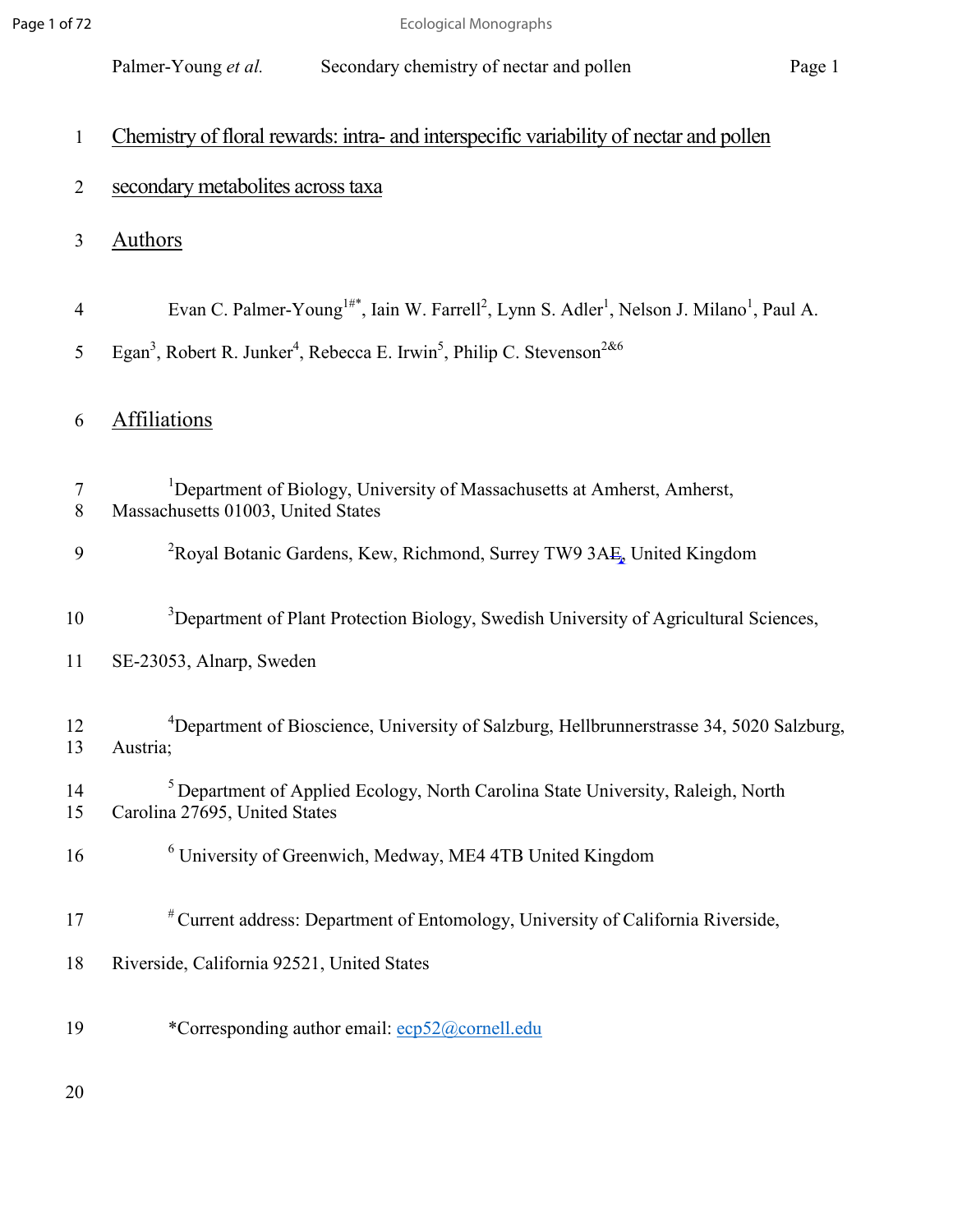## 21 **Abstract**

22 Floral chemistry mediates plant interactions with pollinators, pathogens, and herbivores, 23 with major consequences for fitness of both plants and flower visitors. The outcome of such 24 interactions often depends on compound dose and chemical context. However, chemical 25 diversity and intraspecific variation of nectar and pollen secondary chemistry are known for very 26 few species, precluding general statements about their composition. We analyzed methanol 27 extracts of flowers, nectar, and pollen from 31 cultivated and wild plant species, including 28 multiple sites and cultivars, by liquid chromatography-mass spectrometry. To depict the 29 chemical niche of each tissue type, we analyzed differences in nectar and pollen chemical 30 richness, absolute and proportional concentrations, and intraspecific variability. We hypothesized 31 that pollen would have higher concentrations and more compounds than nectar, consistent with 32 Optimal Defense Theory and pollen's importance as a male gamete. To investigate chemical 33 correlations across and within tissues, which could reflect physiological constraints, we 34 quantified chemical overlap between conspecific nectar and pollen, and phenotypic integration of 35 individual compounds within tissue types.

36 Nectar and pollen were chemically differentiated both across and within species. Of 102 37 compounds identified, most occurred in only one species. Machine-learning algorithms assigned 38 samples to the correct species and tissue type with 98.6% accuracy. Consistent with our 39 hypothesis, pollen had 23.8- to 235-fold higher secondary chemical concentrations and 63% 40 higher chemical richness than nectar. The most common secondary compound classes were 41 flavonoids, alkaloids, terpenoids, and phenolics (primarily phenylpropanoids including 42 chlorogenic acid). The most common specific compound types were quercetin and kaempferol 43 glycosides, known to mediate biotic and abiotic effects. Pollens were distinguished from nectar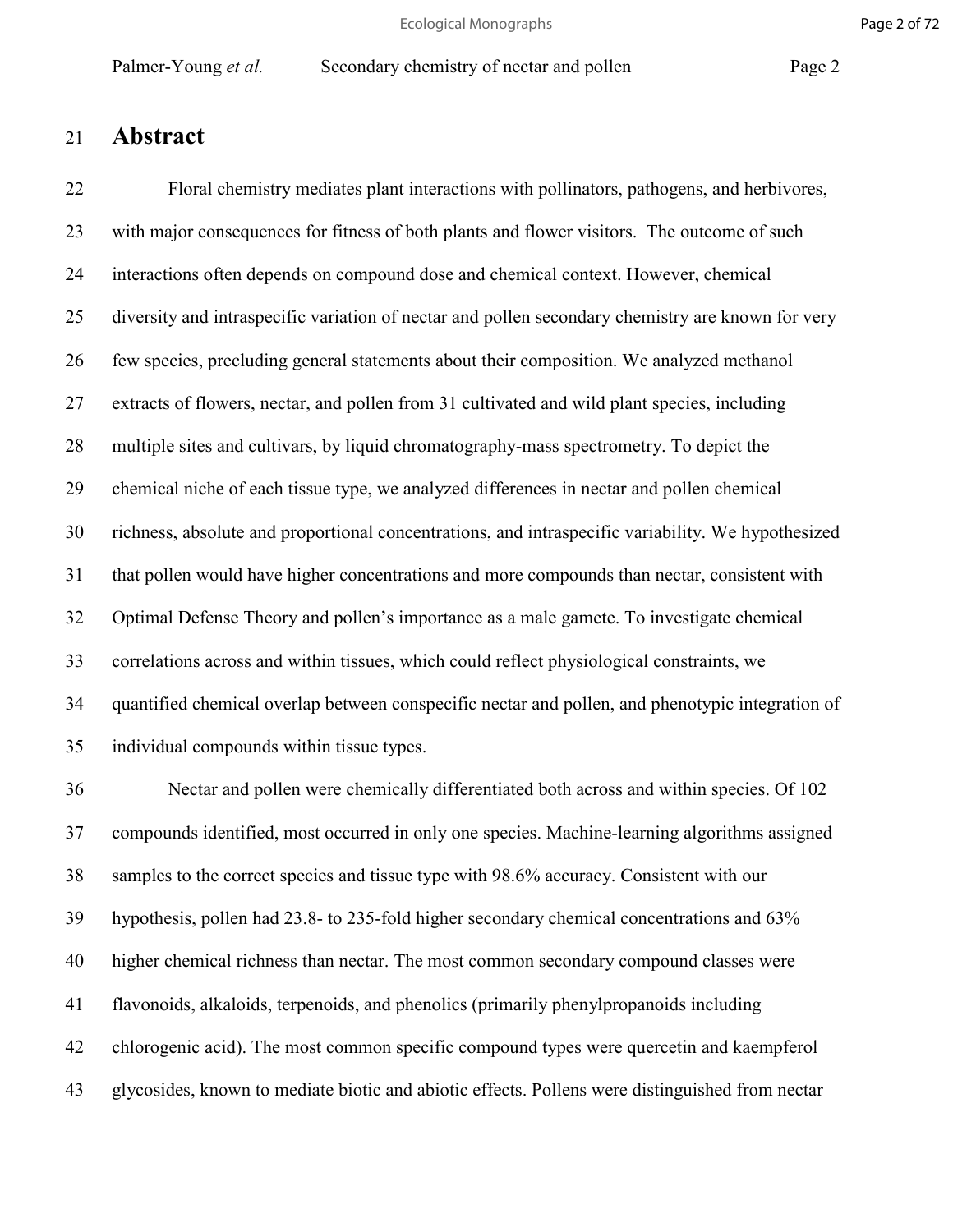| 44 | by high concentrations of hydroxycinnamoyl-spermidine conjugates, which affect plant               |
|----|----------------------------------------------------------------------------------------------------|
| 45 | development, abiotic stress tolerance, and herbivore resistance.                                   |
| 46 | Although chemistry was qualitatively consistent within species and tissue types,                   |
| 47 | concentrations varied across cultivars and sites, which could influence pollination, herbivory,    |
| 48 | and disease in wild and agricultural plants. Analyses of multivariate trait space showed greater   |
| 49 | overlap across sites and cultivars in nectar than pollen chemistry; this overlap reflected greater |
| 50 | within-site and within-cultivar variability of nectar. Our analyses suggest different ecological   |
| 51 | roles of nectar and pollen mediated by chemical concentration, composition, and variability.       |
| 52 |                                                                                                    |
| 53 | Key words                                                                                          |
| 54 | Floral chemistry, plant secondary metabolites, plant-pollinator interactions, plant-microbe        |
| 55 | interactions, intraspecific variation, site variation, cultivar variation, floral rewards, n-      |
| 56 | dimensional hypervolume, dynamic range boxes, phenotypic integration                               |
| 57 |                                                                                                    |
| 58 | <b>Introduction</b>                                                                                |
| 59 | Floral reward chemistry is central to ecology, mediating interactions with pollinators,            |
| 60 | flower-visiting antagonists, and microbes (Strauss and Whittall 2006, Irwin et al. 2010, Huang et  |
| 61 | al. 2012, McArt et al. 2014, Good et al. 2014) that influence plant reproductive success.          |
| 62 | Alkaloids, phenolics, terpenoids, and proteins have been found in nectar (Baker 1977, Adler        |
| 63 | 2000, Nicolson and Thornburg 2007, Heil 2011, Stevenson et al. 2017). Numerous secondary           |
| 64 | metabolites, including phenolic compounds (De-Melo and Almeida-Muradian 2017), alkaloids           |

65 (Wink 1993, Dübecke et al. 2011), and terpenoids (Flamini et al. 2003) occur in pollen. Nectar

66 chemicals can deter nectar robbers (Barlow et al. 2017), preserve nectar from spoilage (Herrera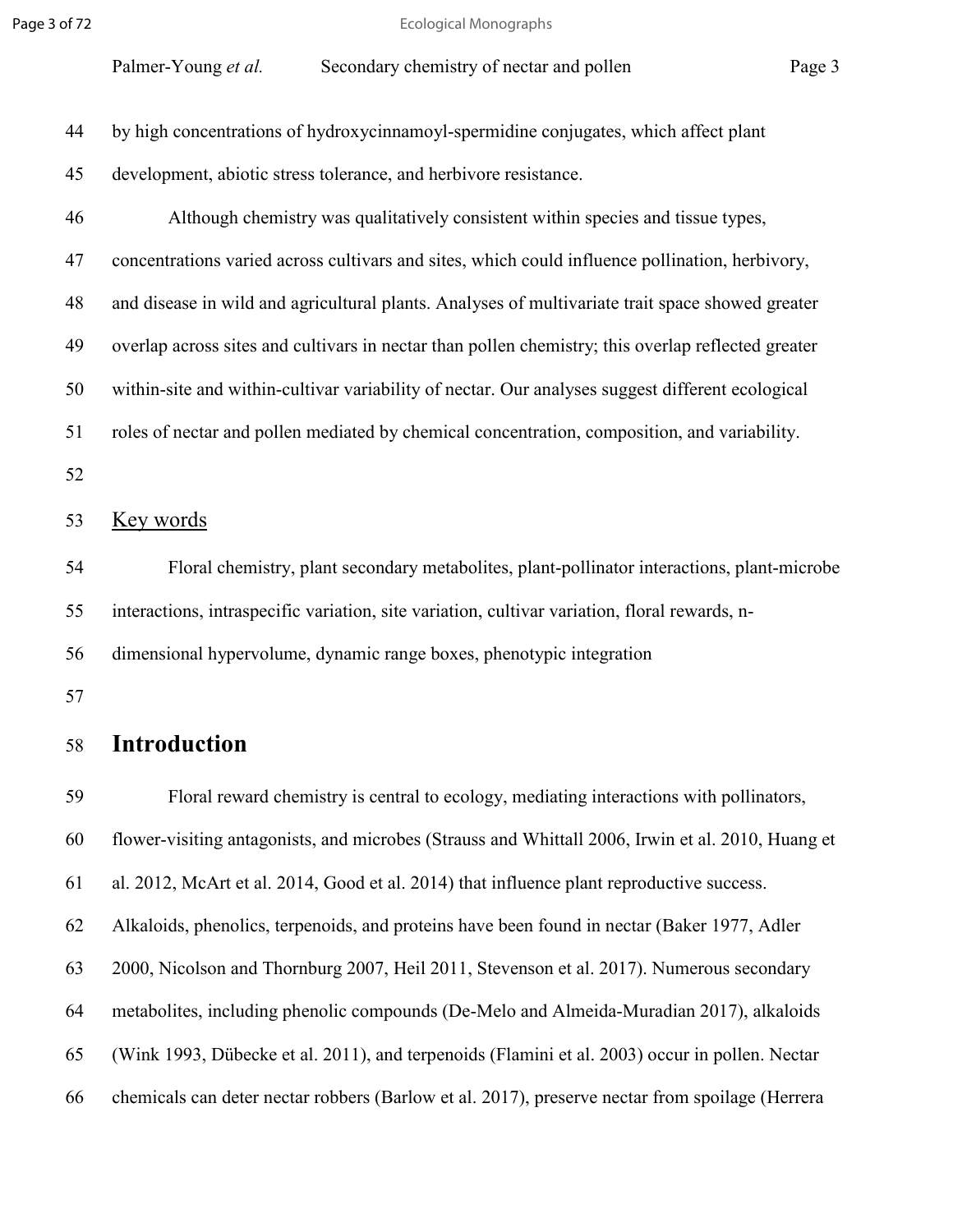67 et al. 2010), or act as floral filters that conserve food rewards for effective pollinators (Tiedeken 68 et al. 2016), but could also occur as a pleiotropic consequence of plant defense against foliar 69 herbivory (Adler 2000, Heil 2011). Pollen secondary chemistry is also central to plant 70 reproduction, mediating interactions with pollinators, microbes and the abiotic environment 71 (Dobson and Bergstrom 2000, Murphy 2000, Pacini and Hesse 2005, Arnold et al. 2014). 72 Floral chemistry can have effects that are organism-, dose-, and context-dependent. First, 73 many floral compounds attract pollinators, but repel ants and other non-pollinating insects 74 (Stephenson 1982, Junker and Blüthgen 2010, Galen et al. 2011, Junker et al. 2011a) and inhibit 75 microbes (Dobson and Bergstrom 2000, Huang et al. 2012, Junker and Tholl 2013). In some 76 cases, however, nectar chemicals can deter consumption by pollinators (Hagler et al. 1990, 77 Hagler and Buchmann 1993, Kessler et al. 2008, Barlow et al. 2017), with negative as well as 78 positive effects on plant reproduction in different systems (Adler and Irwin 2005, 2012, Kessler 79 et al. 2008, Thomson et al. 2015). Second, the same compound can have different consequences 80 at different doses. For example, low concentrations of caffeine in nectar improved pollinator 81 memory and increased pollination services to artificial flowers (Wright et al. 2013, Thomson et 82 al. 2015), but high concentrations of caffeine and other compounds deterred pollinators 83 (Singaravelan et al. 2005, Wright et al. 2013). Third, compounds may have different effects in 84 the context of chemical mixtures. For example, individual floral volatiles may be attractive only 85 as components of a blend (Hebets and Papaj 2005). 86 Despite the importance of chemical concentration and context in floral ecology, 87 challenges associated with chemical analysis of nectar and pollen have limited the number of 88 species for which secondary chemistry has been fully and quantitatively described. Although 89 qualitative assays of particular compound classes date back many decades (Baker 1977, Dobson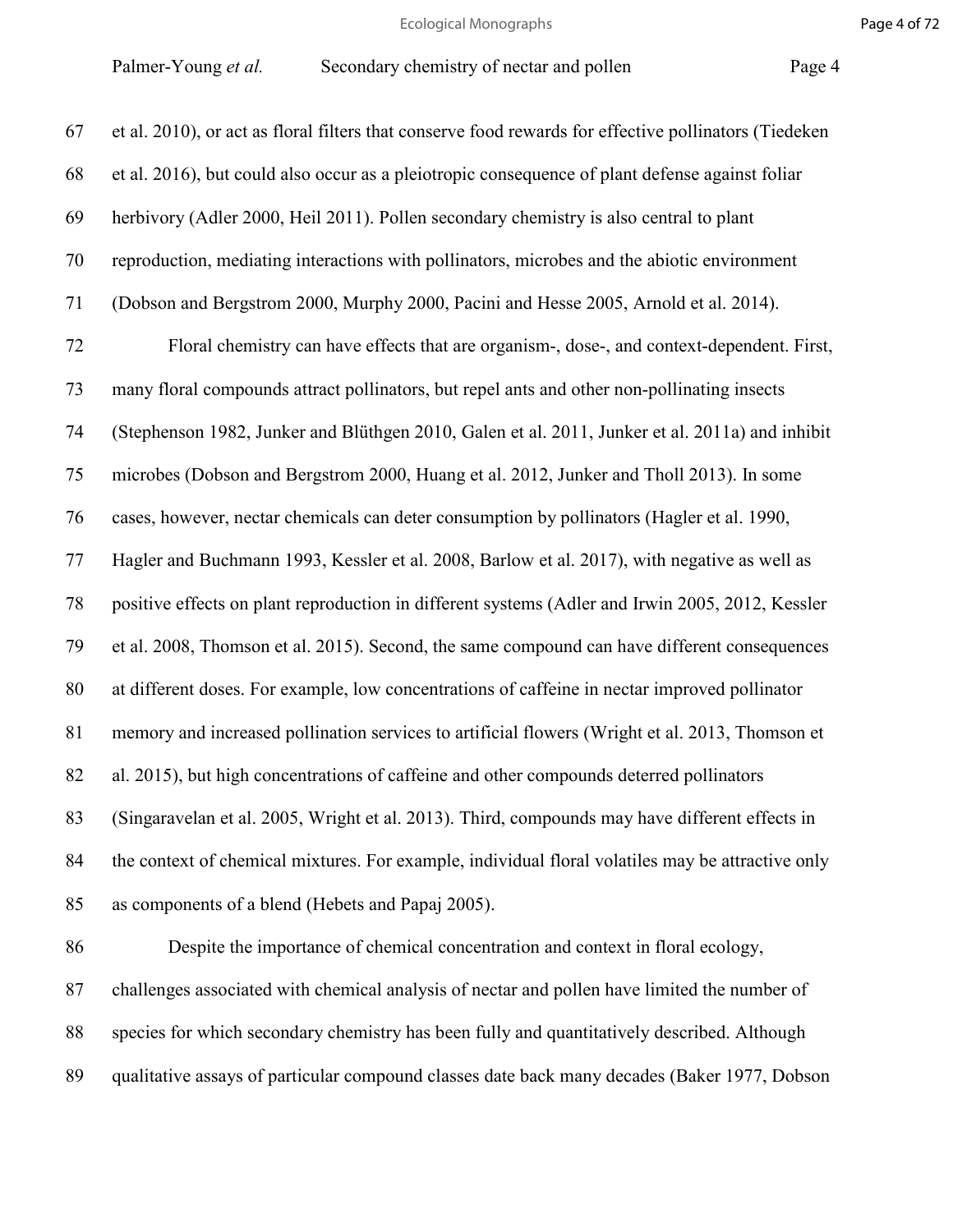90 1988), quantitative assessments are still limited to a handful of plant species, and often target 91 particular compounds. Within species, chemical composition of floral rewards can vary at the 92 scale of individual plants, patches, and populations (Kessler et al. 2012, Egan et al. 2016), and 93 this variation can influence plant-pollinator interactions (Kessler et al. 2012, Thomson et al. 2015, 94 Barlow et al. 2017). However, even in well-studied species, little is known about the extent of— 95 or contributors to— intraspecific variation in nectar and pollen chemistry. 96 The relative costs and benefits of attraction and defense may be different for pollen than 97 for nectar. Chemical defense of pollen makes intuitive sense because pollen is the male gamete, 98 and therefore requires chemicals for development (Grienenberger et al. 2009) and for protection 99 from insects, microbes, and abiotic stressors such as desiccation and UV light (Pacini and Hesse 100 2005), whereas the sole purpose of nectar is to reward mutualists. Optimal defense theory 101 predicts that defensive chemicals are preferentially allocated to a plant's most valuable tissues 102 (Zangerl and Rutledge 1996). Therefore, we might expect pollen to have higher concentrations 103 of defensive compounds than nectar (Cook et al. 2013). Indeed, in two *Delphinium* species, 104 anther alkaloid concentrations were 150- to 3,000-fold higher than nectar concentrations, and 105 comparable to levels in leaves, flowers, and fruits (Cook et al. 2013). However, in *Chelone*  106 *glabra,* iridoid glycoside concentrations were similar in nectar and pollen (Richardson et al. 107 2016), and in *Brugmansia aurea,* alkaloid concentrations were higher in nectar than pollen 108 (Detzel and Wink 1993). These examples emphasize the need to compare differences in chemical 109 concentrations of pollen and nectar in a wider range of plant species to make general statements 110 about relative amounts in nectar versus pollen. 111 Within a single species, the chemistry of nectar and pollen may be interdependent.

112 Studies on other plant parts reported chemical correlations between leaves and fruits (Wink 1988,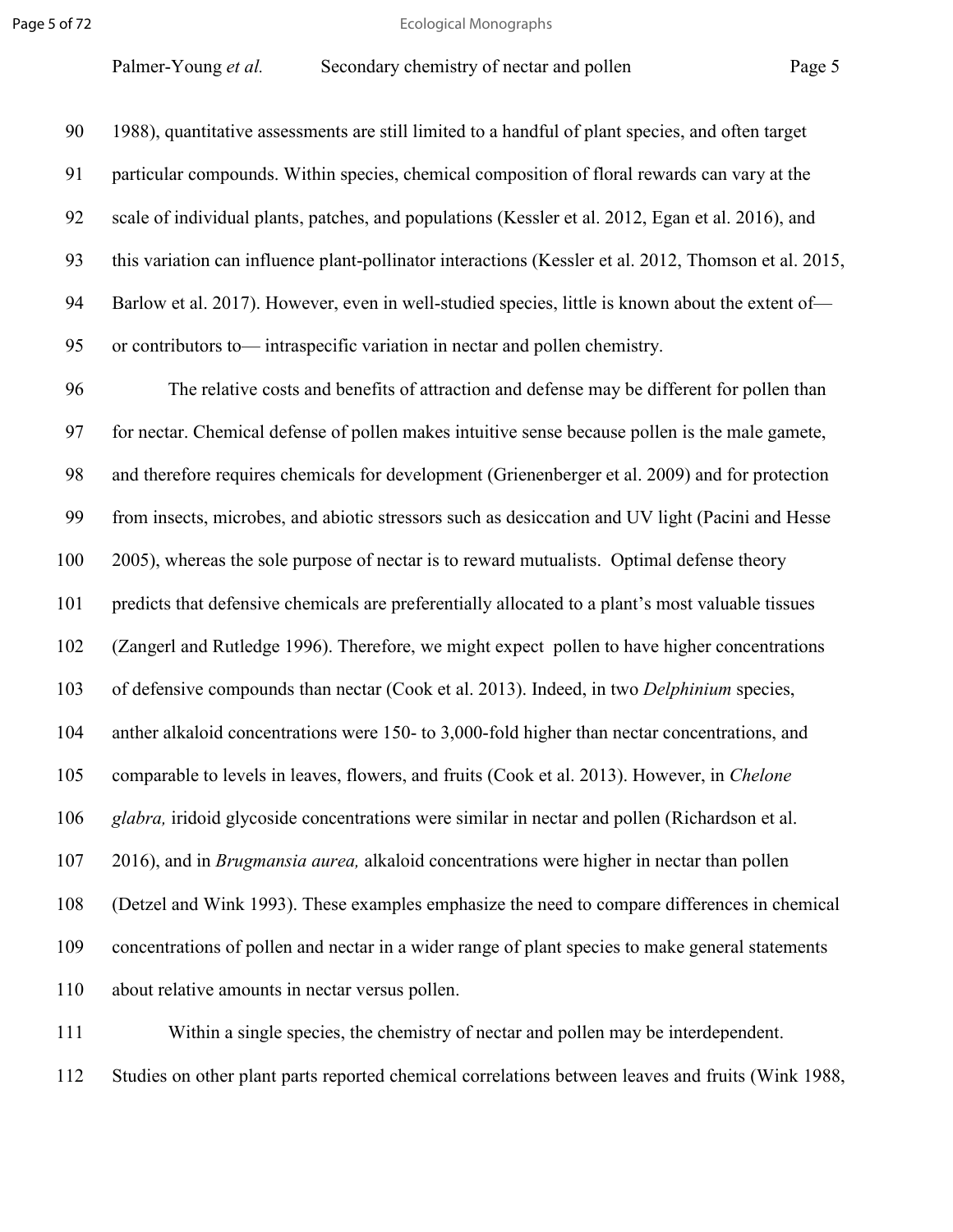| 113 | Agrawal et al. 2002), leaves and flowers (Kessler and Halitschke 2009, Kessler et al. 2011),        |
|-----|-----------------------------------------------------------------------------------------------------|
| 114 | leaves and nectar (Adler et al. 2012), and flowers and nectar (Barlow et al. 2017). These           |
| 115 | correlations suggest the hypothesis that secondary chemical concentrations in floral rewards may    |
| 116 | reflect pleiotropic consequences of natural selection for greater defense of leaves or flowers      |
| 117 | against herbivores (Adler 2000), or of artificial selection for lower secondary compound            |
| 118 | concentrations in the edible parts of cultivated plants (Wink 1988). On the other hand, many        |
| 119 | compounds are exclusive to either nectar, pollen, or leaves (Kessler and Baldwin 2007, Manson       |
| 120 | et al. 2012, Marlin et al. 2014, Stevenson et al. 2017), which suggests that plants can selectively |
| 121 | allocate secondary compounds both quantitively and qualitatively. This selectivity could enable     |
| 122 | plants to transcend ecological costs through maintenance of tissue-specific chemical composition    |
| 123 | and consequent ecological function. For example, in Nicotiana africana, multiple insect-            |
| 124 | deterrent alkaloids occur in leaves, but these compounds are absent from nectar; this selective     |
| 125 | distribution may facilitate defense against herbivores without repellence of pollinators (Marlin et |
| 126 | al. 2014). A survey that assesses overlap between nectar and pollen chemical composition across     |
| 127 | a range of species would help to elucidate the extent of interdependence between nectar and         |
| 128 | pollen chemistry, and the degree to which chemistry of these two plant parts can evolve             |
| 129 | independently.                                                                                      |
| 130 | Covariation among nectar and pollen compounds, termed "phenotypic integration"                      |
| 131 | (Pigliucci 2003), may mediate attractiveness to and repellency of specific chemical combinations    |

132 (Junker et al. 2017). In other words, covariation among compounds may modulate the effects of

133 individual chemicals and concentrations. For example, in many host-seeking

134 herbivore/pollinators, individual volatiles from host plants are less attractive than multi-

135 compound blends (Bruce and Pickett 2011). In pollinators, multiple integrated signals can help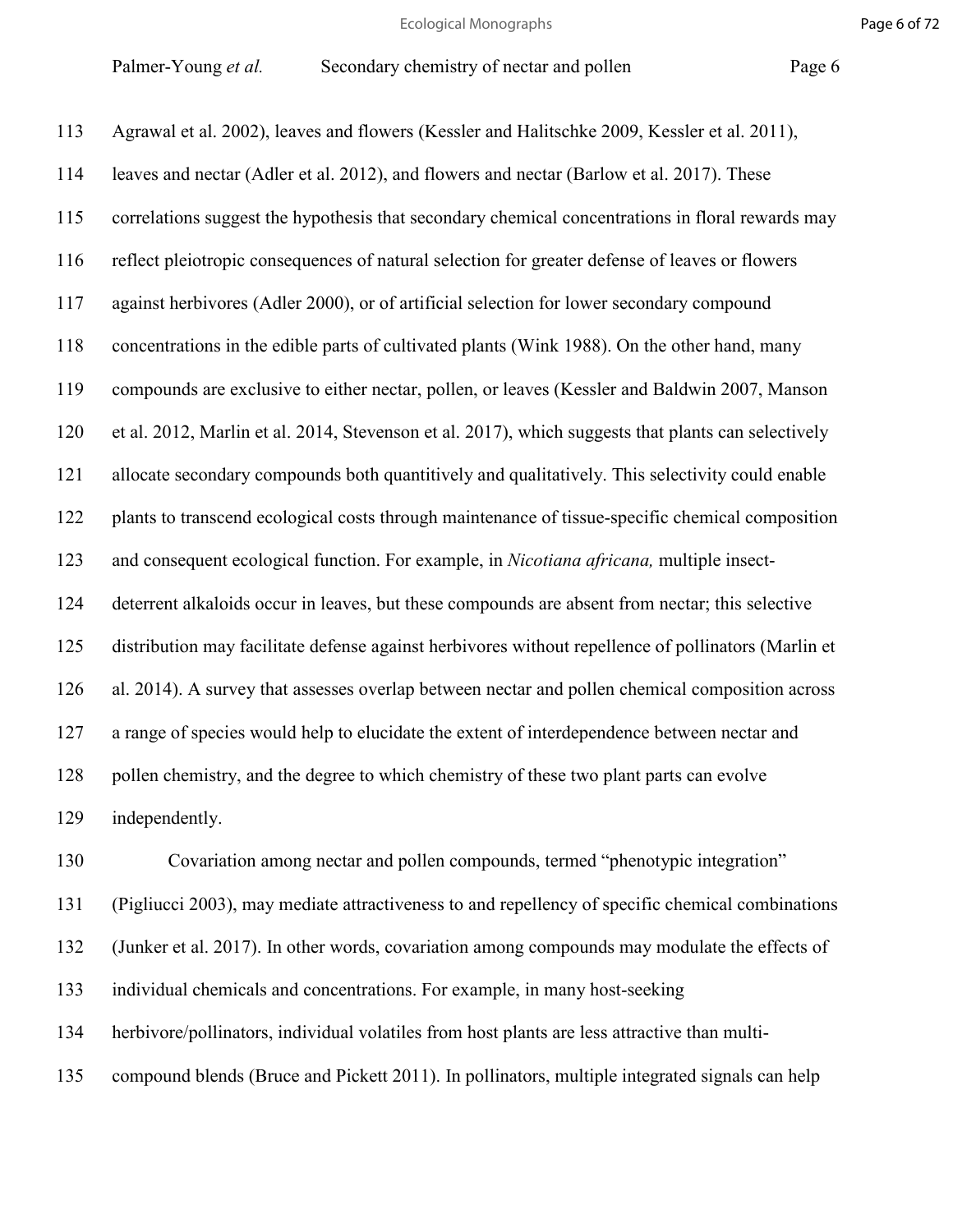| 136 | floral visitors learn to associate food—or toxicity—with specific visual, olfactory, and gustatory |
|-----|----------------------------------------------------------------------------------------------------|
| 137 | stimuli (Dobson 1988, Cook et al. 2005, Junker and Parachnowitsch 2015). This learning of          |
| 138 | reward-associated signal patterns, which is facilitated by within-species consistency of multiple  |
| 139 | floral traits, promotes efficient resource collection by pollinators and effective pollination of  |
| 140 | plants (Heinrich 1975). In pollen specifically, integrated synthesis and degradation of different  |
| 141 | metabolites may be critical to development and maturation of the pollen grain and surrounding      |
| 142 | pollenkitt (Pacini and Hesse 2005, Blackmore et al. 2007), and therefore essential for plant       |
| 143 | fecundity. However, to our knowledge, phenotypic integration of nectar and pollen has not been     |
| 144 | investigated in any species (Dobson 1988, Cook et al. 2005, Junker and Parachnowitsch 2015).       |
| 145 | Thorough characterizations of floral reward secondary chemistry in a diverse array of              |
| 146 | species are needed to test ecological hypotheses related to tissue-specific differences in         |
| 147 | composition, constraints between nectar and pollen chemistry of the same species, and the extent   |
| 148 | of intraspecific variation across genotypes and environments. Therefore, we conducted a            |
| 149 | comprehensive LC-MS-based characterization of nectar and pollen secondary chemistry from 31        |
| 150 | cultivated and wild plant species in 21 angiosperm families to address the following questions:    |
| 151 | What are the common classes of secondary compounds in nectar and pollen?<br>1.                     |
| 152 | 2. How diverse are secondary metabolites in nectar and pollen across species?                      |
| 153 | 3. How do conspecific nectar and pollen differ quantitatively and qualitatively?                   |
| 154 | Within species, how does chemistry vary across cultivars and across sites?<br>4.                   |
| 155 | 5. Within a species and tissue type, what is the level of phenotypic integration, and is           |
| 156 | integration of nectar correlated with integration of pollen?                                       |
| 157 |                                                                                                    |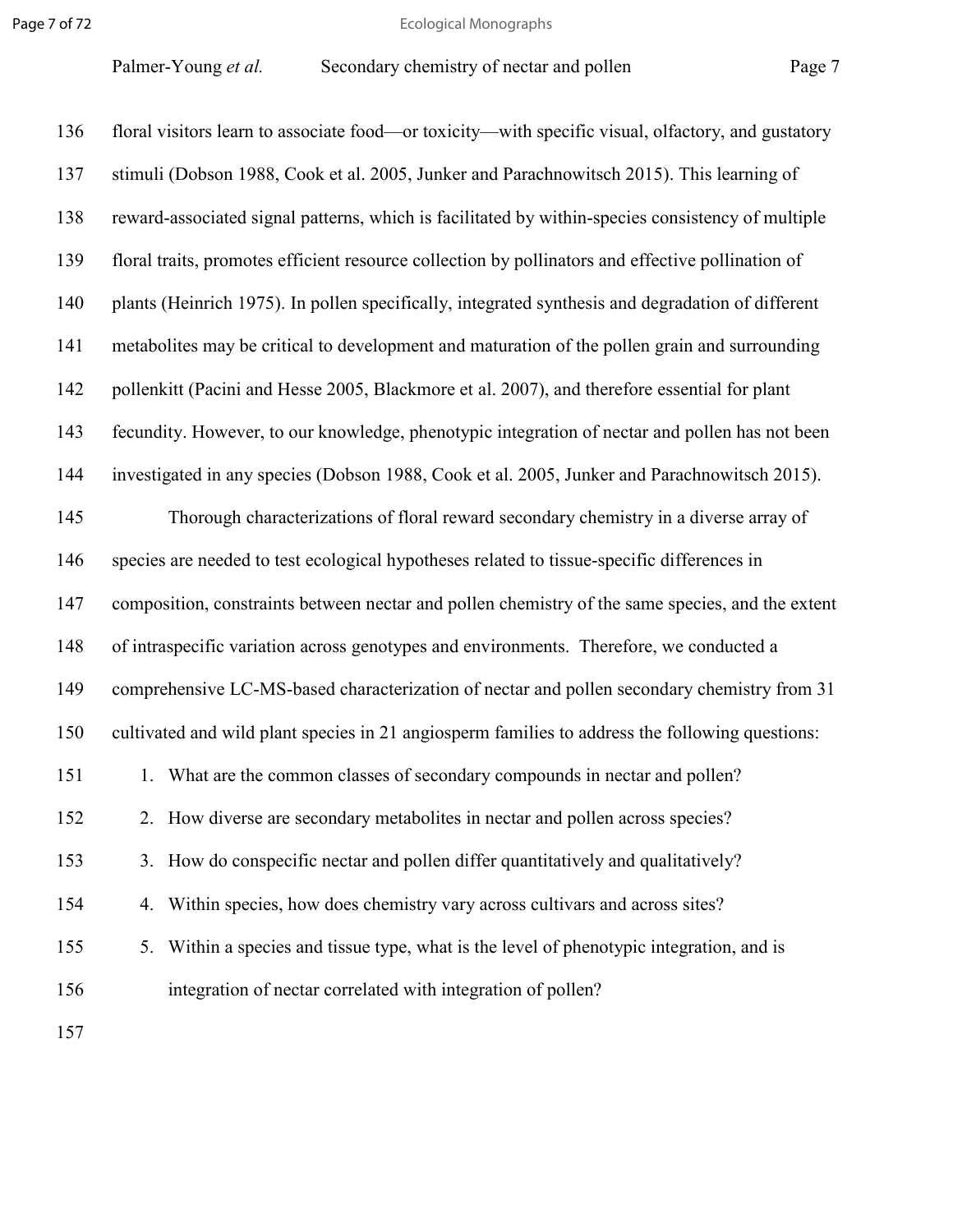# 158 **Materials and Methods**

## 159 Study sites and sampling design

| 160 | Nectar, pollen, and flower samples (hereafter referred to as "tissue types") were collected         |
|-----|-----------------------------------------------------------------------------------------------------|
| 161 | from 31 phylogenetically diverse species of flowering plants from 21 families in Massachusetts,     |
| 162 | Vermont, and California, United States, in 2013 and 2014 (Appendix S1, Table S1). To                |
| 163 | characterize intraspecific variation in cultivated species, we collected up to 10 samples each of 3 |
| 164 | cultivars; for wild species, we collected up to 10 samples from each of 3 sites (see                |
| 165 | Supplementary Appendix S1: Table S1, Supplementary Data S1: file "Species metadata.csv",            |
| 166 | and Supplementary Data S1: data files "Sites.csv" and "Cultivars.csv" for all species names,        |
| 167 | sample sizes, site locations, and cultivar codes). Samples were obtained from local farms, natural  |
| 168 | areas or along roadsides (after obtaining permission where necessary), and in some cases plants     |
| 169 | were purchased from nurseries (Antirrhinum majus, two cultivars of Dicentra eximia, Digitalis       |
| 170 | purpurea, Eupatorium perfoliatum, Lobelia siphilitica, and Penstemon digitalis). We chose a         |
| 171 | mix of native and introduced species, with an emphasis on common species that are bee-              |
| 172 | pollinated or for which we had prior knowledge of floral secondary chemistry to facilitate          |
| 173 | analyses. For crop plants, we focused on species whose yield is improved by pollination             |
| 174 | (Delaplane et al. 2000).                                                                            |

## 175 Sample collection

176 Nectar was collected with microcapillary tubes from flowers bagged in mesh for 24 h to 177 allow nectar to accumulate. For most species, nectar was pooled across individual flowers and, 178 when necessary, across plants to obtain a sufficient volume for analysis. Care was taken to avoid 179 contamination of samples with pollen. Depending on the plant species, we collected nectar either 180 from the top or bottom of the corolla after removing the flower from the plant. Each nectar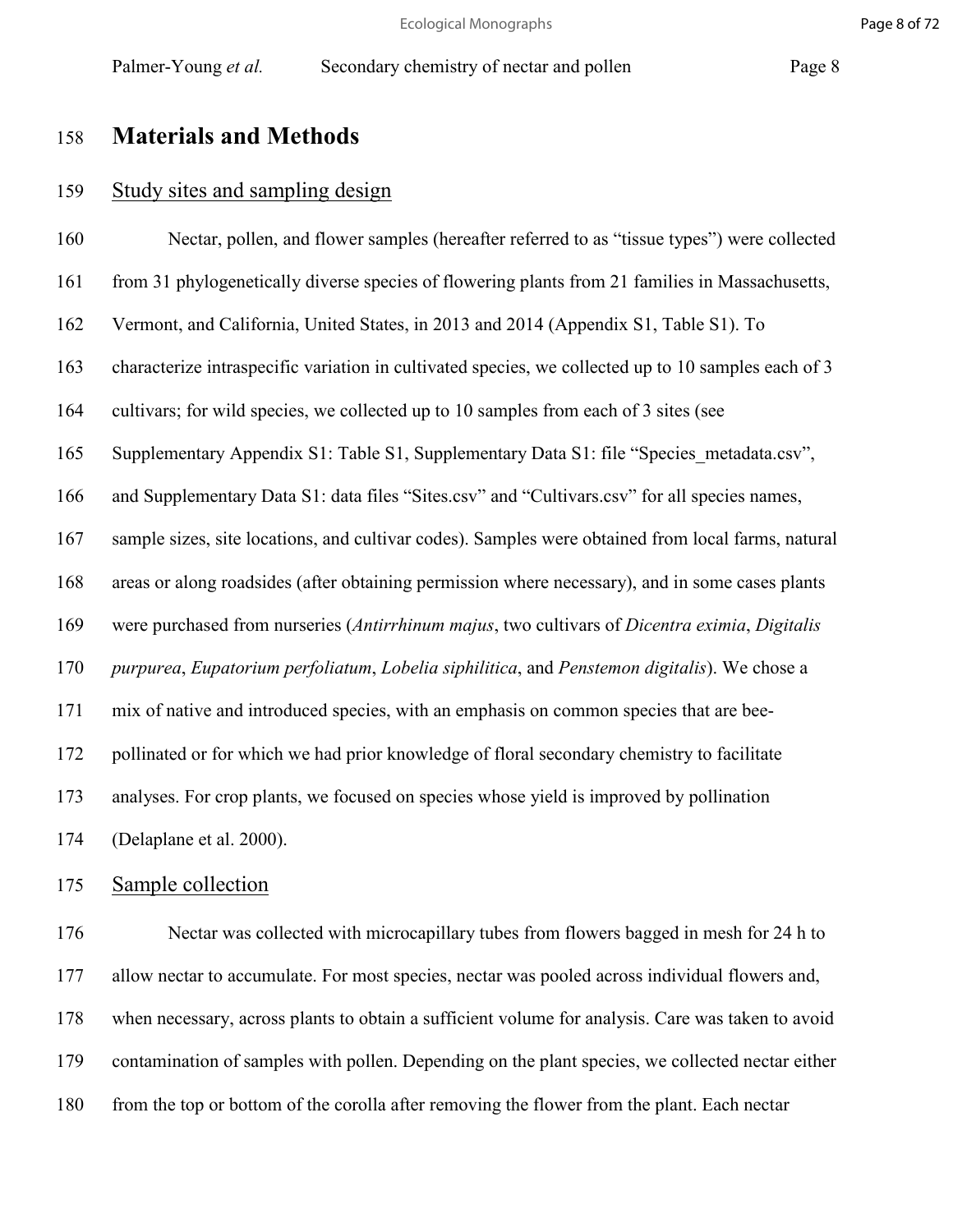181 sample contained at least 5 µL but typically 20 µL nectar, added to 80 µL EtOH to prevent 182 spoilage. Samples were kept on ice in the field, then stored at −20 °C until lyophilization. 183 Alcohol from *Thymus vulgaris* nectar samples was evaporated at room temperature. For 184 *Antirrhinum majus* and *Rhododendron prinophyllum,* nectar was initially too viscous to collect 185 with microcapillary tubes. We added 20 µL deionized water to each flower's nectary, and 186 collected the resulting liquid several hours later. Concentrations and composition of these 187 species' nectar should therefore be interpreted with caution. 188 Pollen was collected from plants with mature, undehisced or newly dehiscing anthers. For 189 17 species, we could only obtain sufficient quantities of pollen by collecting anthers, and, for 190 *Solidago canadensis*, whole flower tops. Anther samples consisted of pollen, the pollen sac, and 191 a small amount of filament. For simplicity, we refer to both anther and pollen samples as 192 "pollen". We aimed to collect at least 5 mg per sample. In most species, pollen was pooled 193 across flowers within plants, but not across plants. Samples were lyophilized and stored at 194 −20 °C until extraction. Flowers were also collected. These were mainly used to confirm 195 identification of compounds found in nectar and pollen, but full chemical profiles were analyzed 196 for 9 species. The flower sample consisted of the entire flower for 5 species, the flower without 197 anthers for 2 species, the flower without carpel for 1 species, and the flower without calyx for 1 198 species (see Table S1 in Appendix S1).

### 199 Sample processing and chemical analyses

200 Lyophilized nectar was redissolved in 50  $\mu$ L methanol. Pollen samples were extracted in 201 methanol as previously described (Arnold et al. 2014, Palmer-Young et al. 2016). Dried,

202 unground pollen or flowers (5–50 mg) were sonicated for 10 min with 1 mL methanol in a 2 mL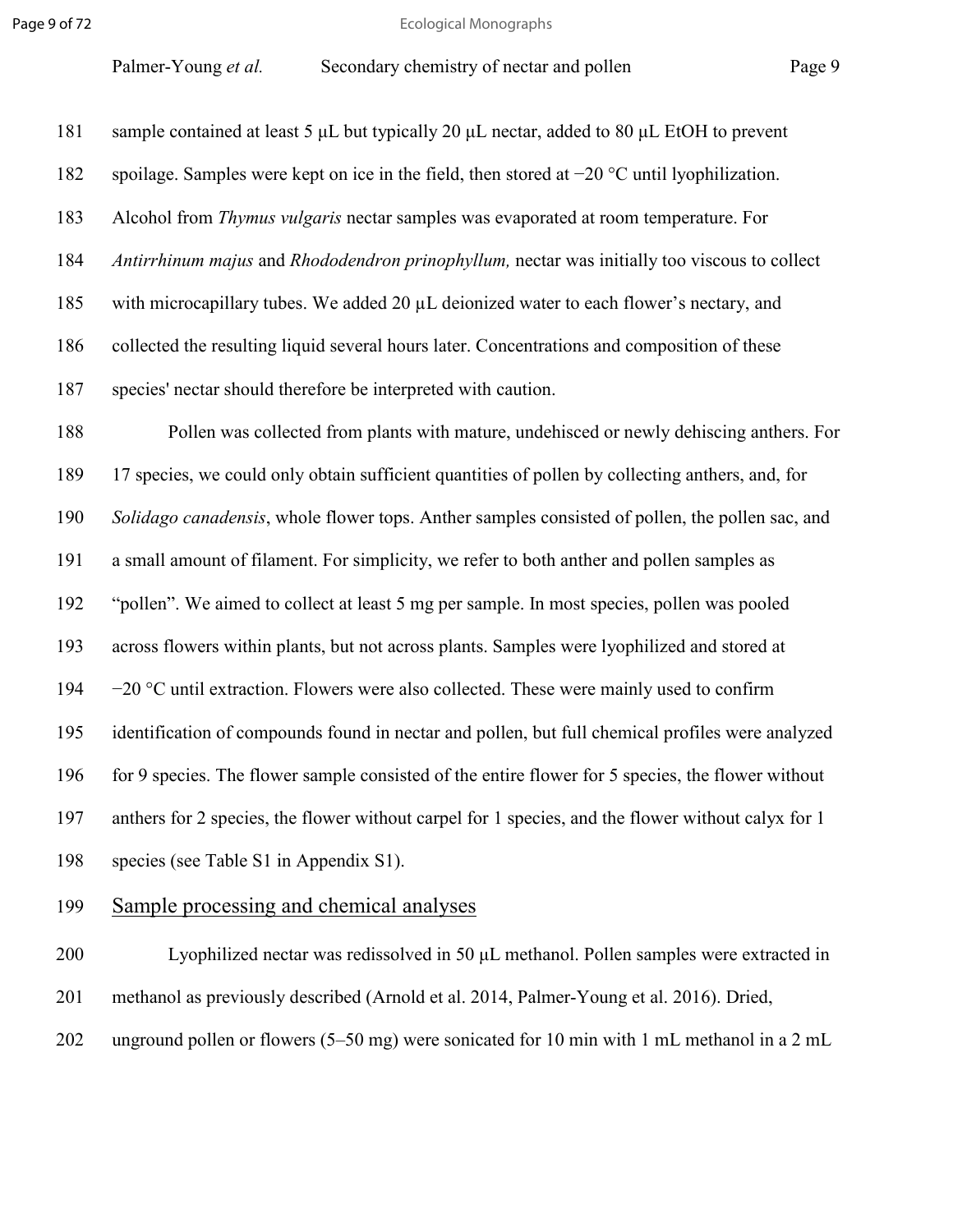| 203 | microcentrifuge tube, then incubated without shaking for 24 h at room temperature. Samples               |
|-----|----------------------------------------------------------------------------------------------------------|
| 204 | were centrifuged for 5 min at 13,000 rpm, and the supernatant transferred to a glass vial.               |
| 205 | Extracts were analyzed by liquid chromatography (LC)-Electrospray Ionisation Mass                        |
| 206 | Spectroscopy (ESIMS) and UV spectroscopy using a Micromass ZQ LC-MS (Waters, Elstree,                    |
| 207 | Herts, United Kingdom). Aliquots of nectar or pollen extract $(10 \mu L)$ were injected directly onto    |
| 208 | a Phenomenex (Macclesfield, Cheshire, United Kingdom) Luna C18(2) column (150 $\times$ 3.0 mm            |
| 209 | inner diameter, 5 µm particle size). Samples were eluted with solvents $A = MeOH$ , $B = H2O$ , C        |
| 210 | = 1% HCO <sub>2</sub> H in MeCN with the following program: A = 0%, B = 90% at t = 0 min; A = 90%, B     |
| 211 | $= 0\%$ at t = 20 min; A = 90%, B = 0% at t = 30 min; A = 0%, B = 90% at t = 31 min; solvent C           |
| 212 | was a constant 10% throughout the run. Column temperature was $30^{\circ}$ C and flow rate 0.5 mL        |
| 213 | min <sup>-1</sup> . To facilitate compound identification, High Resolution ESIMS data were recorded on a |
| 214 | subset of samples using a Thermo LTQ-Orbitrap XL mass spectrometer (Waltham, MA, USA)                    |
| 215 | coupled to a Thermo Accela LC system performing chromatographic separation of 5 µl                       |
| 216 | injections on a Phenomenex Luna C18(2) column (150 mm $\times$ 3.0 mm i.d., 3 µm particle size).         |
| 217 | The Orbitrap used the same mobile phase gradient, column temperature, and flow rate as                   |
| 218 | described for the ZQ-LCMS. Spectra were recorded in positive and negative modes at high                  |
| 219 | resolution (30,000 FWHM (full width at half maximum)).                                                   |
| 220 | Compounds were identified by comparison with mass spectra in the NIST spectral                           |

221 database version 2.0 (Kramida et al. 2013) and, when possible, spectral comparisons with

222 authentic standards in the library at Royal Botanic Gardens, Kew, UK. Compound quantities

223 were calculated from external standard curves based on mass spectra or UV absorbance of the

224 same compound; if the compound was not available, a standard curve for a compound with the

225 same chromophore was used instead. All concentrations are given in micromolar ( $\mu$ mol L<sup>-1</sup>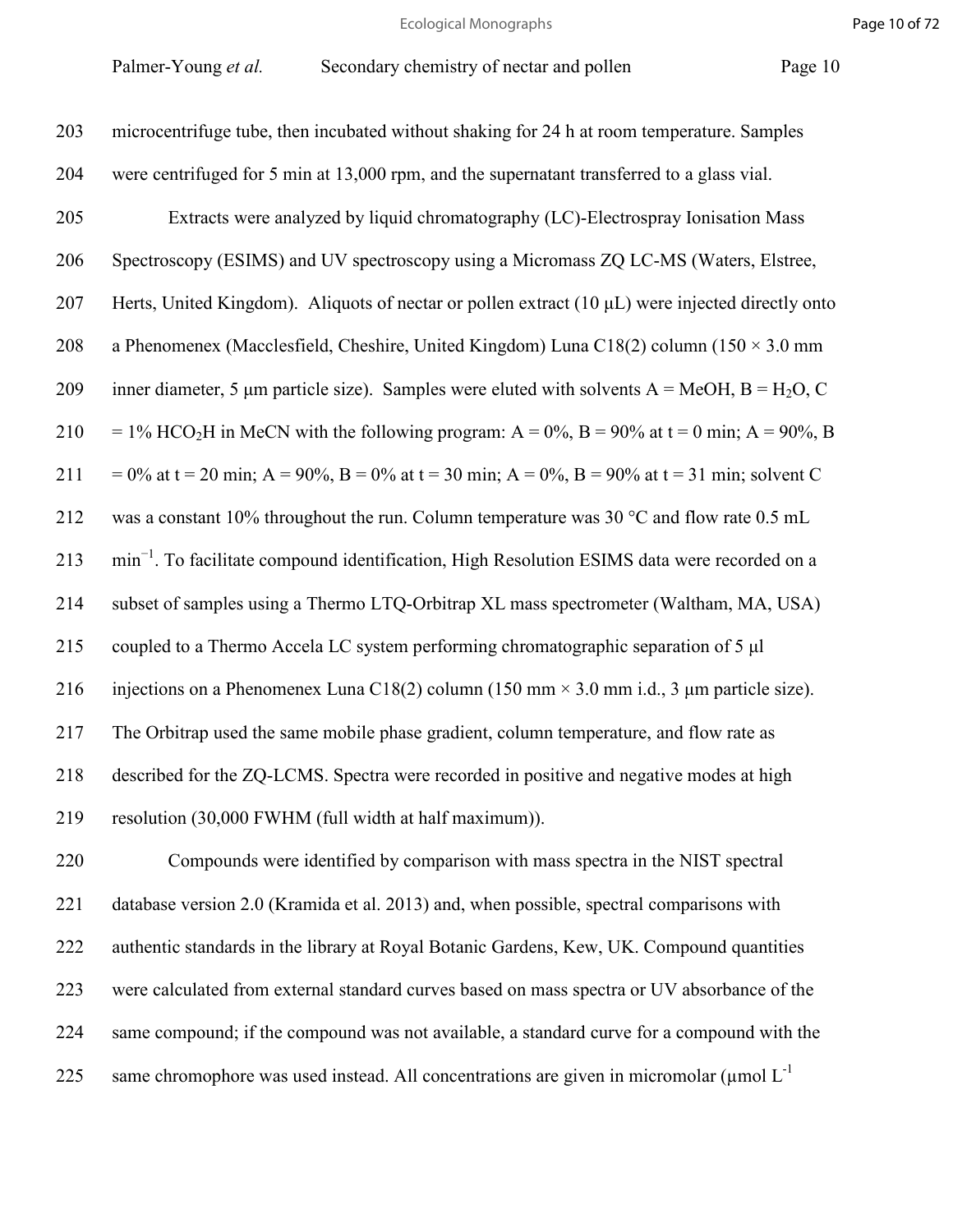| 226 | original volume for nectar, $\mu$ mol $\text{kg}^{-1}$ dry mass for flower and pollen). Nectar samples were |
|-----|-------------------------------------------------------------------------------------------------------------|
| 227 | typically too small to obtain accurate dry masses, which obligated the use of fresh volume-based            |
| 228 | concentrations, and pollen is generally partially dehydrated at maturity (Heslop-Harrison 1979,             |
| 229 | Pacini et al. 2006), suggesting that dry- and fresh mass-based concentrations are reasonably                |
| 230 | similar for pollen. Most amino acids eluted in the solvent front and could not be quantified;               |
| 231 | therefore, we quantified only phenylalanine and tryptophan. "Alkaloids" as defined in the figures           |
| 232 | include all nitrogen-containing compounds except amino acids, including spermidine derivatives,             |
| 233 | and we note here that the boundaries of the alkaloid chemical class are not universally agreed              |
| 234 | upon (Hesse 2002). "Chlorogenic acids" refer to all phenylpropenoid derivatives of quinic acid.             |
| 235 | <b>Statistical analyses</b>                                                                                 |
| 236 | All analyses were conducted in R version 3.3 for Windows (R Core Team 2014).                                |
| 237 | <b>Species accumulation curves</b>                                                                          |
| 238 | To visualize chemical diversity across species, chemical species accumulation curves                        |
| 239 | were computed with the vegan package v2.5, function "specaccum" (Oksanen et al. 2017), and                  |
| 240 | graphed with ggplot2 v2.2 (Wickham 2009), cowplot v0.9 (Wilke 2016) and ggdendro v0.1                       |
| 241 | (Vries and Ripley 2016). Color palettes used in figures were recommended by P. Tol (Tol 2012).              |
| 242 | Within- and cross-species accumulation curves were computed separately. We assessed                         |
| 243 | accumulation of new compounds as more samples of a given species were analyzed within                       |
| 244 | species, and as additional species were analyzed across species.                                            |
| 245 | <b>Random forest</b>                                                                                        |
| 246 | Distinctiveness of greenes and tissue types were assessed by random forest maghine                          |

246 Distinctiveness of species and tissue types were assessed by random forest machine-247 learning algorithm (Breiman 2001). This technique determined whether samples could be 248 reliably assigned to their correct species and tissue type based on proportional composition. and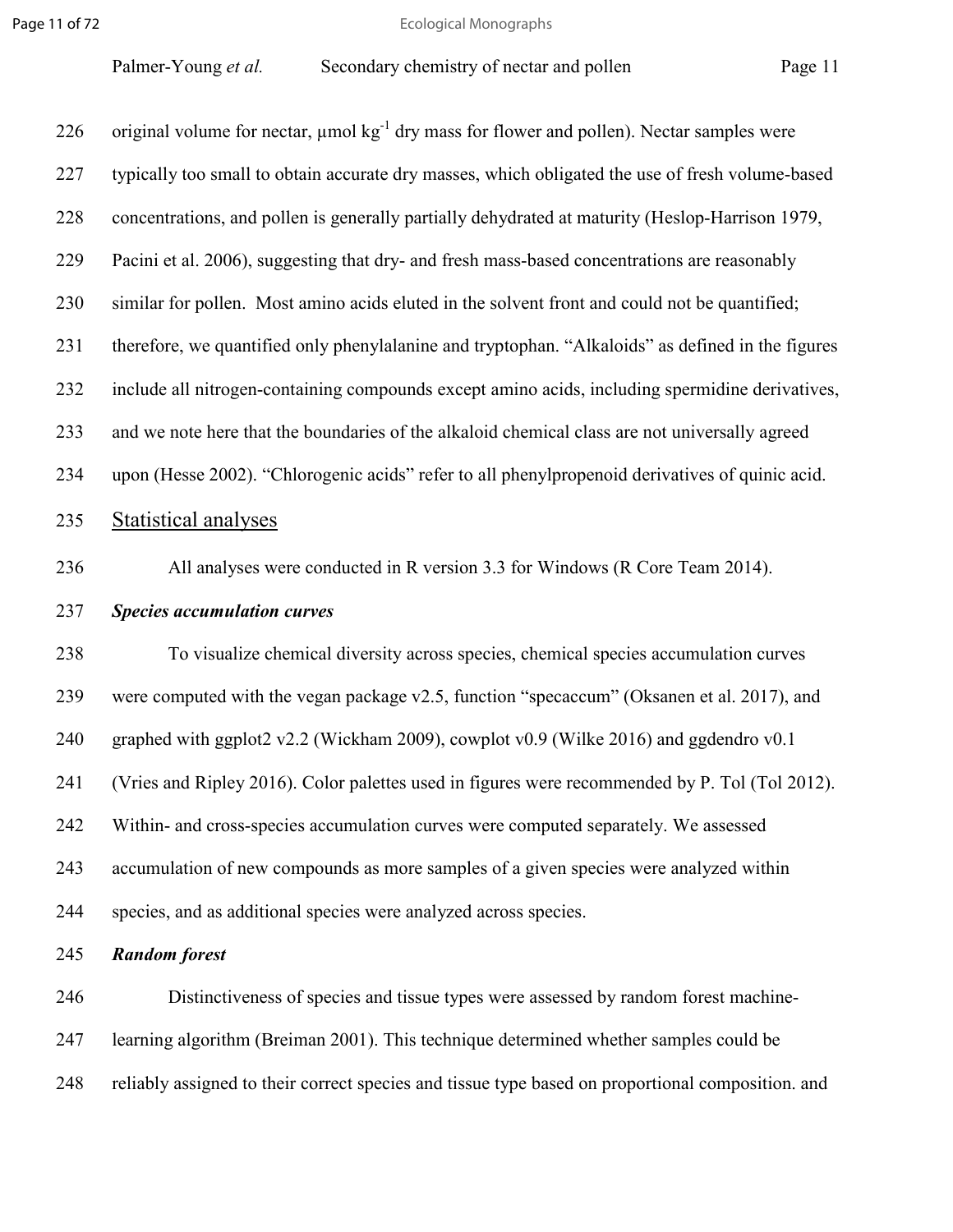| 249 | has been used previously to distinguish between bacterial communities (Junker and Keller 2015),    |
|-----|----------------------------------------------------------------------------------------------------|
| 250 | and different blends of floral volatiles (Junker et al. 2011b). To convert absolute concentrations |
| 251 | to proportions, the absolute concentration of each compound (in $\mu$ M) within each sample was    |
| 252 | divided by the sample's total concentration of quantifiable compounds. The analysis was            |
| 253 | implemented in R package "randomForest" v4.6 (Liaw and Wiener 2002) with 10,000 iterations         |
| 254 | and 10 randomly sampled compounds used for each split in the tree ("mtry $= 10$ "). The out-of-    |
| 255 | basket rate indicated the proportion of incorrectly assigned samples.                              |
|     |                                                                                                    |

### 256 *Non-metric multidimensional scaling (NMDS)*

257 Clustering of sample chemical compositions by species and tissue type was visualized 258 with non-metric multi-dimensional scaling (NMDS) based on Bray-Curtis distances between 259 each sample's proportional concentrations with function "vegdist" (Oksanen et al. 2017). NMDS 260 of the distance matrix was performed with function "isoMDS" (Venables and Ripley 2002). 261 Within-species ordinations were produced with function "metaMDS", which applies a Wisconsin 262 double standardization and square-root transformation to the original data matrix, then computes 263 an ordination based on Bray-Curtis distances between samples (Oksanen et al. 2017). The 264 metaMDS ordination method was not used for the full cross-species data set because it resulted 265 in convergence errors, but was used for visualization of within-species variation because it 266 allows creation of convex hulls for each within-species group.

#### 267 *Differences in chemical composition across tissue types, cultivars, and sites*

268 Statistical differences between tissue types, sites, and cultivars were assessed with 269 permutational MANOVA function "adonis" in R package vegan (Oksanen et al. 2017). This 270 function conducts an analysis of variance based on distance matrices using a permutation test to 271 compute F-statistics and  $R^2$  values. Model  $R^2$  values are calculated as the sum of squares for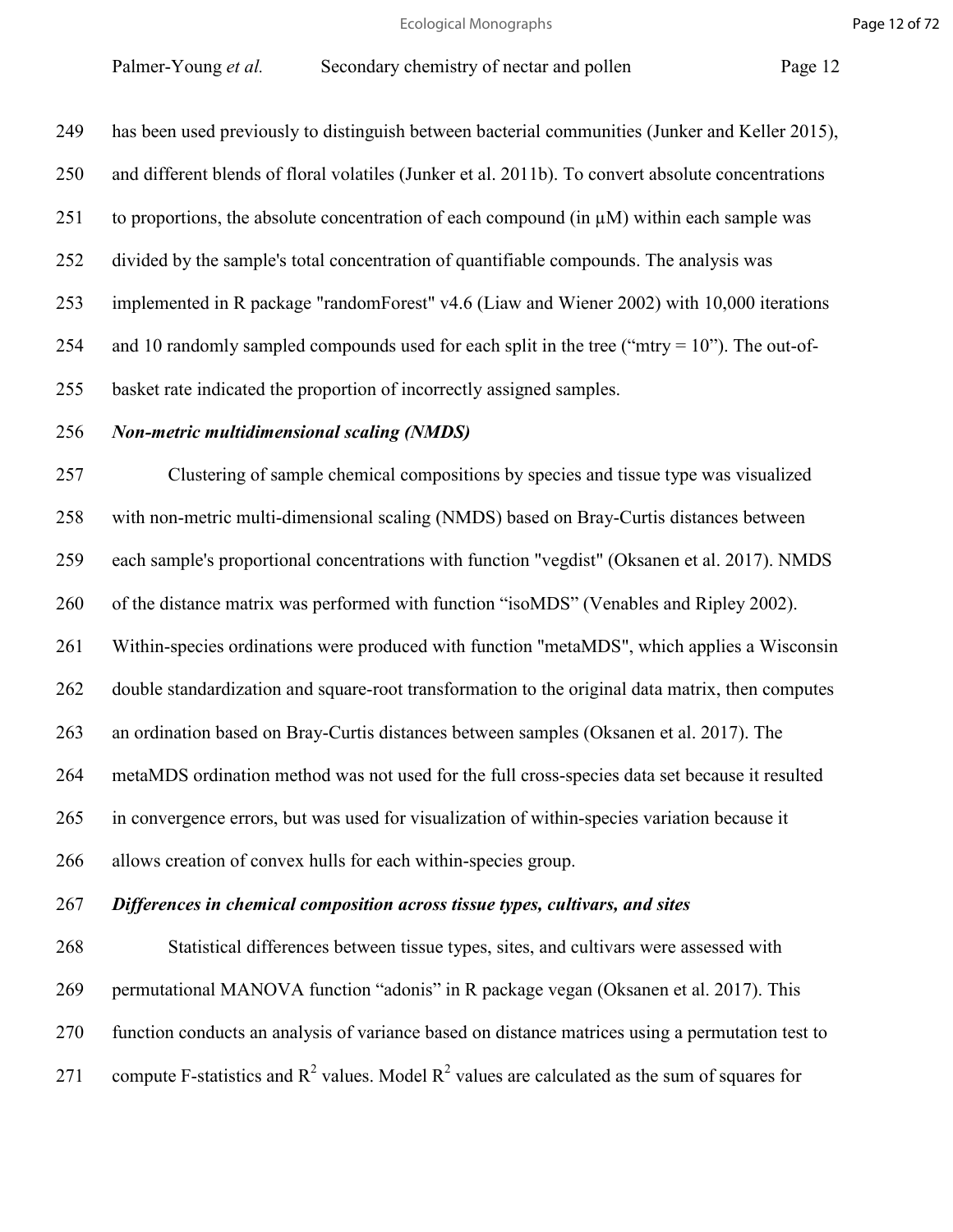272 each factor divided by the total sum of squares for the model; they indicate the proportion of 273 variance explained by each factor in the model (Oksanen et al. 2017), and are henceforth referred 274 to as "percent of variance explained". Permutational MANOVA models were run separately 275 from the NMDS ordinations, which were used for visualization. When comparing across tissue 276 types, we used proportional chemical concentrations because nectar, pollen, and flower 277 concentrations were measured on different scales (by fresh volume for nectar, but by dry mass 278 for flower and pollen). However, we used absolute concentrations when comparing within a 279 species and tissue type. We elected to use absolute concentrations because we felt that they were 280 a more direct reflection of the collected data, possibly more ecologically meaningful for 281 interactions with mutualists and antagonists (Tiedeken et al. 2016, Barlow et al. 2017), and more 282 relevant to future bioassays that test activity of specific compounds. In addition, they are 283 statistically more appropriate for many analyses (Morton et al. 2017), and robust to different 284 levels of ability to quantify co-occurring compounds.

#### 285 *Comparisons of absolute concentrations and chemical species richness by tissue type*

286 We used general linear mixed models, fit with the lme4 package v1.1 (Bates et al. 2015), 287 to compare absolute chemical concentrations of each chemical class in nectar and pollen. Within 288 each sample, we calculated total concentration of each compound class by summation of the 289 micromolar concentrations of each constituent compound. Median species-level concentration 290 was then computed for each chemical class and tissue type. To conform to distributional 291 assumptions of the model, only non-zero (i.e., positive) values for median concentration were 292 used. Although this approach obscures within-species variation in concentrations—which were 293 pursued in detail in subsequent analyses—our aim in this analysis was to compare in general 294 terms the concentrations found in nectar and pollen. Models used a Gaussian error distribution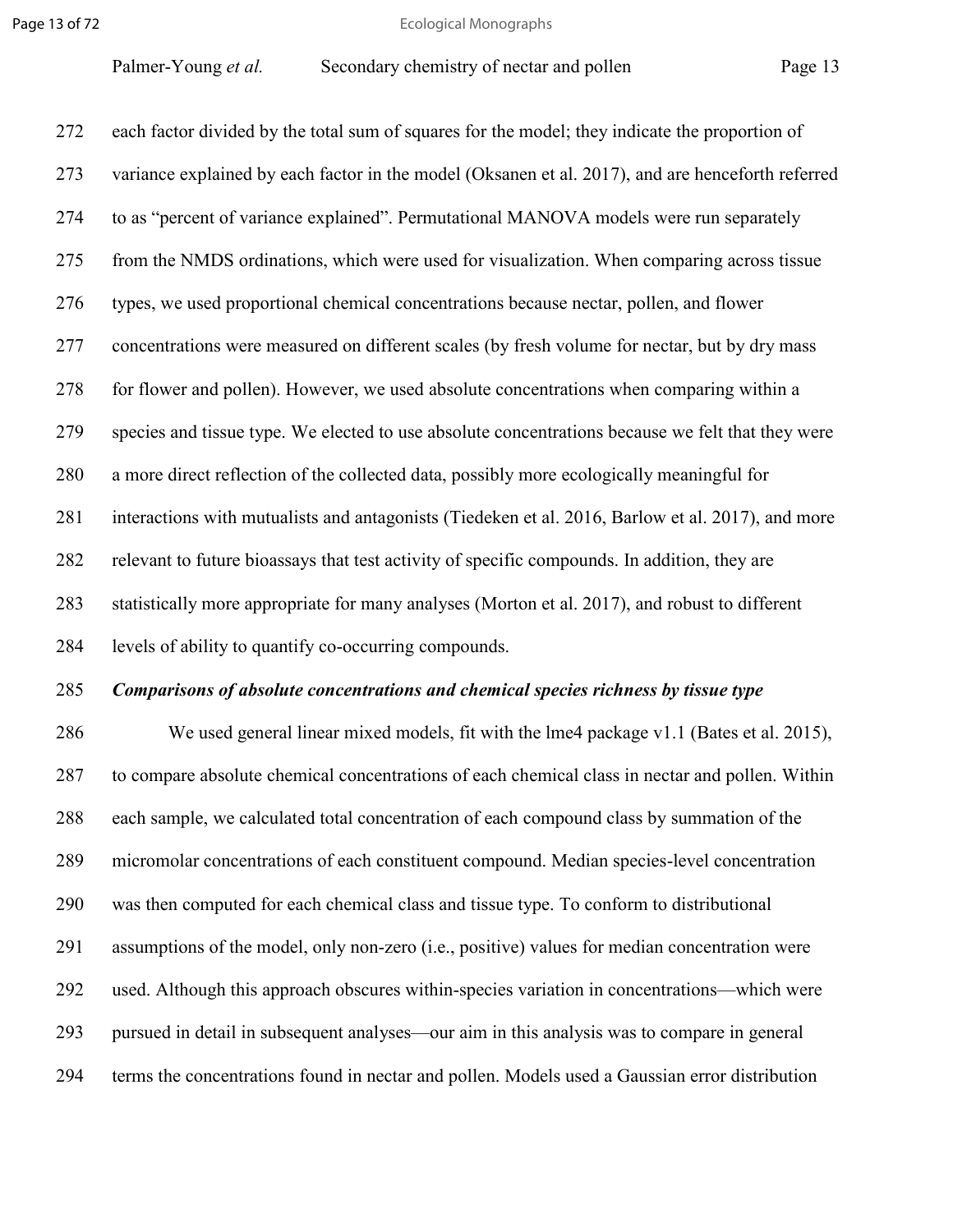| 295 | with species-level median $\ln (1 + \mu M)$ concentration within each chemical class as the response   |
|-----|--------------------------------------------------------------------------------------------------------|
| 296 | variable, and tissue type (nectar or pollen) as the predictor variable. Plant species was used as a    |
| 297 | random effect to account for possible non-independence of nectar and pollen concentrations in          |
| 298 | samples from the same species. To compare chemical concentrations for species where we                 |
| 299 | collected anthers rather than pure pollen, a t-test was used to compare species-level median log-      |
| 300 | transformed concentrations for chemical classes that were represented in at least six species of       |
| 301 | each pollen type (alkaloids, amino acids, and flavonoids). To test for differences in chemical         |
| 302 | species richness between nectar and pollen, we used a generalized linear mixed model with a            |
| 303 | Poisson error distribution. Chemical richness (i.e., number of compounds found) was the                |
| 304 | response variable, tissue type the predictor variable, and plant species the random effect. For this   |
| 305 | and subsequent lme4 models, homogeneity of variance and distribution of residuals were                 |
| 306 | inspected with quantile-quantile and residuals vs. fitted-value plots to check for conformation to     |
| 307 | model assumptions (Bolker et al. 2009).                                                                |
| 308 | Trait space overlap between nectar and pollen, and across cultivars and sites                          |
| 309 | We used the dynamic range boxes package v0.10 (Junker et al. 2016) to assess                           |
| 310 | differences in volume and overlap of multivariate chemical trait spaces (niche hypervolumes)           |
| 311 | across tissue types, and across cultivars (for cultivated species) or sites (for wild species) within  |
| 312 | individual species. Independent analyses were performed for each species (for comparisons              |
| 313 | across tissue types), or for each species and tissue type (for comparisons across cultivars or sites). |
| 314 | The "dynamic range box" is a multivariate measure of the chemical trait space occupied by a            |
| 315 | tissue type, with each compound considered as a separate dimension of the <i>n</i> -dimensional trait  |
| 316 | space. The size of the range box in each dimension corresponds to the variability in                   |
| 317 | concentration of each compound. Hence, a voluminous range box indicates a high variability in          |
|     |                                                                                                        |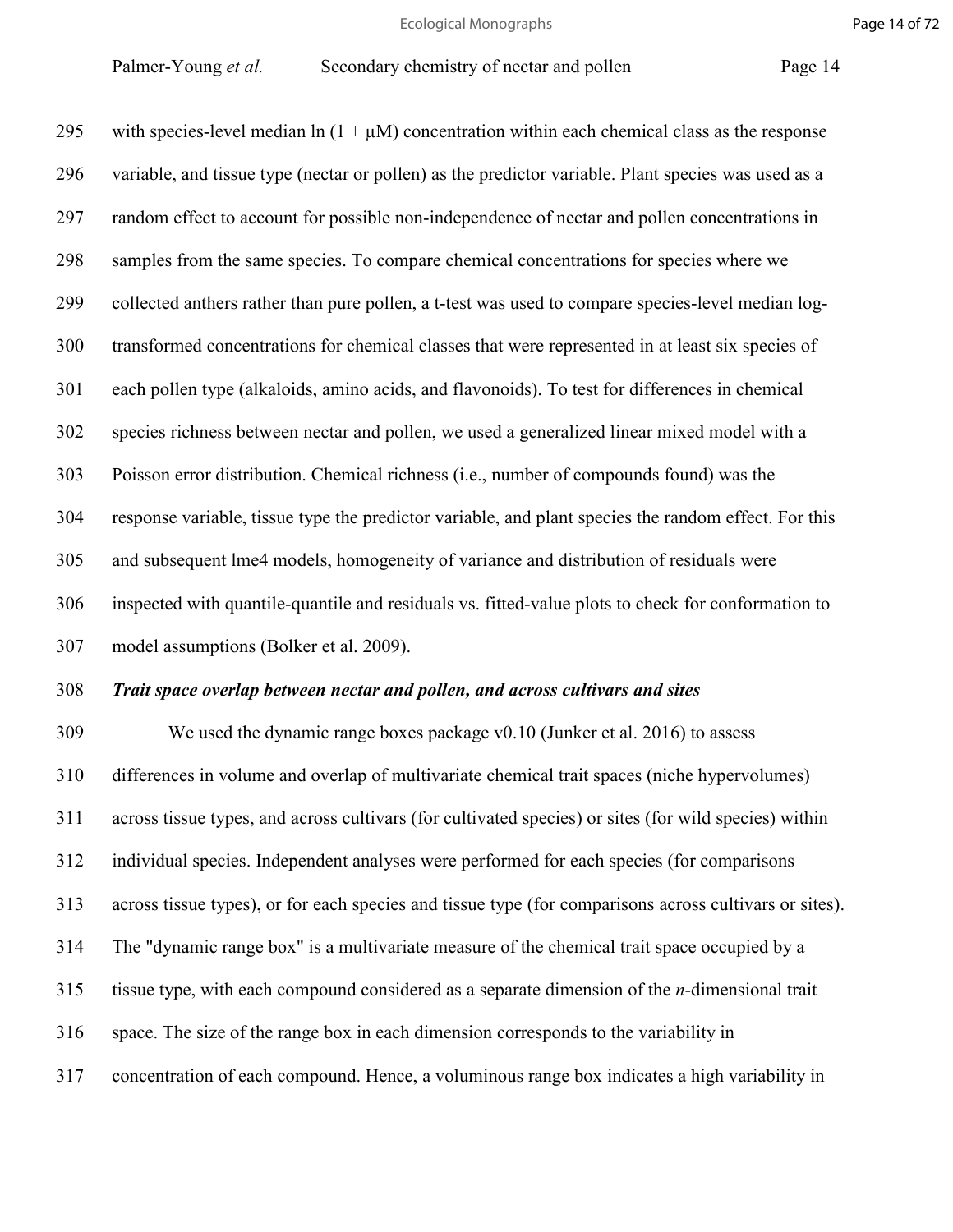| 318 | chemical concentration of the compounds. For comparisons of trait space volume between nectar         |
|-----|-------------------------------------------------------------------------------------------------------|
| 319 | and pollen, proportional (rather than absolute) concentrations were used to compute the sizes of      |
| 320 | range boxes. We used proportional concentrations because nectar and pollen concentrations were        |
| 321 | measured on different scales (fresh volume vs. dry mass), and because large differences in            |
| 322 | absolute concentrations were already obvious based on visual inspection of the data. By using         |
| 323 | proportional data, the composition of tissues with differences in absolute concentration can be       |
| 324 | compared. Differences in trait space volume between tissue types were tested with Gaussian            |
| 325 | family linear mixed-effects models using size of the $n$ -dimensional hypervolume as the response     |
| 326 | variable, tissue type as the predictor variable, and plant species as a random effect.                |
| 327 | Proportional overlap between groups of samples was measured as the arithmetic mean of                 |
| 328 | overlap in chemical concentrations for each compound, i.e., in each dimension of trait space          |
| 329 | (dynamic range boxes aggregation method "mean"). Proportional overlaps are, by construction,          |
| 330 | asymmetric. This is because each group of samples occupies a different total volume of trait          |
| 331 | space (Junker et al. 2016). Therefore, any shared trait space may represent a relatively small        |
| 332 | proportion of total trait space for a group that occupies a large trait space, but a relatively large |
| 333 | proportion of total trait space for a group with that occupies a smaller trait space. In the case of  |
| 334 | chemical trait space, asymmetric overlap indicates that one type of sample encompasses a larger       |
| 335 | fraction of the number of compounds found in the other group, and/or spans a larger spectrum of       |
| 336 | concentrations for compounds shared between the two groups. For example, if nectar contains 1         |
| 337 | compound, and pollen contains the same compound, at the same concentrations, but also 3               |
| 338 | additional compounds, then pollen will occupy a larger proportion of nectar trait space than          |
| 339 | nectar does of pollen. As a result, we can expect pollen to perform many of the chemically            |
| 340 | mediated functions performed by nectar in terms of, e.g., the number of microbe, herbivore, or        |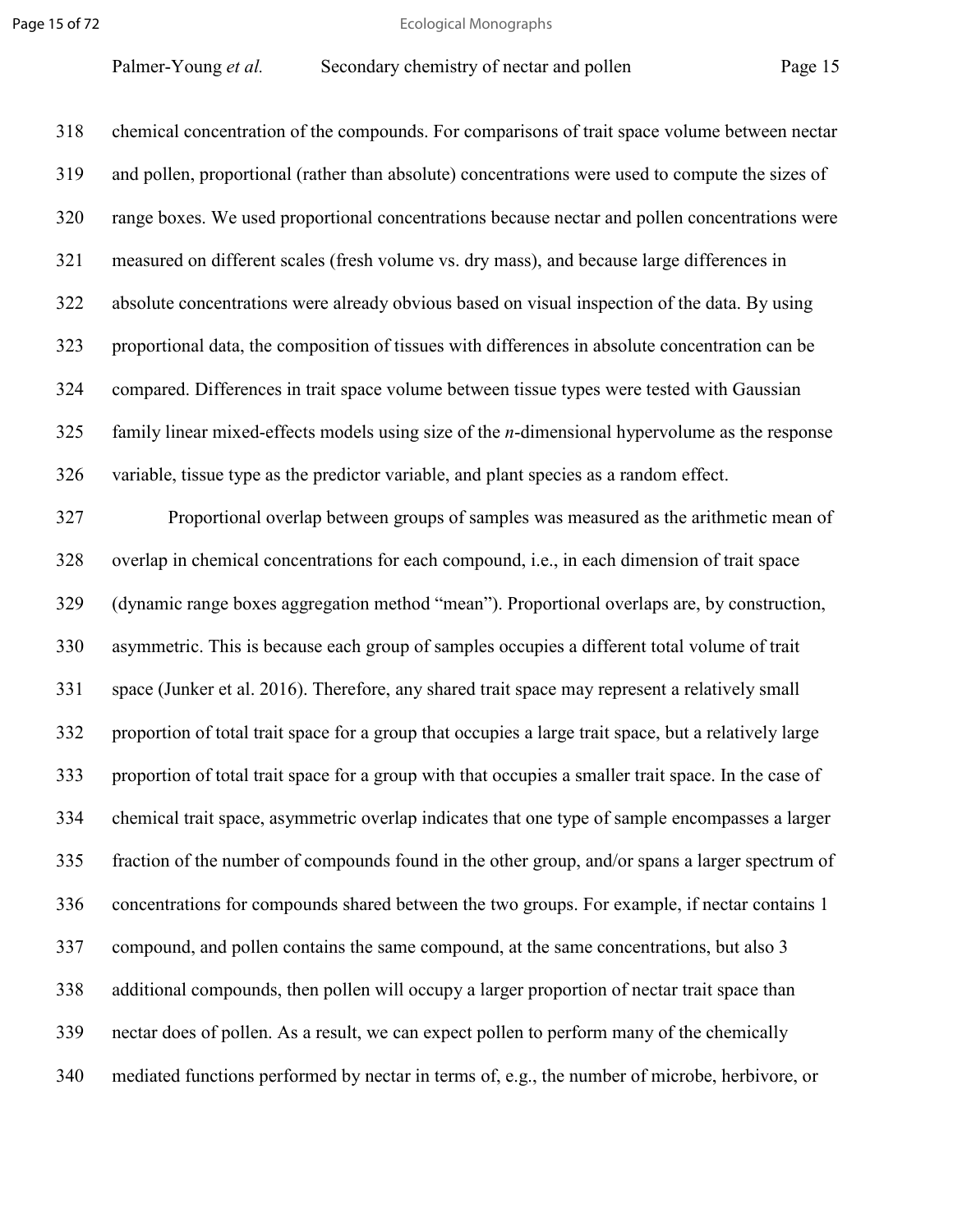341 pollinator species that are attracted or repelled. Further examples can be found elsewhere 342 (Kuppler et al. 2017, Junker and Larue-Kontić 2018). Asymmetry in trait space overlap was 343 tested in Gaussian family general linear mixed models that used the proportional trait space 344 overlap (i.e., shared trait space divided by total trait space) as the response variable, tissue type 345 as the predictor variable, and plant species as a random effect. 346 Coefficients of variation (CV) were calculated as the ratio of standard deviation to mean 347 concentration for each compound within each species and tissue type. The coefficient of 348 variation was calculated at two levels of resolution: the "species level" (i.e., a CV calculated for 349 each compound within each species and tissue type, without consideration of sites and cultivars) 350 and the "within-species" level (i.e., a CV calculated for each compound within each combination 351 of species, tissue type, and site or cultivar). A Gaussian family linear mixed model was fit with 352 coefficient of variation as the response variable; tissue type, level of resolution, and their 353 interaction as predictors, and species as a random effect. Post hoc pairwise comparisons with 354 Tukey adjustment for multiple tests were made using R package lsmeans v2.27 (Lenth 2016). 355 We also tested for differences in CV for compounds from different chemical classes within each 356 tissue type. Square root-transformed CV was the response variable, chemical class and tissue 357 type were the predictor variables, and plant species was the random effect to account for non-358 independence of CV for different compounds within the same species.

359 *Phenotypic integration* 

360 We assessed the extent of covariation among different compounds within each species or 361 tissue by calculating phenotypic integration (Pigliucci 2003). High phenotypic integration 362 indicates that compounds have consistent relative concentrations; low phenotypic integration 363 indicates variability in relative concentrations. Phenotypic integration was determined for each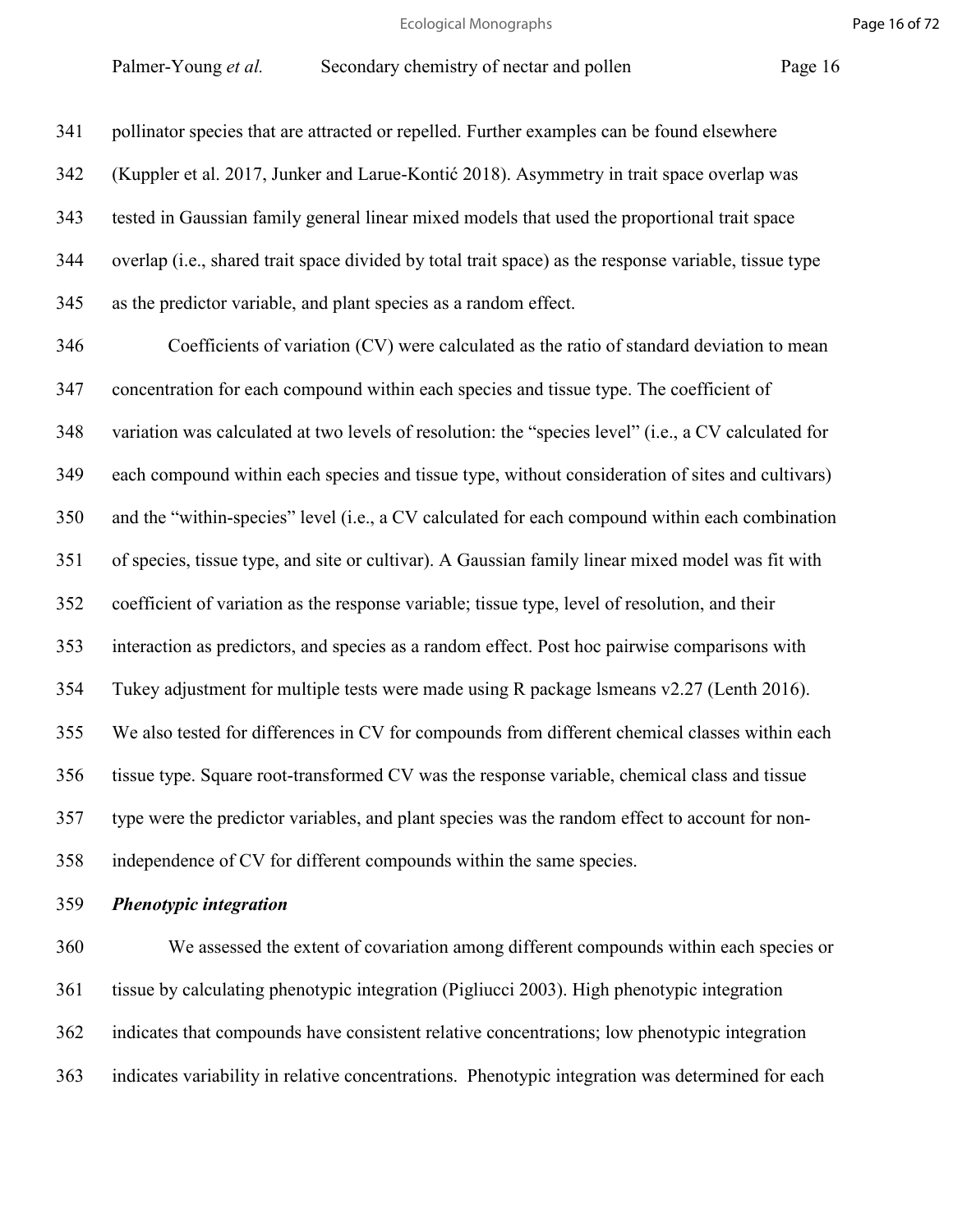364 species and tissue type with at least 8 samples following previously described approaches for 365 plant volatiles (Junker et al. 2017). Pearson's correlation coefficient *r* was computed for all 366 concentrations (in  $\mu$ M) of all pairs of compounds. Eigenvalues were calculated for the resulting 367 correlation matrix. Raw phenotypic integration index was measured as the variance of the 368 eigenvalues with a correction for sample size (Wagner 1984, Herrera et al. 2002, Junker et al. 369 2017). This index can be compared across species and tissue types with different numbers of 370 compounds and samples.

371 In addition to calculating the integration index using complete chemical profiles, we also 372 calculated within-module phenotypic integration (Junker et al. 2017). "Modules" are groups of 373 well-correlated compounds, defined by hierarchical cluster analysis of a dissimilarity matrix of 374 chemical concentrations (R function "hclust"). The optimal number of modules was determined 375 with the "silhouette" function (Maechler et al. 2005). The mixture was divided into the optimal 376 number of modules with the "cutree" function, and phenotypic integration was computed 377 separately for each module.

378 Differences in phenotypic integration between nectar and pollen were assessed with a 379 linear mixed-effects model that used integration index as the response variable (Gaussian 380 distribution), tissue type (flower, nectar, or pollen) as the predictor variable, and species as a 381 random effect. Post hoc pairwise comparisons with Tukey adjustment for multiple tests were 382 made using R package lsmeans (Lenth 2016).Correlation between phenotypic integration of 383 nectar and pollen was assessed with a Pearson correlation for all species with at least 8 samples 384 each for both nectar and pollen.

385 To assess the effects of shared biosynthetic pathways on correlation between 386 concentrations of compound pairs, we computed all pairwise correlation coefficients for species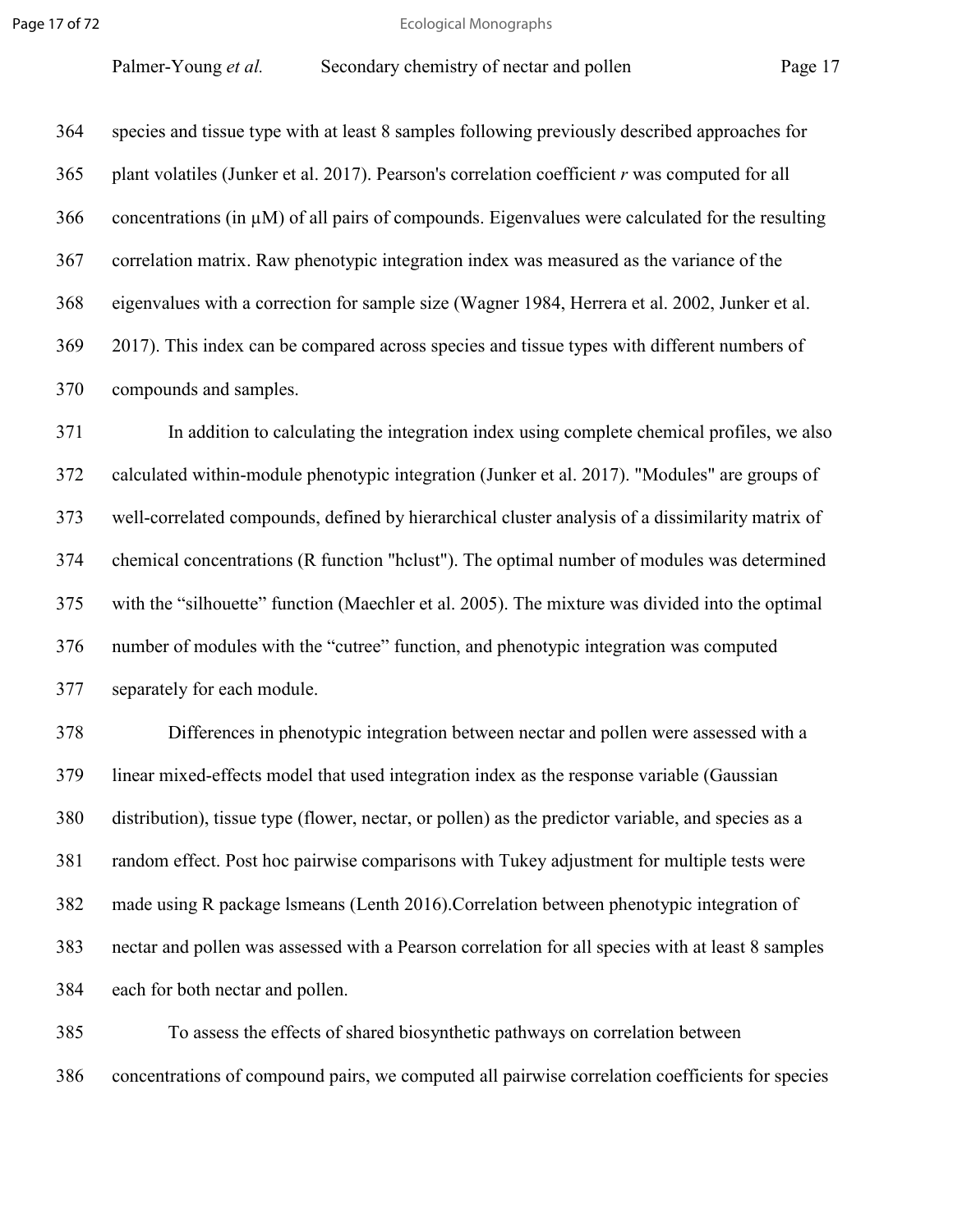| 387 | and tissue types represented by at least 8 samples. Correlations were grouped as "within-class"      |
|-----|------------------------------------------------------------------------------------------------------|
| 388 | (i.e., both compounds belonged to the same chemical class) or "between-class" (i.e., the two         |
| 389 | compounds belonged to different classes). We compared correlation strength (Pearson's $r$ ) for      |
| 390 | within-versus between-class correlations in a general linear mixed model. The model used             |
| 391 | Pearson's $r$ as the response variable (Gaussian distribution); tissue type, relationship between    |
| 392 | compounds (within- vs. between-class), and their interaction as predictor variables; and plant       |
| 393 | species as the random effect. Pairwise contrasts were computed with Tukey correction for             |
| 394 | differences between tissue types. Additional comparisons were made for the effect of chemical        |
| 395 | relationship within each tissue type. Whereas the phenotypic integration analysis treated each       |
| 396 | species and tissue type as one observation, this analysis used each pair of compounds within a       |
| 397 | species and tissue type as one observation. As a result, it had greater power to distinguish effects |
| 398 | of tissue type and shared biosynthetic pathway on covariation among compounds.                       |

#### 399 *Phylogenetic signal*

400 We tested for phylogenetic signal in total concentrations of flavonoids, alkaloids and 401 spermidines, and terpenoids in nectar and pollen, and phenotypic integration index of nectar and 402 pollen. We used function "congeneric.merge" in the pez package v1.1 (Pearse et al. 2015) to 403 obtain a time-scaled, rooted tree by extraction of our species from an unparalleled molecular 404 phylogeny of flower plants (Zanne et al. 2014). Phylogenetic signal was assessed with the 405 function "phylosig" in R package phytools v0.6 (Revell 2012), which uses a permutation test 406 (10,000 iterations) to compute Bloomberg's K (Blomberg et al. 2003).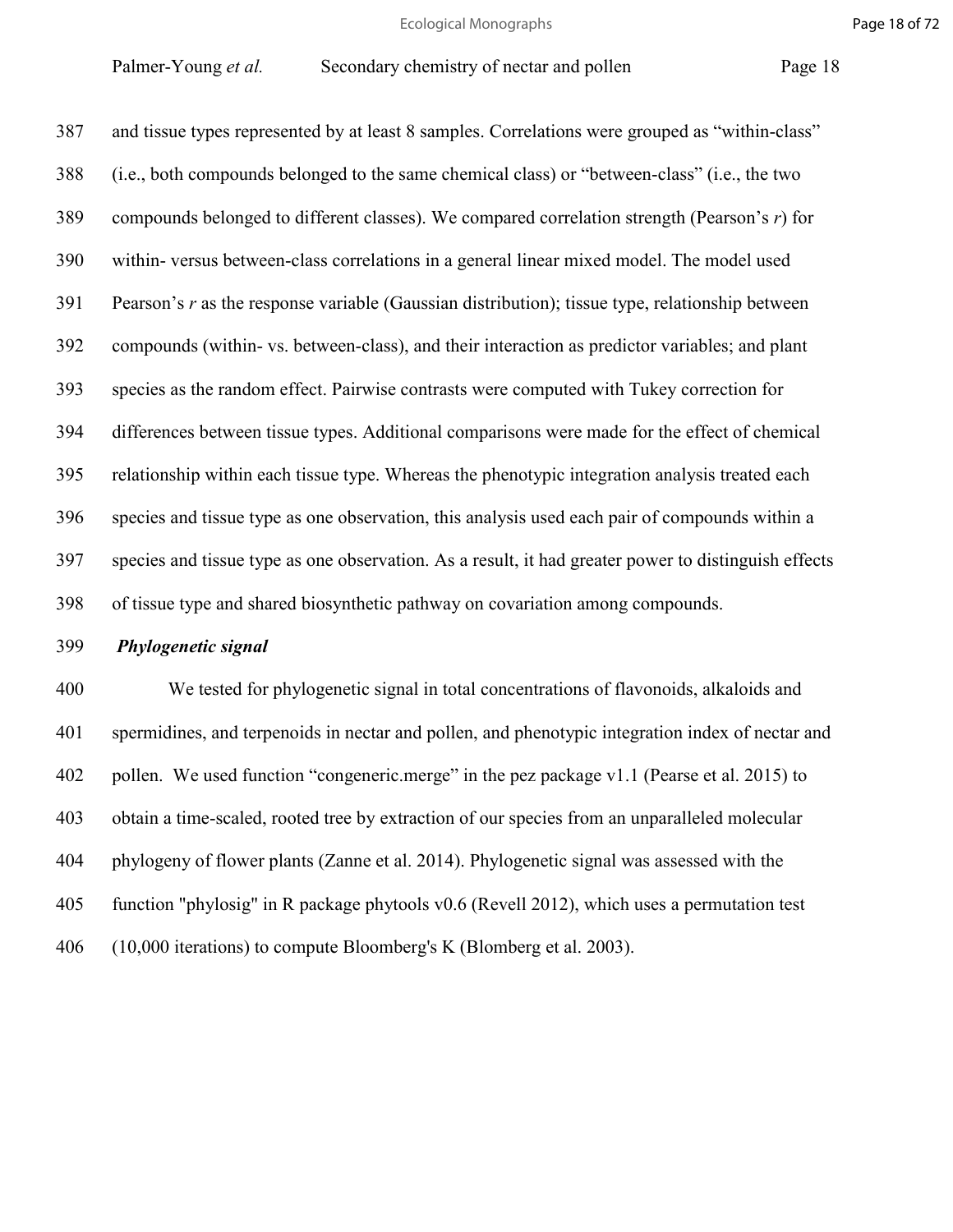### 407 *Data availability*

408 All raw data are available in the Supplementary Materials (Data\_S1.zip). Please see

409 Metadata\_S1\_v1.docx for a complete guide to these data files.

410

# 411 **Results**

## 412 Patterns of composition and diversity

413 Our survey identified 102 compounds across samples of flowers (9 species), nectar (26 414 species), and pollen (28 species). The most common secondary compound classes were 415 flavonoids, alkaloids including spermidine derivatives, terpenoids, and chlorogenic acids (Fig. 1). 416 Phenylpropanoids other than chlorogenic acids consisted of acylated sugars (feruloyl glucose in 417 *Fragaria* pollen and *Silene* nectar), rosmarinic acid (*Monarda* pollen and *Thymus* nectar), and a 418 lignin glycoside (*Penstemon* pollen). Also ubiquitous were the free amino acids phenylalanine 419 and tryptophan, which were recorded in 92% of nectars and 100% of pollens. The most 420 frequently recorded compounds were the flavonoids quercetin and kaempferol glycosides, which 421 were among the five most common compounds for all three tissue types (Table 1). Many pollens 422 (71% of species) contained hydroxycinnamoyl-spermidines, mainly triscoumaroyl and 423 trisferuloyl spermidines.

424 Aside from these common compounds, cross-species diversity of flower, nectar, and 425 pollen samples was high. Most compounds were found in only a single species (Fig. 2a), and 426 new compounds were discovered with each additional species sampled (Fig. 2b). Within species, 427 however, the qualitative composition of compounds was consistent (Fig. 2c). Because 428 lyophilization likely resulted in loss of the most volatile sample components, and we could not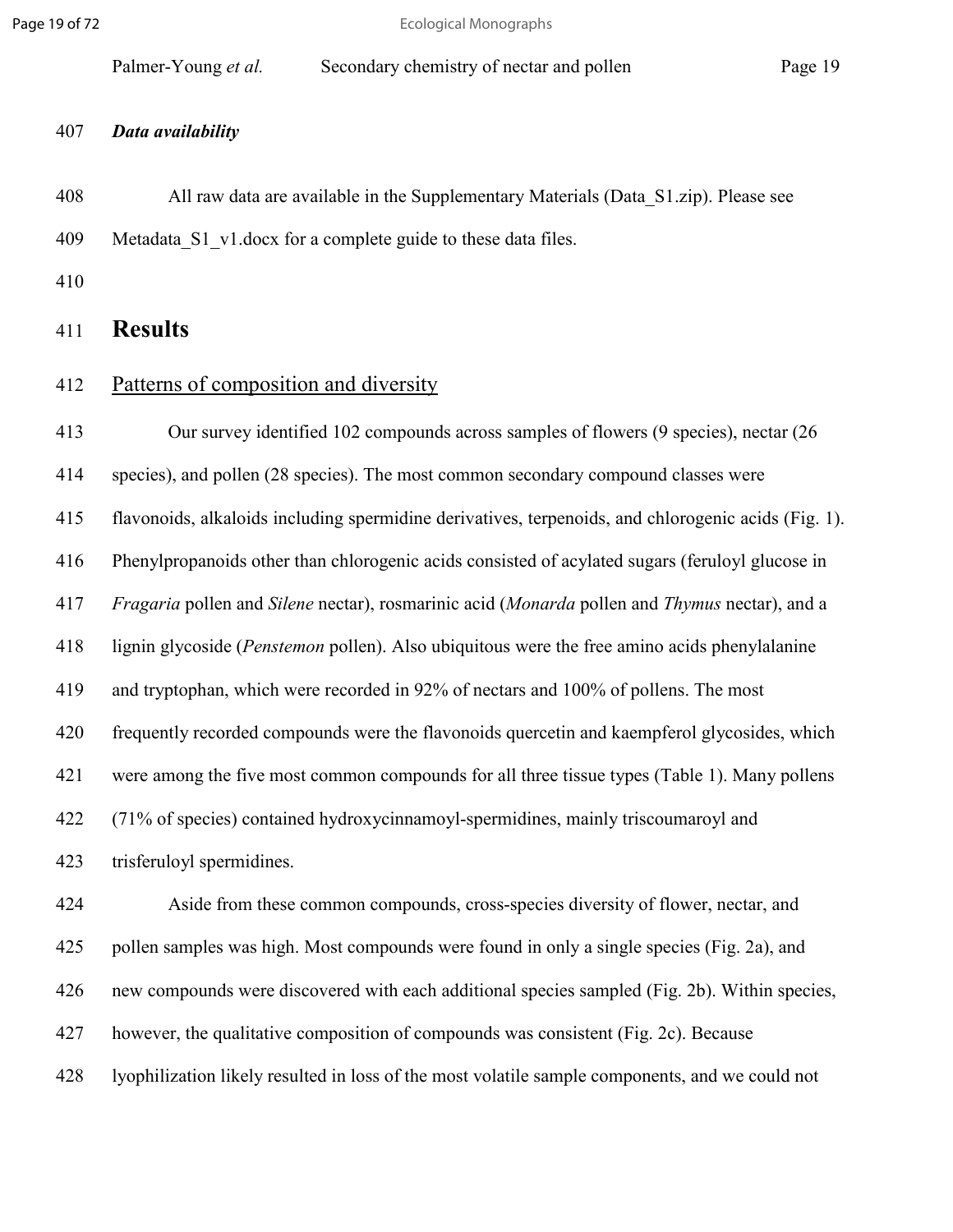429 simultaneously optimize our chromatographic methods for all possible compounds, the true

430 diversity of compounds in the samples is even greater than what is depicted here. We would

431 therefore encourage the analysis of fresh samples and the use of alternative methods of

432 separation and detection, such as GC-MS, to identify additional chemical components.

### 433 Differentiation across species and tissue types

434 Each species and tissue type exhibited characteristically unique phytochemistry, visible 435 using NMDS multivariate ordination based on proportional composition (Fig. 3). Species and 436 tissue type explained  $R^2 = 86.6\%$  of the variation among samples. A random forest analysis

437 assigned compounds to the correct plant species and tissue type with 98.6% accuracy.

438 On an absolute scale, pollen had much higher concentrations of secondary metabolites

439 than did nectar. Non-zero median pollen concentrations were 23.8- (terpenoids) to 235-fold

440 (flavonoids) higher than those in nectar (Fig. 4; pairwise comparisons: alkaloids:  $t = 6.76$ ,  $P <$ 

441 0.001; amino acids:  $t = 9.27$ ,  $P < 0.001$ ; flavonoids:  $t = 12.06$ ,  $P < 0.001$ ; terpenoids:  $t = 2.27$ ,  $P =$ 

442 0.025). Pollen concentrations did not differ between species where we collected anthers rather

443 than pollen (t-test  $P > 0.20$  for alkaloids, amino acids, and flavonoids).

444 Flowers, nectar, and pollen also had distinct proportional composition at the level of both 445 individual compounds (perMANOVA:  $F_{2, 1482} = 65.9$ , P = 0.001, R<sup>2</sup> = 0.081, Fig. 3) and 446 compound classes ( $F_{2,58} = 4.18$ ,  $P = 0.001$ ,  $R^2 = 0.125$ ). Flowers had the highest proportion of 447 flavonoids (53% of documented chemical composition) and the lowest proportion of alkaloids 448 (9%) and free amino acids (4%, Fig. 5), nectar had the highest proportion of free amino acids 449 (23%) and terpenoids (19%, Fig. 5), and pollen had the highest proportion of alkaloids and 450 spermidines (42%) and the lowest proportion of terpenoids (1%, Fig. 5). Most samples not 451 covered by these chemical classes were dominated by chlorogenic acids, which comprised 85%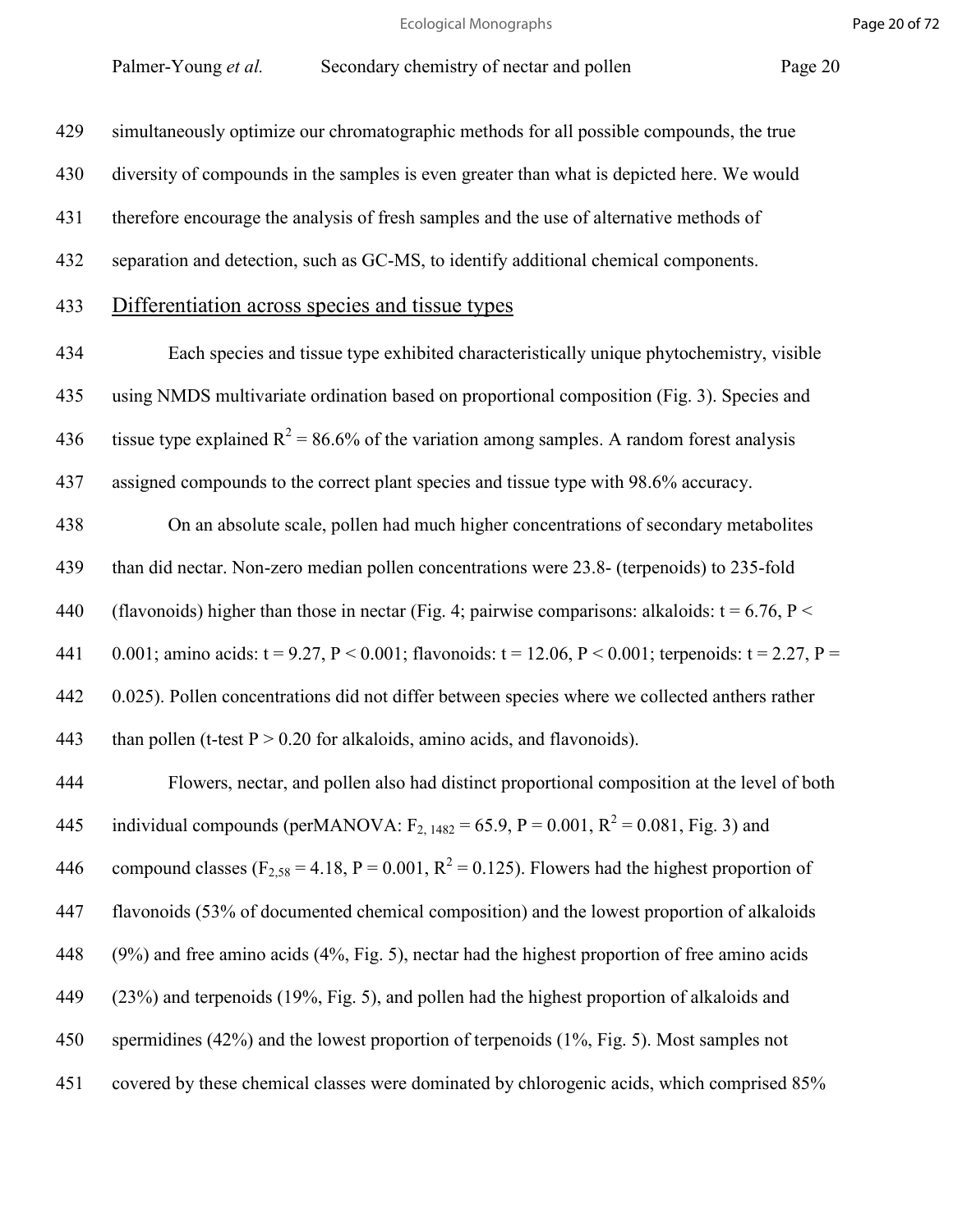| 452 | of composition of <i>Helianthus</i> flowers, 33% of <i>Dicentra</i> nectar, 62% of <i>Penstemon</i> nectar, and 60% |
|-----|---------------------------------------------------------------------------------------------------------------------|
| 453 | of Rhododendron nectar. Both nectar and pollen of Geranium were dominated by tannins.                               |
| 454 | Of the nectars with a high (>15% documented chemistry) proportion of alkaloids and                                  |
| 455 | spermidines, Citrus contained only caffeine (42% of total concentration); Dicentra contained                        |
| 456 | aporphine-, aconitine-, and isoquinoloid-type alkaloids (total 17%); Digitalis (41%) and                            |
| 457 | <i>Helianthus</i> (71%) contained acylated spermidines; <i>Echium</i> contained several pyrrolizidine               |
| 458 | alkaloids as echimidine derivatives (total 81%); and <i>Lobelia</i> contained two piperidyl and one                 |
| 459 | pyridyl alkaloid (total 51%).                                                                                       |
| 460 | Pollen also differed qualitatively and quantitatively from nectar (Fig. 6). Across all                              |
| 461 | species, nectar and pollen shared on average only 34% of compounds. Much of this overlap was                        |
| 462 | due to phenylalanine and tryptophan, which were common in both nectar and pollen (Fig. 1).                          |
| 463 | When amino acids were excluded, the qualitative contrast was even more stark (22% nectar only,                      |
| 464 | 57% pollen only, 22 % shared). Pollen contained, on average, 63% more compounds than did                            |
| 465 | nectar (9.3 ± 0.67 compounds SE in pollen vs $5.7 \pm 0.51$ compounds per species in nectar, Z =                    |
| 466 | 4.41, $P < 0.001$ ).                                                                                                |

## 467 Chemical trait space overlap between conspecific nectar and pollen

468 We used dynamic range boxes to obtain quantitative estimates of trait space overlap 469 between nectar and pollen of the same species. Despite the higher number of compounds in 470 pollen which allowed for variation in more chemical dimensions, nectar and pollen occupied 471 similar amounts of chemical trait space based on proportional composition (nectar and pollen 472 hypervolumes both had size  $0.71 \pm 0.03$  SE). There was, accordingly, little asymmetry in trait 473 space overlap between the two tissue types, with median trait space overlap of 0.14 (Fig. 7). This 474 low overlap, which reflects both the proportion of shared compounds (Fig. 7) and their relative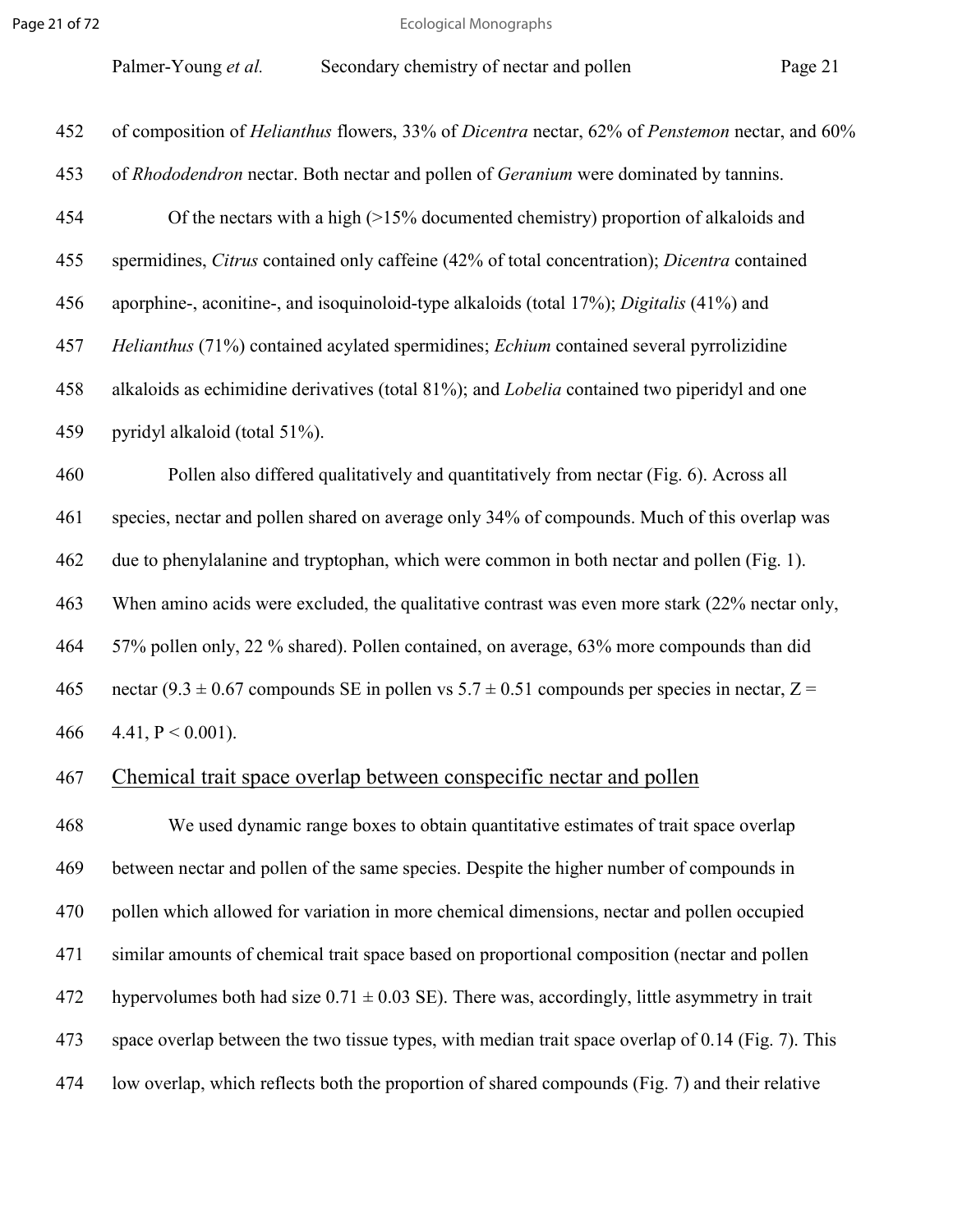Palmer-Young *et al.* Secondary chemistry of nectar and pollen Page 22 475 concentrations (Fig. 5), adds further evidence of phytochemical differentiation between nectar 476 and pollen within a single species. When the same analysis was run on absolute concentrations 477 rather than proportional composition, trait space overlap was near zero (Appendix S1, Fig. S2), 478 reflecting higher absolute concentrations found in pollen (Fig. 4). On the absolute scale (Fig. S2), 479 trait space overlap between nectar and pollen was greatest in species that lacked unique 480 compounds in nectar (*Impatiens, Rhododendron,* and *Verbascum;* Fig. 6). In these cases, pollen 481 trait space overlapped more than half of nectar trait space (Fig. S2). 482 Intraspecific differences across cultivars and sites 483 Across cultivars of the same species, permutational MANOVA showed significant 484 variation in chemical concentrations for 11 of 15 comparisons (2/2 species for flowers, 4/5 for 485 nectar, 5/8 for pollen). These comparisons were chosen *a priori* to reflect species with high 486 levels of replication. Cultivar explained 32.5% of intraspecific variation across samples on 487 average (Table 2A). Across sites for wild species, we found significant variation in chemical 488 concentrations for 8 of 14 comparisons (0/1 for flower, 3/5 for nectar, 5/7 for pollen), and site 489 explained  $R^2 = 21.1\%$  of intraspecific variation across samples on average (Table 2B). 490 We analyzed intraspecific trait space overlap across cultivars and sites with dynamic 491 range boxes (Fig. 8). Linear mixed model post-hoc comparisons indicated that for both cultivar-492 and site-level comparisons, nectar trait spaces had significantly greater overlap across within-493 species groups than did pollen trait spaces (Cultivars:  $t = 2.1$ ,  $P = 0.039$ ; Sites:  $t = 3.74$ ,  $P <$ 

494 0.001).

495 The greater overlap in nectar than pollen likely reflected higher intraspecific coefficients 496 of variation (CV) in nectar chemical concentrations than in pollen or flowers (Fig. 9). Nectar 497 concentrations had on average 90% higher CV than pollen; this difference was consistent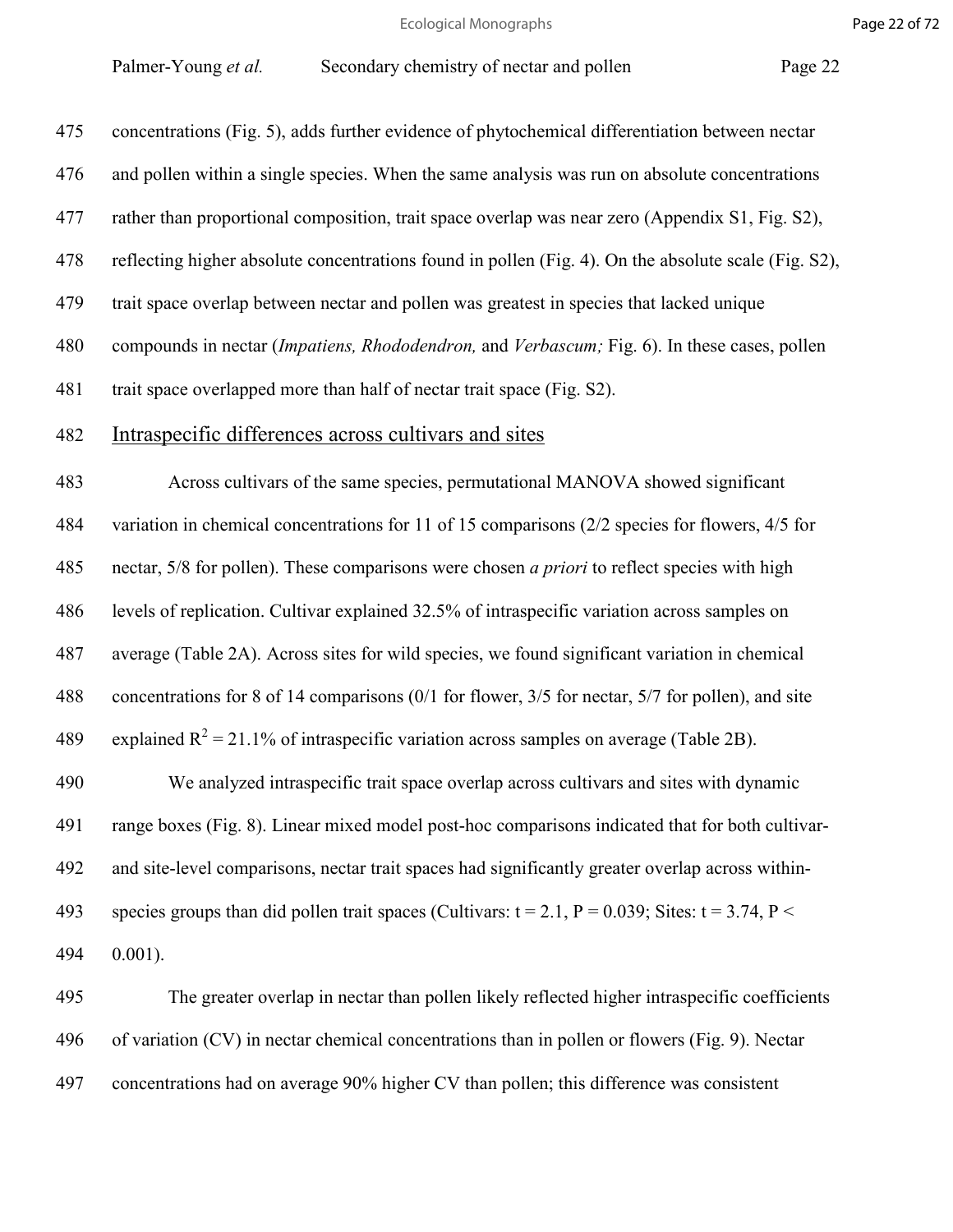| 498 | whether CV was calculated based on variation in concentrations at the species level ( $t = 10.50$ , P           |
|-----|-----------------------------------------------------------------------------------------------------------------|
| 499 | $\leq$ 0.001) or the within-species level (i.e., variation within sites and cultivars, t = 12.77, P $\leq$      |
| 500 | 0.001). Accounting for sites and cultivars significantly reduced CV by 14% relative to when                     |
| 501 | variation was calculated at the species level (Species-level CV = $0.82 \pm 0.04$ SE; Within-species            |
| 502 | $CV = 0.70 \pm 0.04$ SE, t = -4.17, P < 0.001). No significant effect of chemical class on CV was               |
| 503 | found for flowers, nectar, or pollen (Class effect, $F_{4,310} = 1.77$ , $P = 0.13$ ; $P > 0.20$ for all Tukey- |
| 504 | corrected pairwise contrasts between classes within tissue types).                                              |
| 505 | Domesticated apple ( <i>Malus domestica</i> ) exemplified chemical separation across tissue                     |
| 506 | types and cultivars within a single species (Fig. 10). Flowers, nectar, and pollen were completely              |
| 507 | distinguished from one another, and tissue type explained $R^2 = 81\%$ of variation across samples              |
| 508 | (MANOVA $F_{2,84} = 207.4$ , $P = 0.001$ , Fig. 10A). Within nectar and within pollen, cultivars                |
| 509 | exhibited almost complete separation in chemical trait space (nectar: $F_{2,29} = 8.58$ , $P = 0.001$ , $R^2$   |

510 = 0.39; pollen:  $F_{2, 29} = 13.93$ , P = 0.001, R<sup>2</sup> = 0.51, Fig. 10B, C).

### 511 Phenotypic integration

512 Chemical mixtures were generally less integrated in flowers (least squares mean  $9.91 \pm$ 513 4.59 SE) than in nectar  $(21.30 \pm 2.96 \text{ SE})$  and pollen  $(21.53 \pm 3.17 \text{ SE})$ , but these differences 514 were not statistically significant  $(F_{2, 39.6} = 2.37, P = 0.10, Fig. 11A)$ . However, integration of 515 chemical modules varied significantly across tissue types  $(F_{2,36,4} = 4.31, P = 0.021)$ . Within-516 module integration was significantly higher in nectar (46.1  $\pm$  4.30 SE) than in flowers (26.2  $\pm$ 517 6.26 SE,  $t = 2.76$ ,  $P = 0.024$ , Fig. 11B). Within-module integration of pollen was intermediate 518 (35.33  $\pm$  4.01 SE) and not significantly different from either nectar (t = -1.98, P = 0.13) or 519 flowers ( $t = 1.26$ ,  $P = 0.42$ , Fig. 11B). Integration of nectar and pollen were not significantly 520 correlated (t =  $-0.538$ , P = 0.60, Fig. 11C).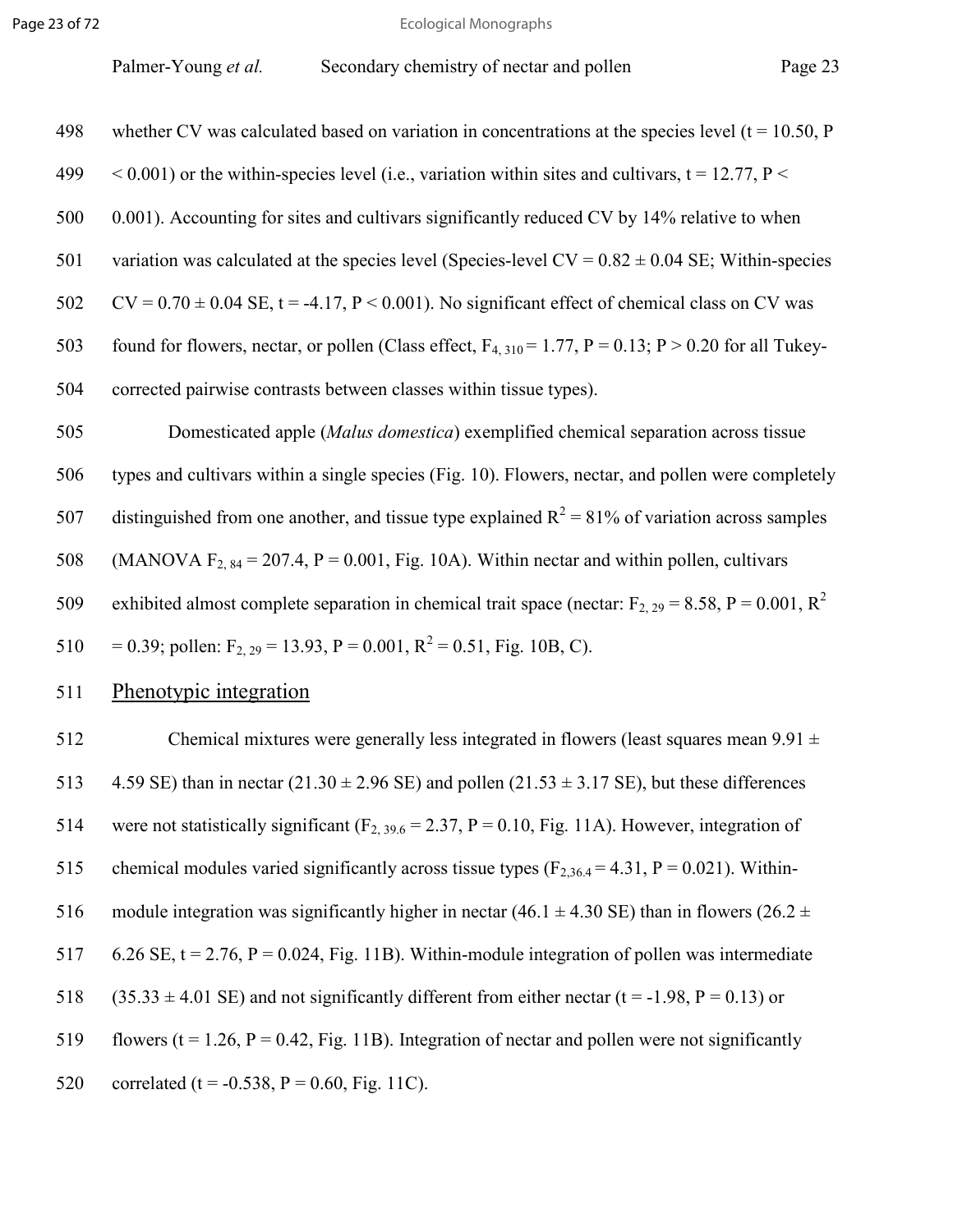| 521 | Consideration of individual species showed that compounds tended to cluster by                                  |
|-----|-----------------------------------------------------------------------------------------------------------------|
| 522 | biosynthetic relatedness. For example, in <i>Malus domestica</i> nectar (Fig. S3), there were seven             |
| 523 | pairwise correlations with $r$ values above 0.80. All were between pairs of flavonoids or a                     |
| 524 | flavonoid and chlorogenic acid (Fig. S3). Chlorogenic acid is an ester of quinic and caffeic acids.             |
| 525 | Caffeic acid, like other flavonoids, is synthesized via the phenylpropanoid pathway (Rice-Evans                 |
| 526 | et al. 1996). These shared metabolic precursors may explain correlations between concentrations                 |
| 527 | of chlorogenic acid and flavonoids. Likewise, in Digitalis purpurea pollen, nine of the 10                      |
| 528 | strongest correlations (highest r-values) were between chemically similar spermidine derivatives                |
| 529 | (Fig.'s S4, S5).                                                                                                |
| 530 | Analysis of all pairwise correlations between compounds indicated stronger positive                             |
| 531 | correlations for within-class (i.e., both compounds belonged to the same chemical class) than                   |
| 532 | between-class compound pairs ( $F_{2,1238}$ = 12.35, P < 0.001). Within each tissue type, the effect of         |
| 533 | chemical relatedness was significant for both nectar ( $t = 4.26$ , $P < 0.001$ ) and for pollen ( $t = 4.59$ , |
| 534 | $P < 0.001$ ). The effect of chemical relatedness did not vary significantly across tissue types                |
| 535 | (Relationship x Type interaction: $F_{2,1280} = 2.28$ , P = 0.10), although the estimate for the effect of      |
| 536 | chemical relatedness tended to be higher for nectar (0.21 $\pm$ 0.043 SE) than for pollen (0.13 $\pm$           |
| 537 | 0.028 SE, Fig. S6). Across all compound pairs, correlation coefficients were higher in nectar                   |
| 538 | than in pollen (estimate of differences: $0.11 \pm 0.030$ SE, $t = 3.82$ , $P < 0.001$ ), and marginally        |
| 539 | higher in pollen than in flowers (estimate $0.075 \pm 0.032$ SE, $t = 2.36$ , $P = 0.048$ , Fig. S6).           |
| 540 |                                                                                                                 |

# 541 Phylogenetic signal

542 No significant phylogenetic signal was found for median total concentrations of alkaloids, 543 amino acids, flavonoids, or terpenoids in nectar or pollen (Bloomberg's K randomization test, K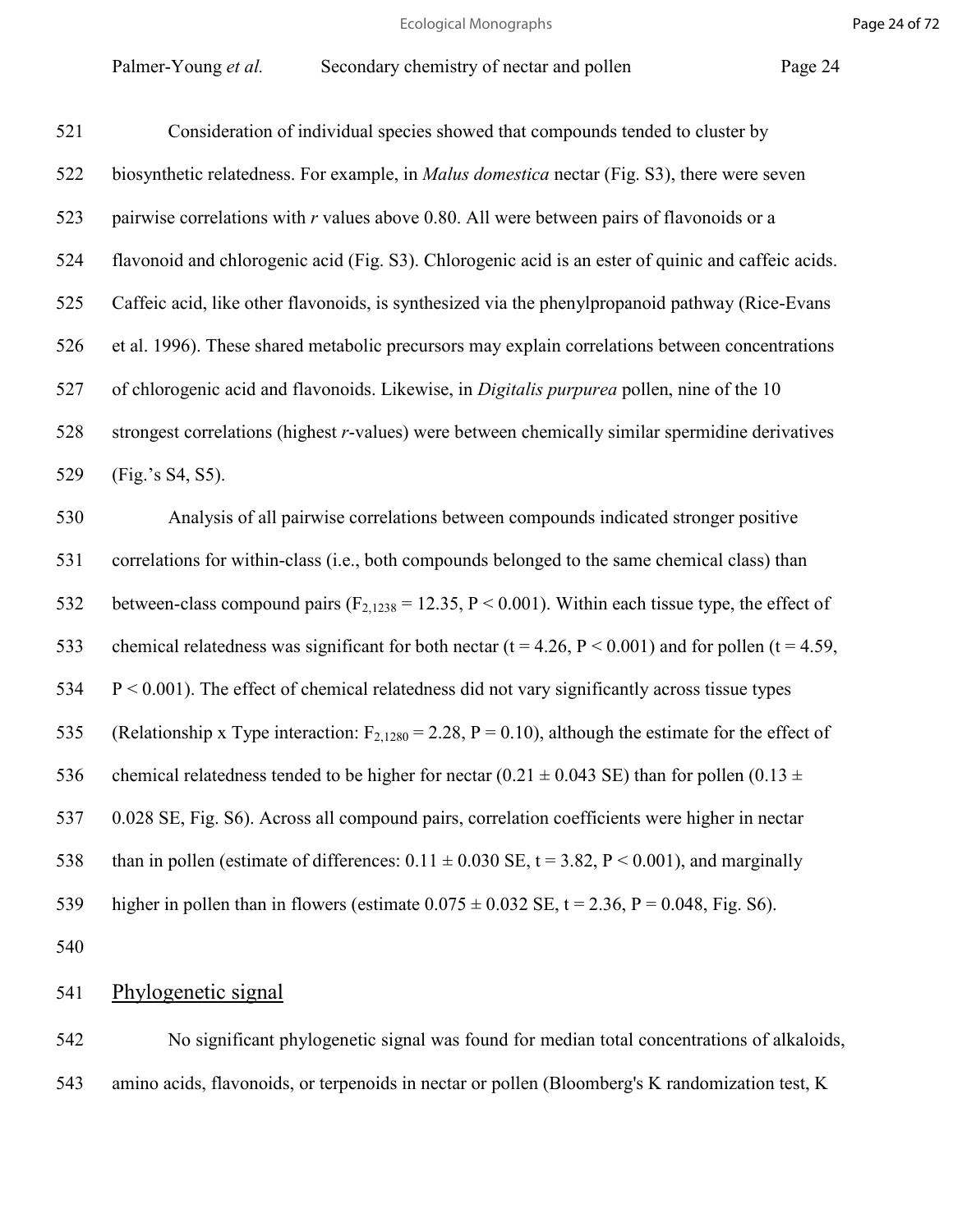544 = 1.09, P = 0.07 for nectar terpenoids, P > 0.25 for all others), nor for number of compounds or 545 phenotypic integration of nectar or pollen (Bloomberg's K randomization test,  $P > 0.45$  for all). 546

# 547 **Discussion**

548 In the most comprehensive qualitative and quantitative cross-taxon description of nectar 549 and pollen chemistry to date, we found marked differentiation of nectar and pollen across species, 550 clear quantitative and qualitative distinction between nectar and pollen of the same species, and 551 intraspecific variation in both nectar and pollen chemistry across cultivars and sites. Pollen had 552 higher concentrations and more compounds than did nectar, consistent with Optimal Defense 553 Theory. These data provide a new level of insight into the secondary chemistry of nectar and 554 pollen, and provide a framework for future research on the heritability, ontogeny, and ecological 555 consequences of chemical variation in floral rewards.

### 556 Common compounds and potential functions

557 Most secondary chemicals were from a few common classes—flavonoids, alkaloids, 558 chlorogenic acids, and terpenoids. Flavonoids are widespread among plants and tissue types 559 (Taylor and Grotewold 2005). Flavonoids in our samples—mainly quercetin and kaempferol 560 glycosides—were among the most frequently recorded compounds in flowers, nectar, and pollen, 561 where they may mediate both biotic and abiotic interactions. First, flavonoids can serve primary 562 functions as plant growth regulators (Taylor and Grotewold 2005). For example, flavonoids can 563 govern pollen fertility (Mo et al. 1992). These growth-regulating properties could also contribute 564 to the allelopathic activity of flavonoids against microbes and insects (Taylor and Grotewold 565 2005), and inhibit germination of competing, heterospecific pollen (Murphy 2000). Second,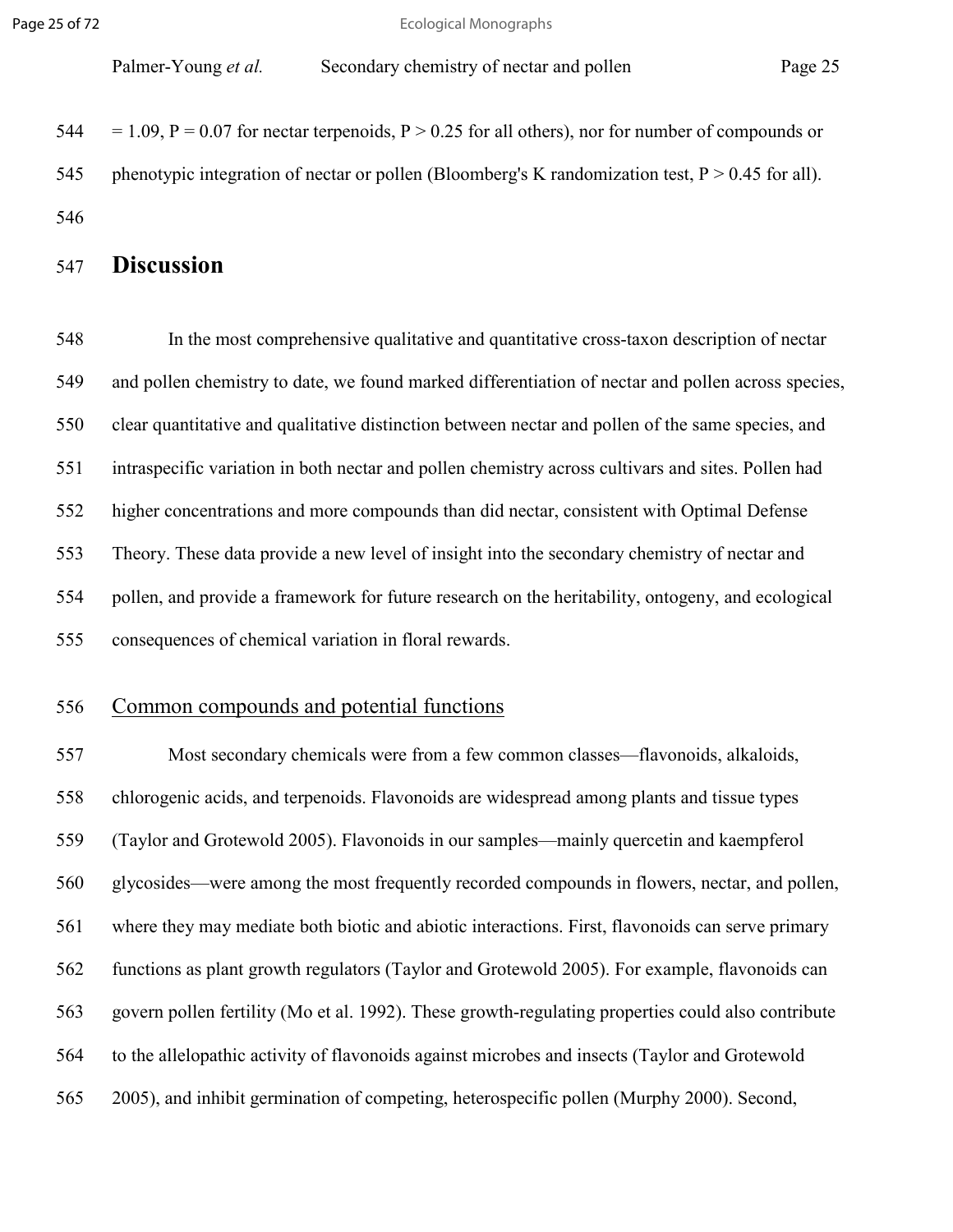| 566 | flavonoids can act as antioxidants, which could improve tolerance of pollen grains to abiotic       |
|-----|-----------------------------------------------------------------------------------------------------|
| 567 | stressors that may reduce viability (Schoper et al. 1986). While hydroxycinnamic acids have         |
| 568 | superior absorption of UVB irradiation, flavonoids also absorb wavelengths in the UV spectrum,      |
| 569 | and accumulation is stimulated by both visible and UV light exposure, as well as by other abiotic   |
| 570 | stressors that generate reactive oxygen species (Agati and Tattini 2010). The high flavonoid        |
| 571 | concentrations in our pollen samples (median non-zero concentrations $> 14,000 \mu M$ ) are similar |
| 572 | to those reported for leaves grown in full sunlight (Agati and Tattini 2010), which suggests that   |
| 573 | pollen has comparable abilities to withstand potentially damaging radiation. Third, flavonoids      |
| 574 | can regulate biotic interactions with mutualists and antagonists. Flavonoids generally reduce       |
| 575 | herbivory and infection (Karpinski et al. 2003, Cushnie and Lamb 2005). In multiple plant           |
| 576 | species, high constitutive and inducible leaf flavonoid content has been correlated with insect     |
| 577 | and pathogen resistance (Treutter 2005). Protection of nectar and pollen from microbial and         |
| 578 | insect antagonists may help to preserve these resources for plant reproduction. Flavonoids may      |
| 579 | also be an honest signal for insects with vision in the UV spectra; nectar with flavonoids          |
| 580 | fluoresces under UV light (Thorp et al. 1975) and could visually guide pollinators to rewarding     |
| 581 | flowers.                                                                                            |

582 Alkaloids and spermidines in our samples were dominated by the spermidine conjugates 583 in pollen. Spermidines were generally esterified to one or more cinnamic acids, e.g., 584 triscoumaroyl and trisferuloyl spermidines. These compounds likely play both developmental 585 and ecological roles. Found in all plants, hydroxycinnamoyl spermidines are thought to have 586 phytohormone-like roles in plant development and abiotic stress tolerance; synthesis is induced 587 by exposure to heat, UV, salinity, and dessication (Gill and Tuteja 2010) as well as by herbivory 588 (Bassard et al. 2010). In *N. attenuata,* foliar concentrations of 520 µM reduced herbivore growth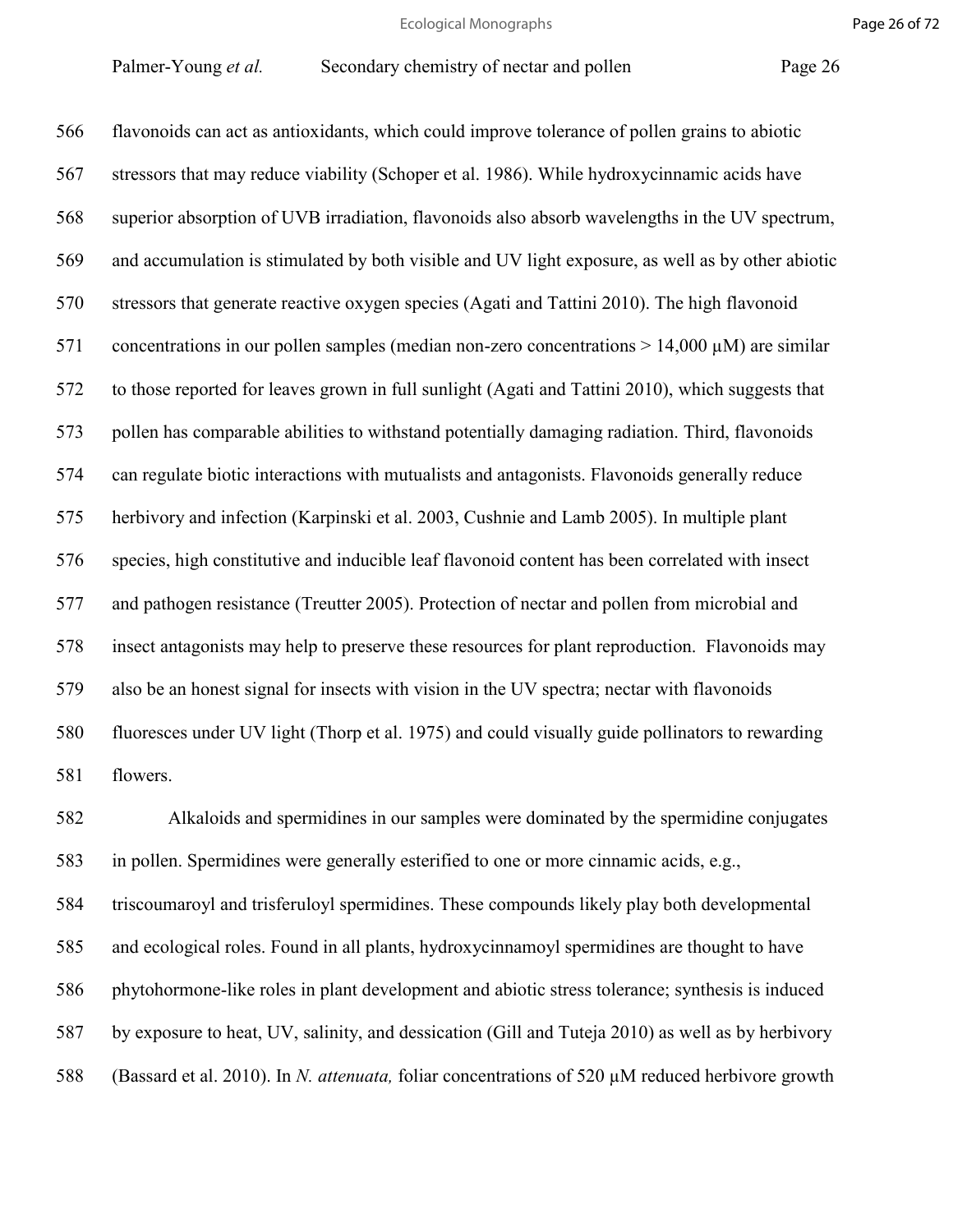591 Both developmental and ecological functions of spermidines are likely important for 592 pollen, which must endure abiotic stresses that can reduce viability (Schoper et al. 1986) before 593 it germinates to fertilize ovules. In *Arabidopsis*, deficiency of spermidine conjugates caused 594 pollen grains to become deformed, indicating the developmental role of these compounds 595 (Grienenberger et al. 2009). Prior to germination, pollen may be exposed to insects and 596 pathogens, which can be inhibited by spermidines (Walters et al. 2001), and UV irradiation, 597 which can be absorbed by spermidines (Gill and Tuteja 2010). In *Arabidopsis* pollen, 598 hydroxycinnamoyl spermidines are concentrated in the pollen coat, an ideal location to function 599 in UV absorption and inhibition of insects and pathogens (Grienenberger et al. 2009). Despite 600 their multi-functionality and developmental importance, nearly one-third of our tested pollens 601 lacked spermidines, suggesting that these compounds are dispensable for some species. 602 We recorded spermidine conjugates in nectar of *Helianthus annuus* and *Digitalis*  603 *purpurea*. Spermidines have not been previously reported in nectar, although they have been 604 found in xylem and phloem, and the enzymes that catalyze their synthesis have been found in 605 nectar (Friedman et al. 1986, Shah et al. 2016). In *H. annuus* and *D. purpurea*, nectar and pollen 606 contained the same spermidine conjugates, suggesting that spermidines in nectar could be a 607 result of contact with pollen. Regardless of their origin, the occurrence of spermidines in nectar 608 may still be ecologically relevant to organisms that interact with these species. 609 Overall, alkaloids comprised >15% of recorded metabolite concentrations in the nectar of

610 6 of 26 species. Nectar alkaloids included caffeine in *Citrus;* aconitine and isoquinoline alkaloids 611 in *Dicentra*, pyrrolizidine alkaloids in *Echium*, and piperidine and pyridyl alkaloids in *Lobelia*.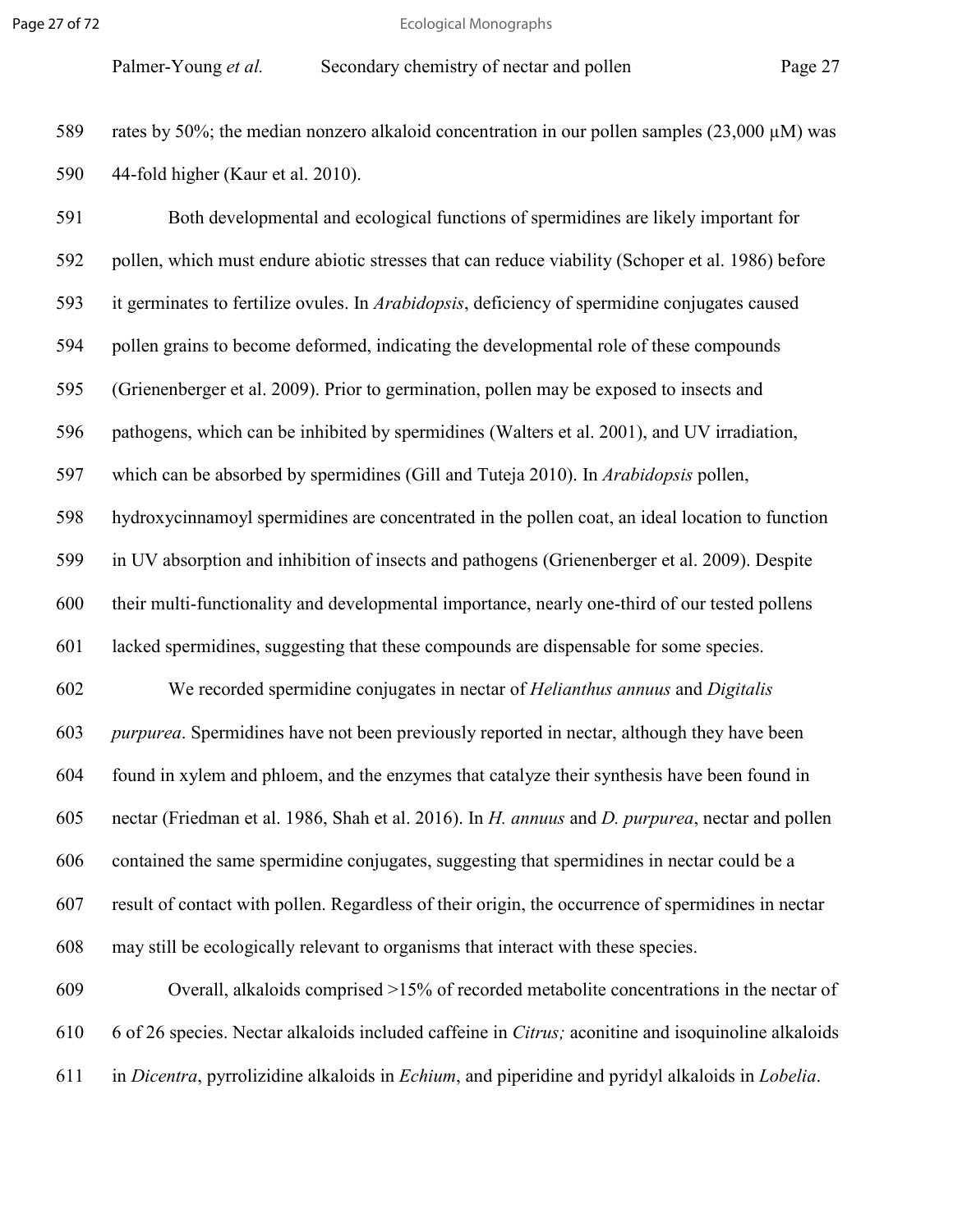| 612 | Alkaloids have antimicrobial and insect-deterrent properties (Wink 1993), which may defend                      |
|-----|-----------------------------------------------------------------------------------------------------------------|
| 613 | nectar against bacteria and non-pollinating insects that can deplete floral rewards (Good et al.                |
| 614 | 2014, Barlow et al. 2017). Whether nectar alkaloids are beneficial for pollination <i>per se</i> remains        |
| 615 | a matter of debate. Effects may depend on ecological context. For example, alkaloids reduced                    |
| 616 | plant reproduction in Gelsemium sempervirens through deterrence of pollinators (Adler and                       |
| 617 | Irwin 2005), but increased outcrossing in Nicotiana attenuata by enforcement of modest                          |
| 618 | drinking behavior (Kessler et al. 2008), and had dose-dependent benefits for pollination of                     |
| 619 | artificial flowers (Thomson et al. 2015). Nectar alkaloids could benefit pollination when they are              |
| 620 | preferred over alkaloid-free solutions by honey and bumble bees (Singaravelan et al. 2005,                      |
| 621 | Thomson et al. 2015); enhance pollinator memory and associative learning (Wright et al. 2013,                   |
| 622 | Baracchi et al. 2017); or deter nectar robbers, which preserves rewards for pollinators (Barlow et              |
| 623 | al. 2017). For example, 10 $\mu$ M caffeine in nectar of artificial flowers resulted in more pollination        |
| 624 | from bumble bees than 100 $\mu$ M or no caffeine (Thomson et al. 2015), and 129 $\mu$ M caffeine at             |
| 625 | artificial feeders increased recruitment of honey bees (Couvillon et al. 2015). The caffeine                    |
| 626 | concentrations in our <i>Citrus</i> nectar samples (median 25.6 $\mu$ M, interquartile range 14.7-50.4 $\mu$ M) |
| 627 | are within the concentration range that may benefit pollination by several of these mechanisms.                 |
| 628 | Differentiation across species                                                                                  |

629 Across the species surveyed, each species and tissue type was chemically unique. Most 630 compounds were recorded only once, and new compounds were recorded with each additional 631 species sampled (Fig. 2). This is likely due, at least in part, to our phylogenetically diverse set of 632 species, which came from 21 plant families. Despite quantitative variation within species, 633 random forest (machine-learning) algorithms assigned samples to their correct taxon and tissue 634 type with over 98% accuracy. Each tissue type within a species was characterized by a unique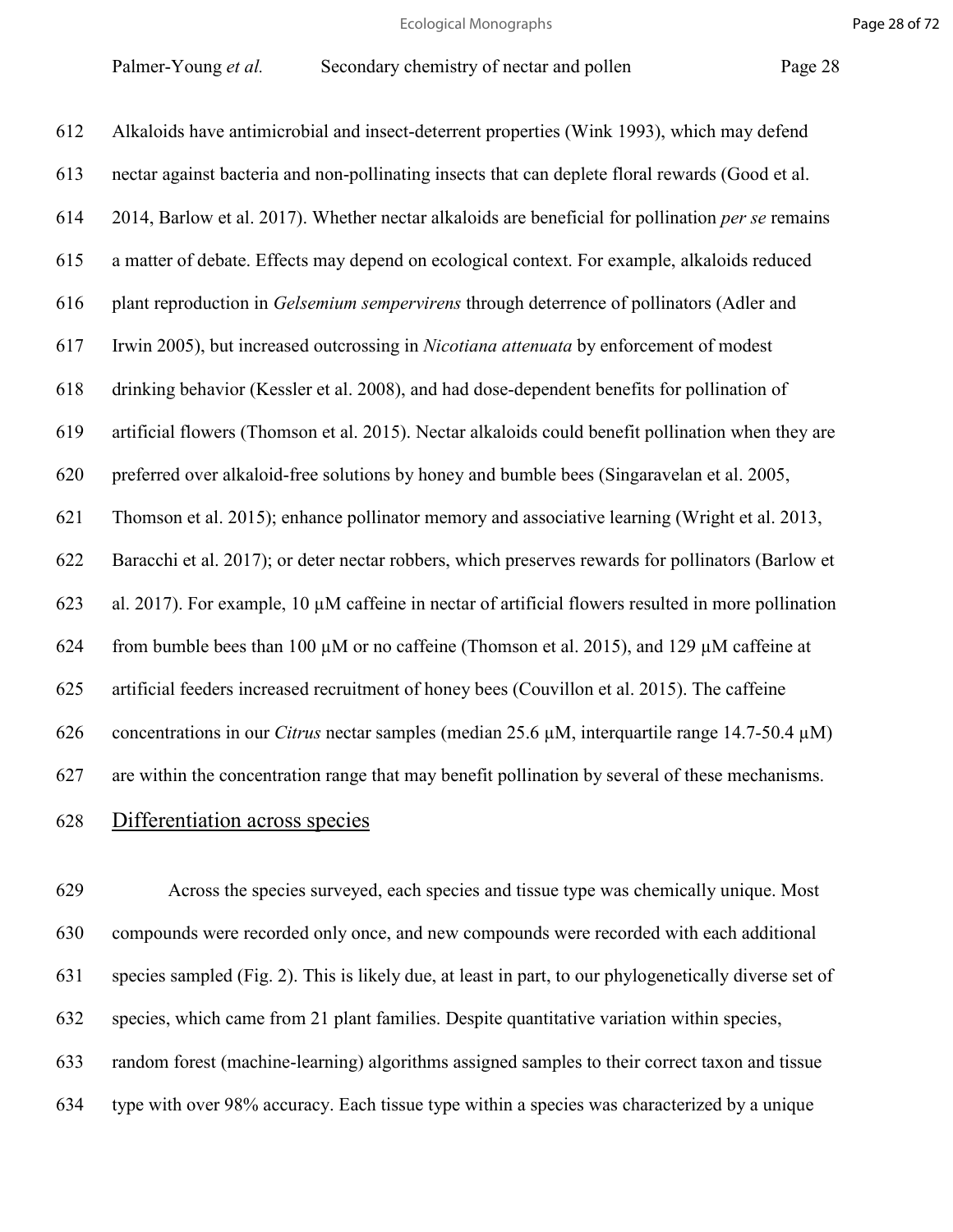| 635 | combination of chemicals not found in any other species, or even in other floral tissues of the       |
|-----|-------------------------------------------------------------------------------------------------------|
| 636 | same plant. Nectar and pollen of the same species were chemically distinct in proportional            |
| 637 | composition, absolute concentrations, and chemical identity, all of which suggest chemical            |
| 638 | regulation to accomplish specific ecological functions. These results, which are consistent with      |
| 639 | prior surveys that revealed high floral phytochemical diversity (Junker et al. 2011a, Courtois et al. |
| 640 | 2016), suggest that nectar and pollen chemistry of the same plant can take independent                |
| 641 | evolutionary trajectories. Prior studies of floral volatiles and nectar have shown lower levels of    |
| 642 | insect-repellent compounds in species that benefit from animal pollination, which is thought to       |
| 643 | reflect the high costs of pollinator deterrence for obligate outcrossers (Abel et al. 2009, Adler et  |
| 644 | al. 2012). Future studies should test whether pollen exhibits the same chemical trends as these       |
| 645 | other tissue types, with reduced levels of defensive chemicals in pollinator-dependent species.       |

646

# 647 Pollen and nectar of the same species had distinct phytochemistry

648 Differences between nectar and pollen are exemplified by alkaloids and spermidines, 649 where concentrations in nectar were orders of magnitude lower than those in pollen, consistent 650 with the lower concentrations of alkaloids in *Nicotiana* spp. nectar relative to leaves and flowers 651 (Adler et al. 2012). In our samples, caffeine concentrations in *Citrus* nectar were 2,900-fold 652 lower than those in pollen. In a variety of *Coffea* and *Citrus* spp., nectar caffeine concentrations 653 were always below the taste thresholds of honey bees, but were sufficient to enhance honey bee 654 memory for floral cues associated with a reward (Wright et al. 2013). Many alkaloids and 655 spermidines present in pollen were absent from nectar, which indicates that the presence of 656 alkaloids in nectar is not necessarily constrained by their presence in other tissues, at least in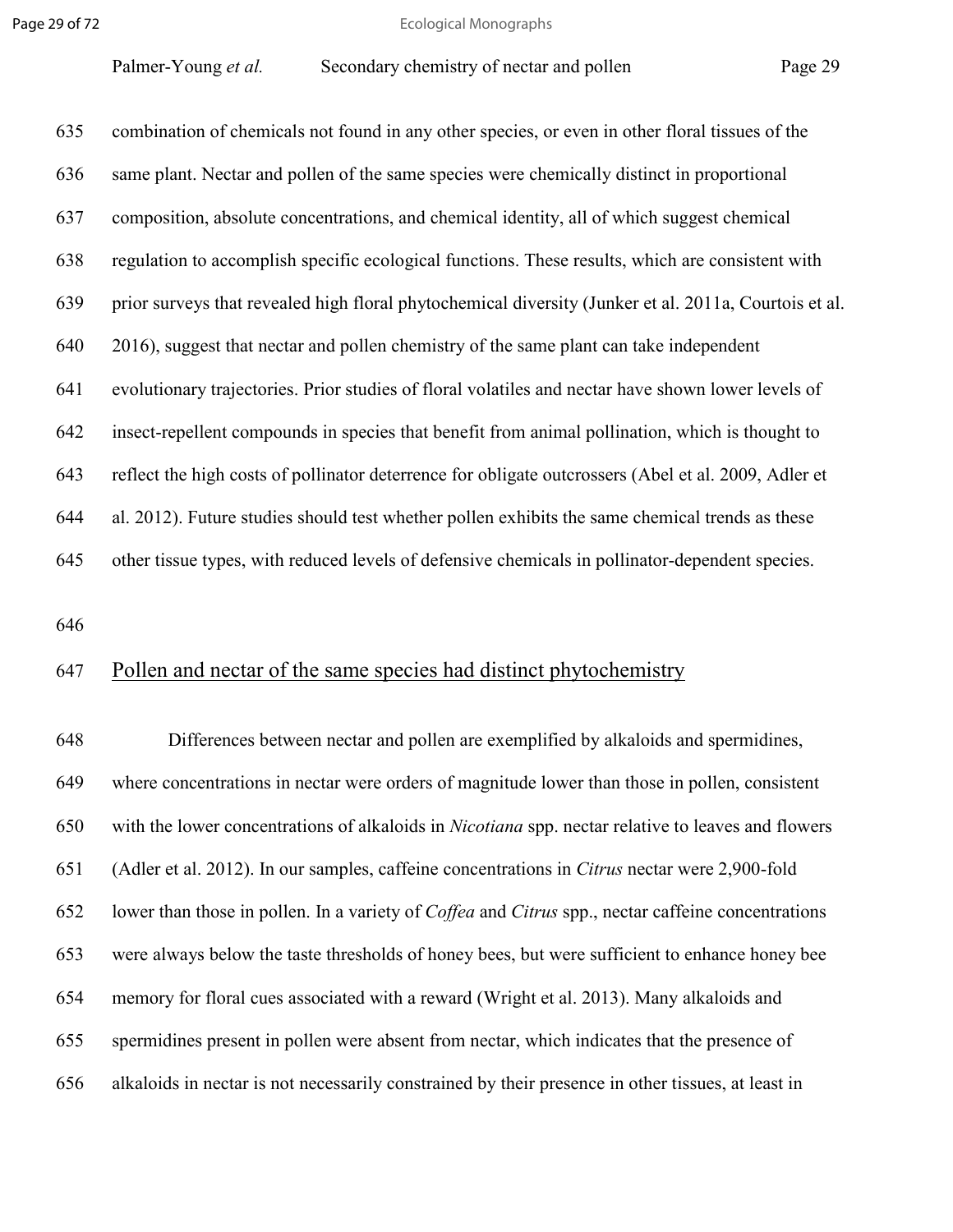| 657 | pollen. This finding is consistent with previously documented lack of nectar alkaloids in                        |
|-----|------------------------------------------------------------------------------------------------------------------|
| 658 | <i>Nicotiana africana</i> (Marlin et al. 2014), and nectar limonoids in <i>Citrus sinensis</i> (Stevenson et al. |
| 659 | 2017). Generally, our results suggest selection for lower alkaloid levels in nectar to minimize                  |
| 660 | pollination-related costs (Adler et al. 2012), and are consistent with the disposability of nectar—              |
| 661 | a dedicated floral reward—relative to the male gametes in pollen (Hargreaves et al. 2009).                       |

662 We still have much to learn about mechanisms of nectar production, and the degree to 663 which nectar chemistry reflects secondary metabolism in other parts of the plant (Heil 2011, 664 Stevenson et al. 2017). Whereas pollen development, including the production of pollenkitt, have 665 been described in detail (Heslop-Harrison 1979, Pacini and Hesse 2005, Blackmore et al. 2007), 666 including at the molecular level (Grienenberger et al. 2009, Yonekura-Sakakibara et al. 2014), 667 the molecular basis of sugar transport in nectar was only elucidated recently (Lin et al. 2014). 668 Greater knowledge of nectar production would help to clarify physiological constraints on 669 chemical composition. Correlations between nectar and corolla chemistry (Cook et al. 2013, 670 Richardson et al. 2016, Barlow et al. 2017) may relate to the mode of nectar secretion. For 671 example, in Ranunculaceae, some species secrete nectar through cuticular microchannels, 672 whereas others release nectar by rupture of epidermal cells that line the nectary (Antoń and 673 Kamińska 2015). The latter mechanism releases the entire cytoplasmic contents into the nectary, 674 which could be a less selective process than secretion through microchannels (Antoń and 675 Kamińska 2015). Constraints between nectar and phloem chemistry may reflect sites of 676 secondary compound synthesis. For example, locally synthesized or adsorbed nectar chemicals 677 (Raguso 2004) might be less constrained by phloem chemistry relative to compounds that are 678 synthesized systemically and transported via xylem or phloem. For remotely synthesized 679 compounds, pleiotropic costs of foliar defenses could impose a lower limit on nectar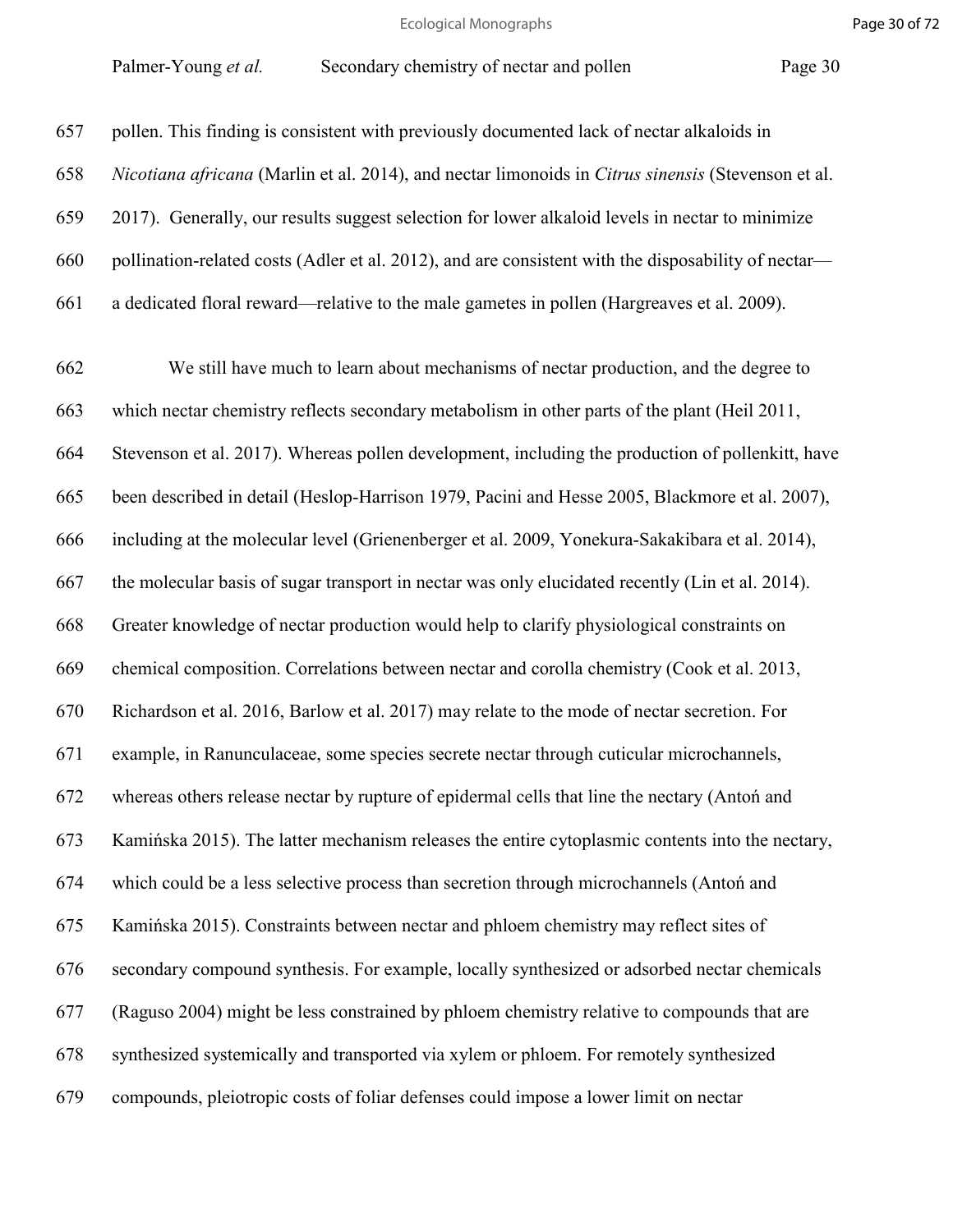| 680 | concentrations (Adler et al. 2012), whereas autotoxicity could impose an upper limit (Baldwin        |
|-----|------------------------------------------------------------------------------------------------------|
| 681 | and Callahan 1993). We also do not know to what extent nectar composition is environmentally         |
| 682 | versus genetically determined (Mitchell 2004). Future study on regulation of nectar synthesis and    |
| 683 | provisioning with phytochemicals in diverse species will indicate which phytochemicals are           |
| 684 | constrained by versus independent from chemistry of other plant parts. Overall, our data suggest     |
| 685 | strong independence of nectar and pollen secondary chemistry. They indicate that nectar              |
| 686 | chemistry can evolve separately from that of pollen, both in terms of composition and                |
| 687 | concentration.                                                                                       |
| 688 | Intraspecific variation across cultivars and sites                                                   |
| 689 | Across cultivars and sites, within-species nectar and pollen phytochemistry was                      |
| 690 | qualitatively conserved but quantitatively heterogeneous. Intraspecific differences were not only    |
| 691 | statistically significant, but also of large magnitude. A median pair of cultivars or sites shared   |
| 692 | less than two-thirds of chemical trait space for nectar and less than half for pollen, with possible |
| 693 | implications for disease resistance, herbivore resistance, and pollinator behavior, as discussed     |
| 694 | below.                                                                                               |
| 695 | We found the clearest differentiation in chemistry across cultivars. This likely reflects            |
| 696 | consequences of strong artificial selection, as well as the homogeneous age and genetic              |
| 697 | background of cultivated plants relative to those in the wild, although we cannot exclude some       |
| 698 | effects of environmental factors or maternal environment. In other work, nectar traits such as       |
| 699 | volume and sugar composition had high heritability, but were generally measured in greenhouse        |
| 700 | rather than field settings (Mitchell 2004). Genetic control over non-sugar nectar constituents has   |
| 701 | not been explicitly addressed except with transformed plant lines (Kessler and Baldwin 2007),        |
|     |                                                                                                      |

702 and no other study to our knowledge has examined intraspecific variation in pollen composition.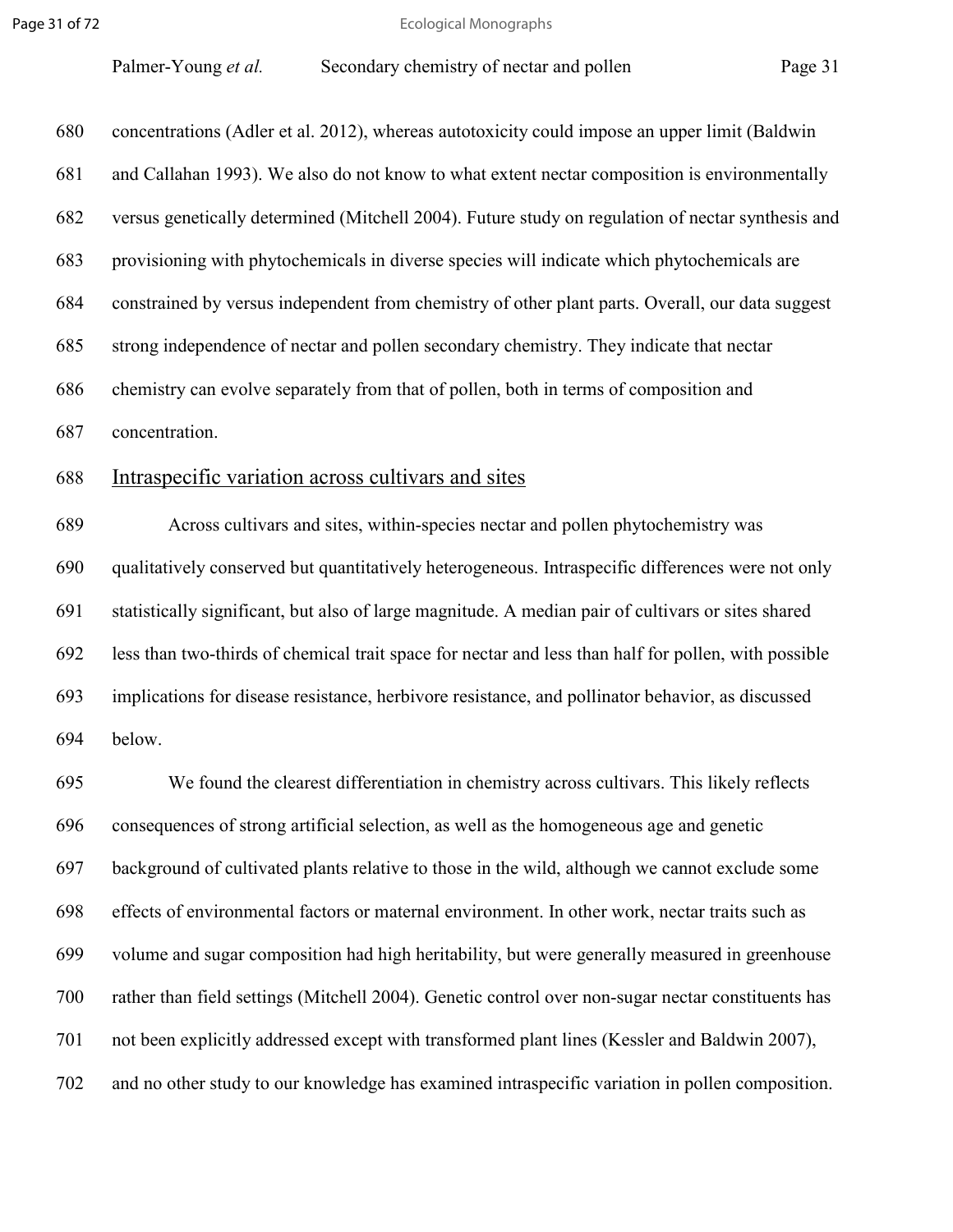703 Inter-cultivar variation in chemistry suggests a need for future study on how cultivars vary in 704 attractiveness to managed and wild pollinator communities, particularly in species where yields 705 are pollen-limited (Garibaldi et al. 2013). In addition, cultivar differences illustrate how 706 pleiotropic effects of selection on non-floral traits can alter nectar and pollen chemistry, which 707 may complicate theories of floral phytochemical evolution in wild species.

708 We found less consistent, but still statistically significant, variation across sites in 709 chemistry of wild species. These differences may reflect genetic or environmental effects, or 710 their interactions. Genetic differences across populations likely explain some differences 711 (Mitchell 2004). For example, deterministic effects of genetics on floral traits are demonstrated 712 by the within-species consistency of floral morphology (Heinrich 1975), the low inducibility of 713 floral chemical defenses relative to those of other tissues (Zangerl and Rutledge 1996), and the 714 qualitative consistency of conspecific nectar amino acid samples from widely separated sites 715 (Baker and Baker 1977). However, the environment can also have profound effects on floral 716 traits. These include scent emission (Dötterl et al. 2009, Kessler et al. 2011), floral color morph 717 (Baker and Baker 1977), diurnal rhythm of flowering (Kessler et al. 2010), and pollinator 718 attraction (Kessler et al. 2011). Nectar traits can also be influenced by the environment. For 719 example, nectar grayanotoxin concentrations were correlated with heat load across 720 *Rhododendron* populations (Egan et al. 2016), and nectar alkaloid levels were experimentally 721 modified by herbivory and nutrient addition (Adler et al. 2006). Each of these studies 722 demonstrates ways in which the environment can influence floral chemistry. Finally, genotype 723 by environment interactions have been found for nectar production rates (Boose 1997), and could 724 exist for nectar and pollen chemistry as well. Future experiments using plant genotypes grown 725 under different conditions could clarify the relative importance of genetics and environment to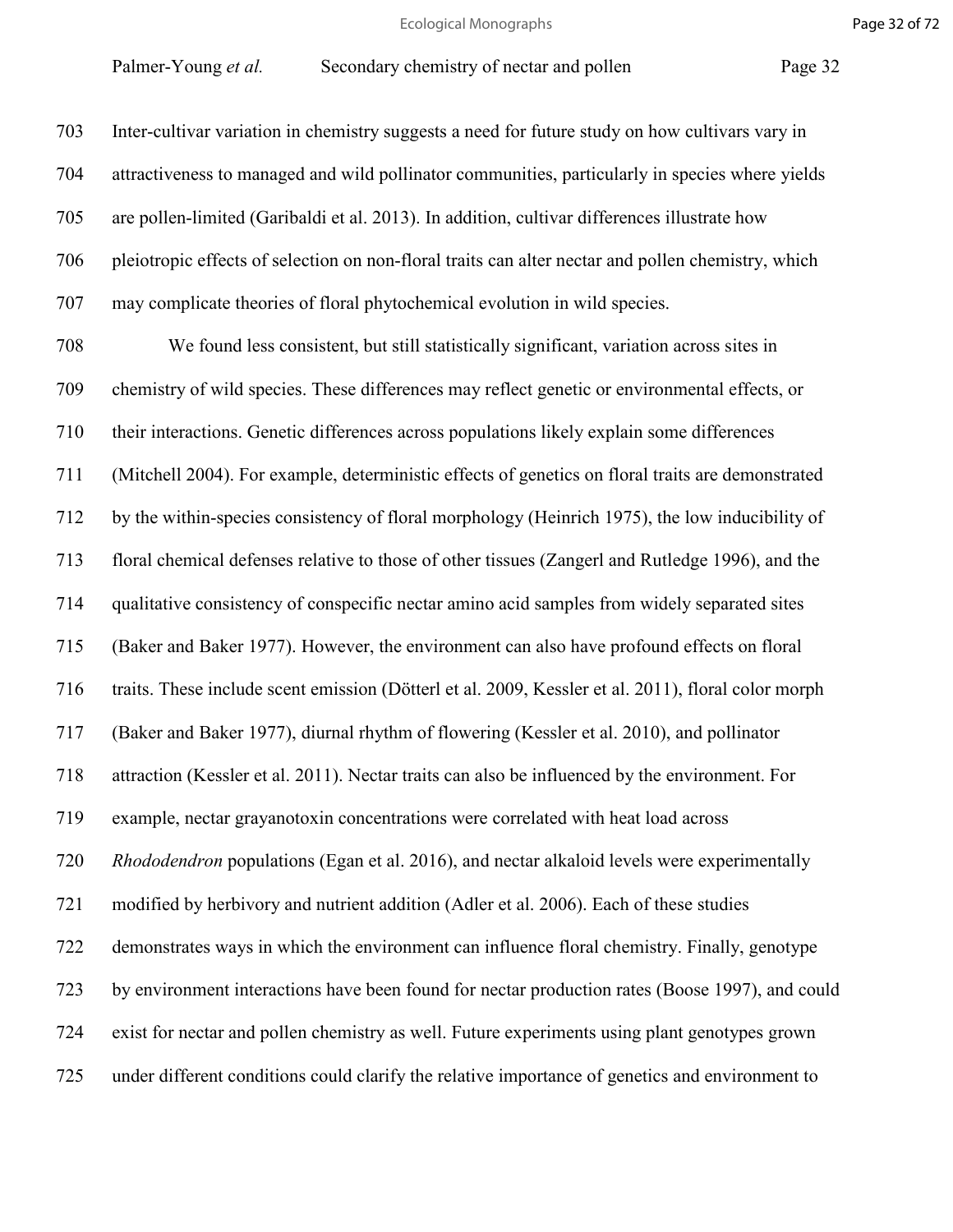726 nectar and pollen chemistry. Additional experiments could test the inducibility of secondary 727 chemical concentrations in response to environmental cues including fertilization, herbivory, and 728 pathogen challenge.

729 Chemical differences between sites have implications for both pollinator behavior and 730 plant evolution. Site-specific chemistry could alter pollinator foraging preferences, potentially 731 shaping inter- and intraspecific resource competition, nest site selection, and population 732 dynamics. Individual bumble bees, in particular, have a broad foraging range but consistent site-733 and plant-specific preferences that are retained over multiple weeks (Heinrich 1976, Ohashi and 734 Thomson 2009). For plants, optimal chemistry of floral rewards may differ in response to abiotic 735 conditions; pollinator availability, effectiveness, and chemical sensitivity (Tiedeken et al. 2014); 736 and presence of non-pollinating insects and pathogens. Local selective pressures that act on pre-737 existing variation could create chemical divergence across populations, as found in 738 *Rhododendron ponticum* (Egan et al. 2016), which could in turn shape flower-insect interaction 739 networks (Tiedeken et al. 2016). A related question is the scale at which pollinators make 740 foraging decisions. Nectar phytochemical concentrations can influence local interactions (Adler 741 and Irwin 2005, Kessler and Baldwin 2007), but can also vary by orders of magnitude among 742 flowers of a single inflorescence (Kessler et al. 2012). It is unknown whether pollinators can 743 detect inter-site differences against this background of within- and between-individual variation. 744 If they can, differences in chemical concentrations could be one driver of preferences for plant 745 species and foraging sites.

746 Phenotypic integration

747 Our results indicate that nectar (mean integration index = 21.5) and pollen (mean 21.3) 748 have levels of integration that are similar to those of leaf volatiles (mean 22.0) , which were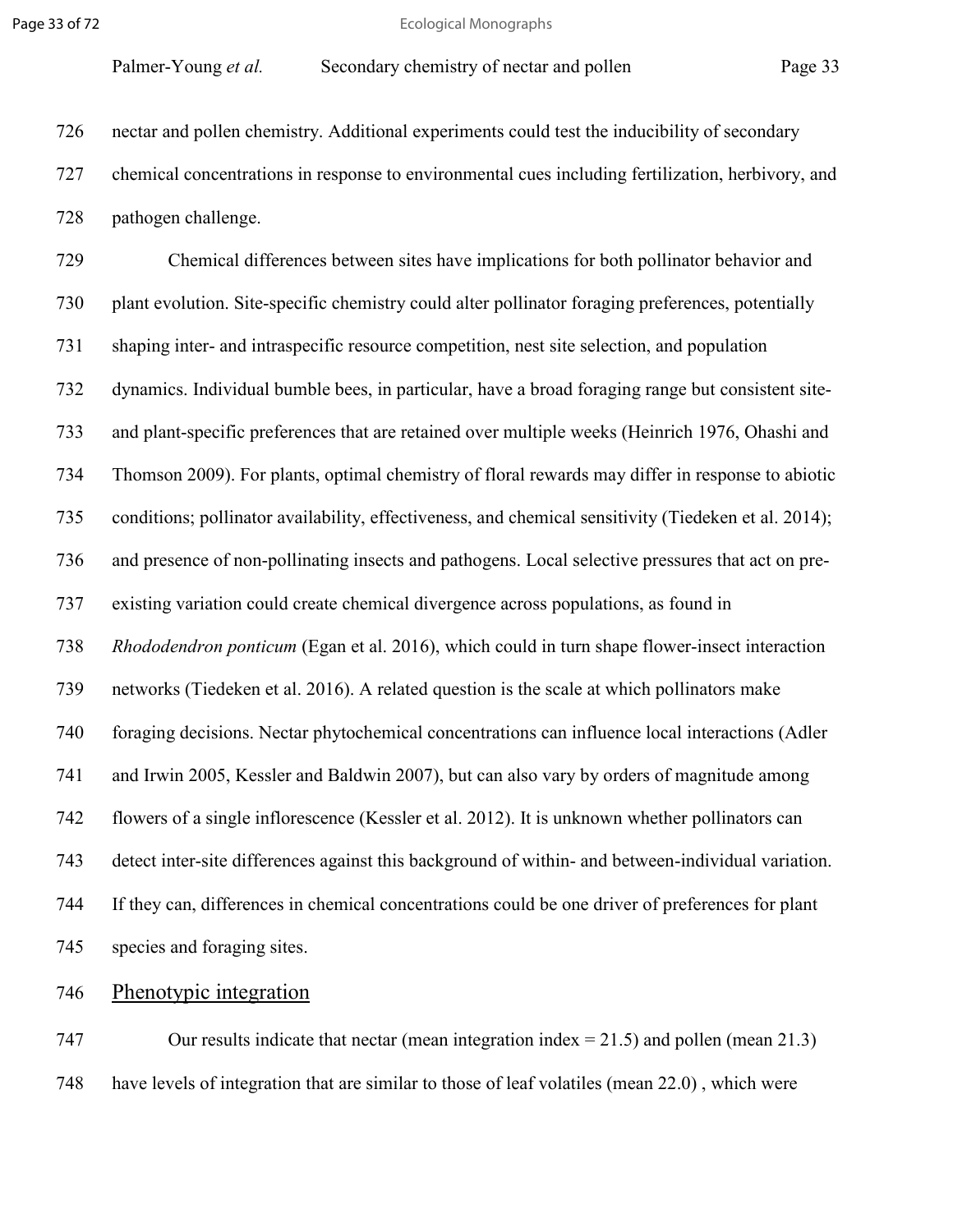| 749 | more integrated than flower volatiles (mean 10.8 (Junker et al. 2017)) and flower methanolic              |
|-----|-----------------------------------------------------------------------------------------------------------|
| 750 | extracts (mean 9.9 (this study)). The generally low levels of integration in flowers may reflect          |
| 751 | several factors. First, flowers are physiologically complex, including include petals, corolla,           |
| 752 | stigma, and anthers that differ in chemical composition (Flamini et al. 2002). This heterogeneity         |
| 753 | may reduce the chemical integration of the pooled floral tissue. Second, flowers undergo rapid            |
| 754 | chemical changes during maturation, bloom, and senescence that result in different chemical               |
| 755 | ratios in samples that differ slightly in developmental stage (Schiestl et al. 1997). Third, flowers      |
| 756 | may accomplish ecological functions with single compounds, which may lessen the need for                  |
| 757 | integration of the whole flower. For example, variation in the floral volatile 2-phenylethanol was        |
| 758 | sufficient to alter both pollinator attraction and ant repellence in <i>Polemonium viscosum</i> (Galen et |
| 759 | al. 2011). Likewise, a single compound—the monoterpenoid linalool—was sufficient to alter                 |
| 760 | growth of some bacteria from P. digitalis flowers (Burdon et al. 2018).                                   |
| 761 | In our study, correlations between different compounds were partly explained by                           |
| 762 | biosynthetic similarity. Overall, concentrations of compound pairs that belonged to the same              |
| 763 | chemical class were more strongly correlated than were pairs that belonged to different chemical          |
| 764 | classes (Fig. S6). For example, in <i>Malus domestica</i> nectar, the seven strongest correlations were   |
| 765 | all between pairs of flavonoids or a flavonoid and chlorogenic acid (Fig. S3). All of these               |
| 766 | compounds are synthesized via the phenylpropanoid pathway (Rice-Evans et al. 1996). Similarly,            |
| 767 | in Digitalis purpurea pollen, 9 of the 10 strongest correlations were between spermidine                  |
| 768 | derivatives (Fig.'s S4, S5). These findings are consistent with prior analyses of phenotypic              |
| 769 | integration in scent bouquets, where biosynthetic similarity between compounds was correlated             |
| 770 | with strength of covariation (Junker et al. 2017).                                                        |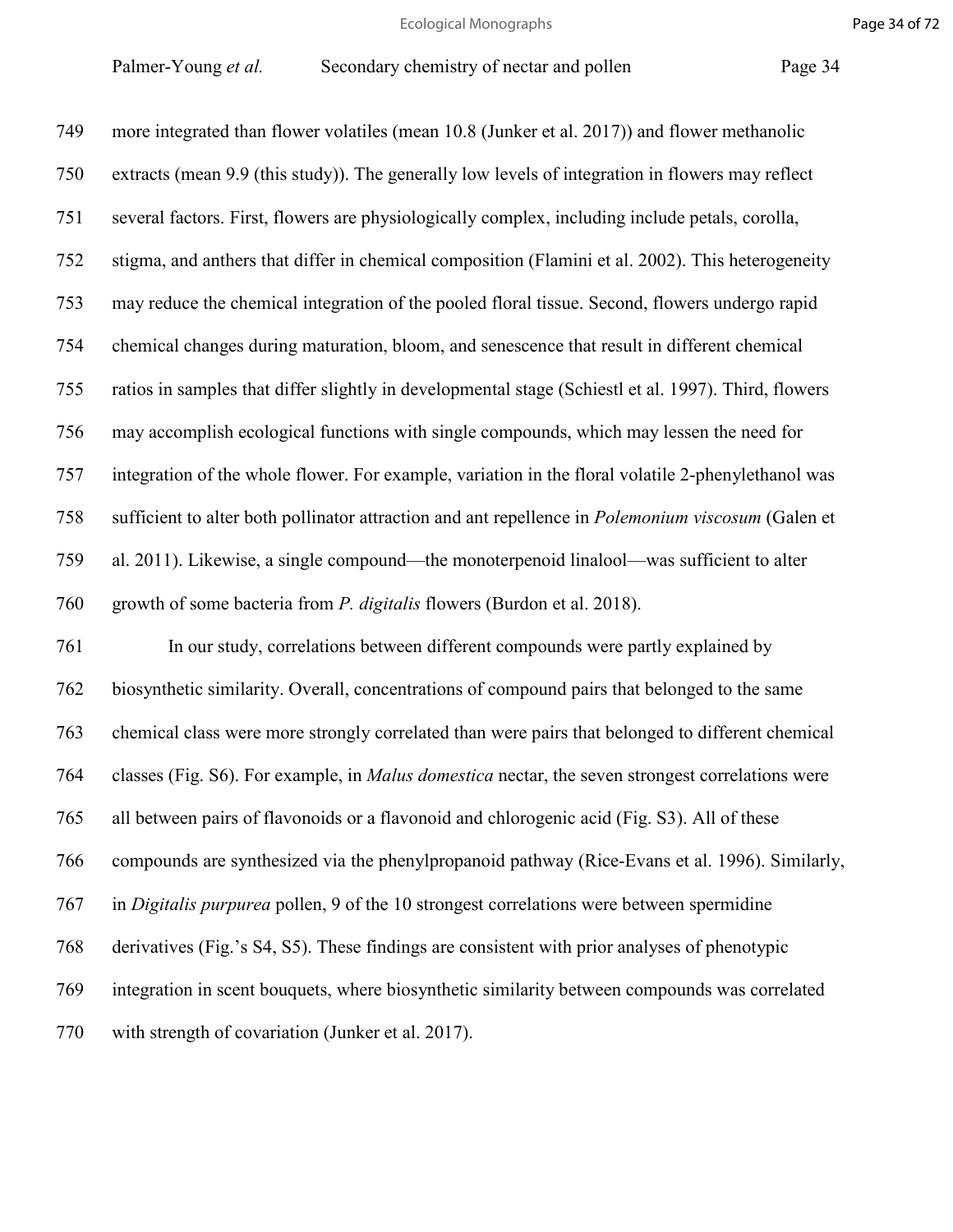| 771 | On the other hand, both <i>Malus</i> and <i>Digitalis</i> (Fig.'s S3-S5), as well as the entire dataset |
|-----|---------------------------------------------------------------------------------------------------------|
| 772 | (Fig. S6), showed numerous strong correlations between compounds from different classes.                |
| 773 | These correlations could reflect similar solubilities or transport (in nectar), or selection for        |
| 774 | specific chemical ratios or combinations that function in pollinator attraction, defense, or            |
| 775 | development. Multimodal signals that combine scents with color can attract and condition                |
| 776 | pollinators to rewards (Junker and Parachnowitsch 2015). For example, carbon dioxide, floral            |
| 777 | volatiles, and leaf volatiles all functioned in concert with visual cues to attract adult Manduca       |
| 778 | sexta to artificial flowers; in females, carbon dioxide was only attractive against a background of     |
| 779 | host-plant leaf volatiles (Goyret et al. 2008). In nectar, which exhibited the highest within-          |
| 780 | module integration (Fig. 11) and strongest average correlation between compound pairs (Fig. S6),        |
| 781 | consistent secondary chemical ratios could promote pollinator constancy by allowing pollinators         |
| 782 | to associate species-specific flavors with food rewards. This hypothesis has also been suggested        |
| 783 | to explain the consistency of amino acid composition of conspecific nectars (Baker and Baker            |
| 784 | 1977) and the morphological similarity of conspecific flowers (Heinrich 1975). Further research         |
| 785 | is needed to determine the primary and secondary significance of correlations between secondary         |
| 786 | compounds in nectar and pollen, and how covariation is differentially regulated in the two tissue       |
| 787 | types. Manipulative studies are necessary to determine whether damage by herbivores reduces             |
| 788 | the level of integration in nectar and pollen, as found for leaf volatiles (Junker et al. 2017).        |
| 789 | There was no significant correlation between the integration of a species' nectar and the               |
| 790 | integration of its pollen. This is an important result, because it indicates that forces acting on      |
| 791 | phenotypic integration of nectar may be different from those acting on phenotypic integration of        |
| 792 | pollen, and that integration of these two tissues may be independently regulated. For example,          |
| 793 | Malus domestica had the second highest integration of all species for nectar ( $PI = 49.4$ ), but the   |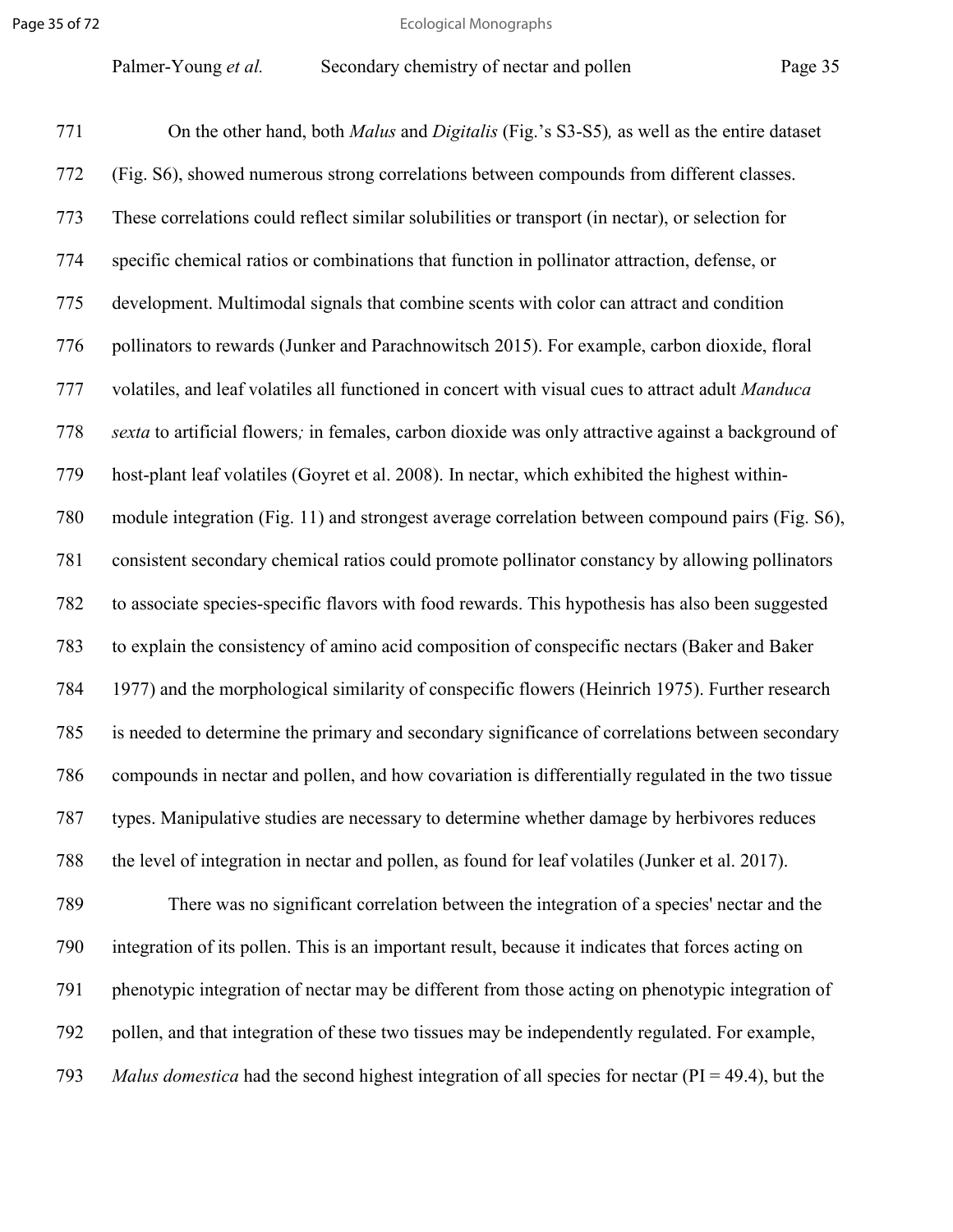| 794 | ninth lowest integration for pollen ( $PI = 12.7$ ). Likewise, <i>Catalpa speciosa</i> had second highest |
|-----|-----------------------------------------------------------------------------------------------------------|
| 795 | integration for pollen $(47.3)$ , but below average integration for nectar $(10.0)$ . Together with the   |
| 796 | low levels of chemical overlap between nectar and pollen, this finding emphasizes that secondary          |
| 797 | chemistry of conspecific nectar and pollen can chemically diverge from one another. This                  |
| 798 | divergence may reflect the unique selective pressures exerted on their different ecological roles.        |
| 799 | This description of nectar and pollen secondary chemistry complements an expanding                        |
| 800 | knowledge of scent- and morphology-mediated interactions between flowers, insects, and                    |
| 801 | microbes (Junker and Blüthgen 2010, Junker et al. 2011a, Junker and Parachnowitsch 2015).                 |
| 802 | Nectar and pollen secondary chemistry mediates interaction with pollinators, floral antagonists,          |
| 803 | and pathogens, and thereby influences the ecology and evolution of many plant communities.                |
| 804 | Our analyses summarize the variety of chemical strategies used in floral food rewards of diverse          |
| 805 | plant taxa.                                                                                               |

806

## 807 **Acknowledgements**

808 Thanks to field assistants J. Giacomini, A. Hogeboom, K. Staple, K. Brevik, P. Anderson, 809 L. Telliard, and O. Biller for field sampling; and to D. Farman (University of Greenwich), A. 810 Brankin, and E. Knight for chemical analyses. This research was funded by the National Science 811 Foundation (NSF: nsf.gov) (NSF DEB-1258096 to LSA and PCS, and NSF DEB-812 1256817/1638866 to REI), by the United States Department of Agriculture (USDA: usda.gov) 813 (Cooperative State Research, Education, and Extension Service (CSREES) National Research 814 Initiative (NRI) Arthropod and Nematode Biology and Management Program of the Grant 815 USDA-AFRI 2013-02536 to LSA, REI and PCS; and Agricultural and Food Research Initiative 816 (AFRI) Food, Agriculture, Natural Resources and Human Sciences Education and Literacy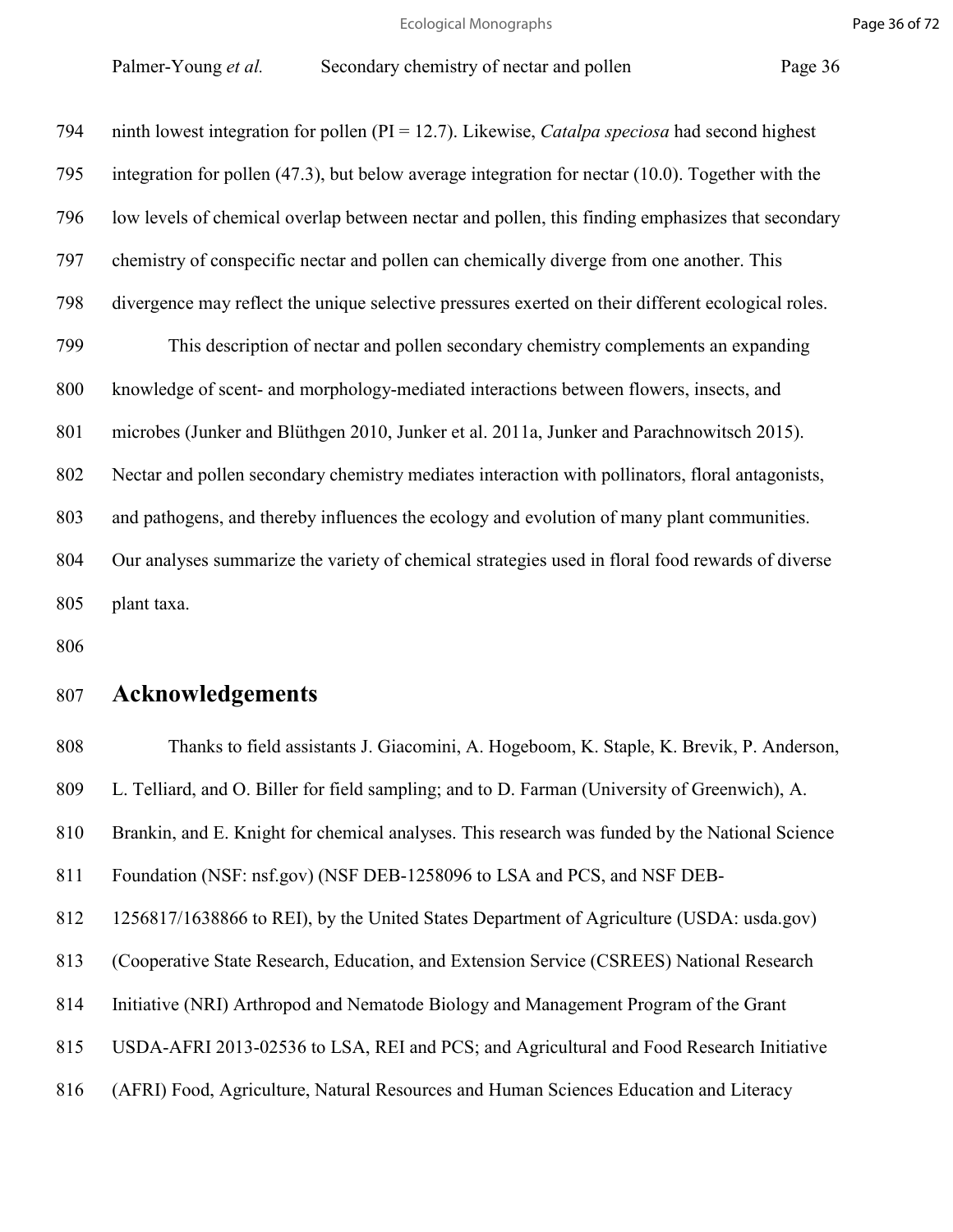817 Initiative (ELI) Predoctoral Fellowship Award Number: 2016-67011-24698 to ECPY). The

818 funders had no role in study design, data collection and analysis, decision to publish, or

819 preparation of the manuscript. The authors are grateful to two anonymous reviewers for their

820 helpful comments, which improved the manuscript.

821 Author contributions: LSA, REI, and PCS conceived the study. LSA and NJM directed

822 collection of the samples; REI lyophilized all of the samples. IWF analyzed the samples with

823 oversight from PCS. ECPY, IWF, and RRJ analyzed the data. ECPY wrote the manuscript. All

824 authors revised the manuscript and agreed to its submission.

825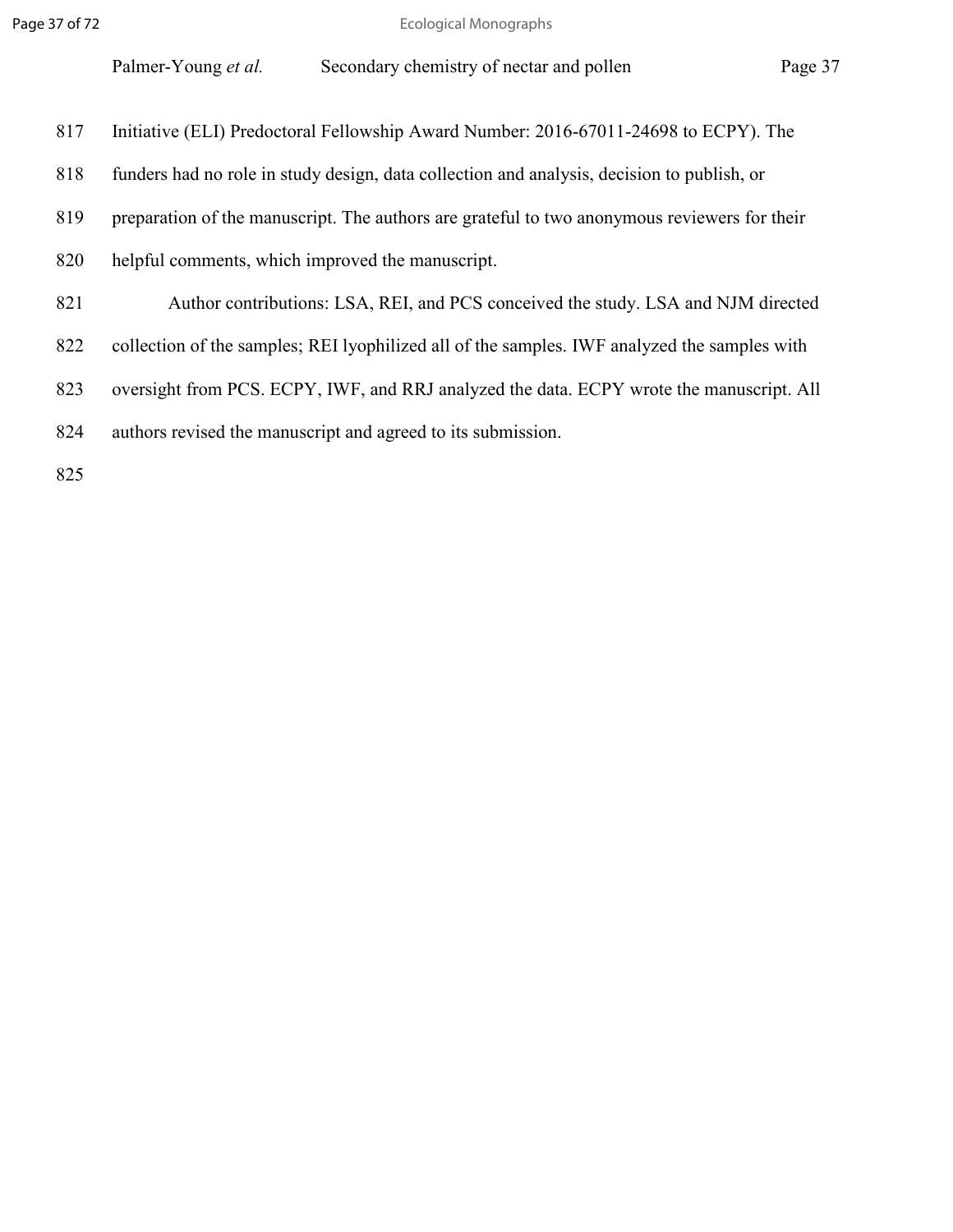### 826 **Literature Cited**

- 827 Abel, C., M. Clauss, A. Schaub, J. Gershenzon, and D. Tholl. 2009. Floral and insect-induced
- 828 volatile formation in *Arabidopsis lyrata* ssp. petraea, a perennial, outcrossing relative of
- 829 *A. thaliana*. Planta 230:1–11.
- 830 Adler, L. S. 2000. The ecological significance of toxic nectar. Oikos 91:409–420.
- 831 Adler, L. S., and R. E. Irwin. 2005. Ecological Costs and Benefits of Defenses in Nectar.
- 832 Ecology 86:2968–2978.
- 833 Adler, L. S., and R. E. Irwin. 2012. Nectar alkaloids decrease pollination and female 834 reproduction in a native plant. Oecologia 168:1033–41.
- 835 Adler, L. S., M. G. Seifert, M. Wink, and G. E. Morse. 2012. Reliance on pollinators predicts 836 defensive chemistry across tobacco species. Ecology Letters 15:1140–1148.
- 837 Adler, L. S., M. Wink, M. Distl, and A. J. Lentz. 2006. Leaf herbivory and nutrients increase 838 nectar alkaloids. Ecology Letters 9:960–967.
- 839 Agati, G., and M. Tattini. 2010. Multiple functional roles of flavonoids in photoprotection. New 840 Phytologist 186:786–793.
- 841 Agrawal, A. A., A. Janssen, J. Bruin, M. A. Posthumus, and M. W. Sabelis. 2002. An ecological 842 cost of plant defence: attractiveness of bitter cucumber plants to natural enemies of 843 herbivores. Ecology Letters 5:377–385.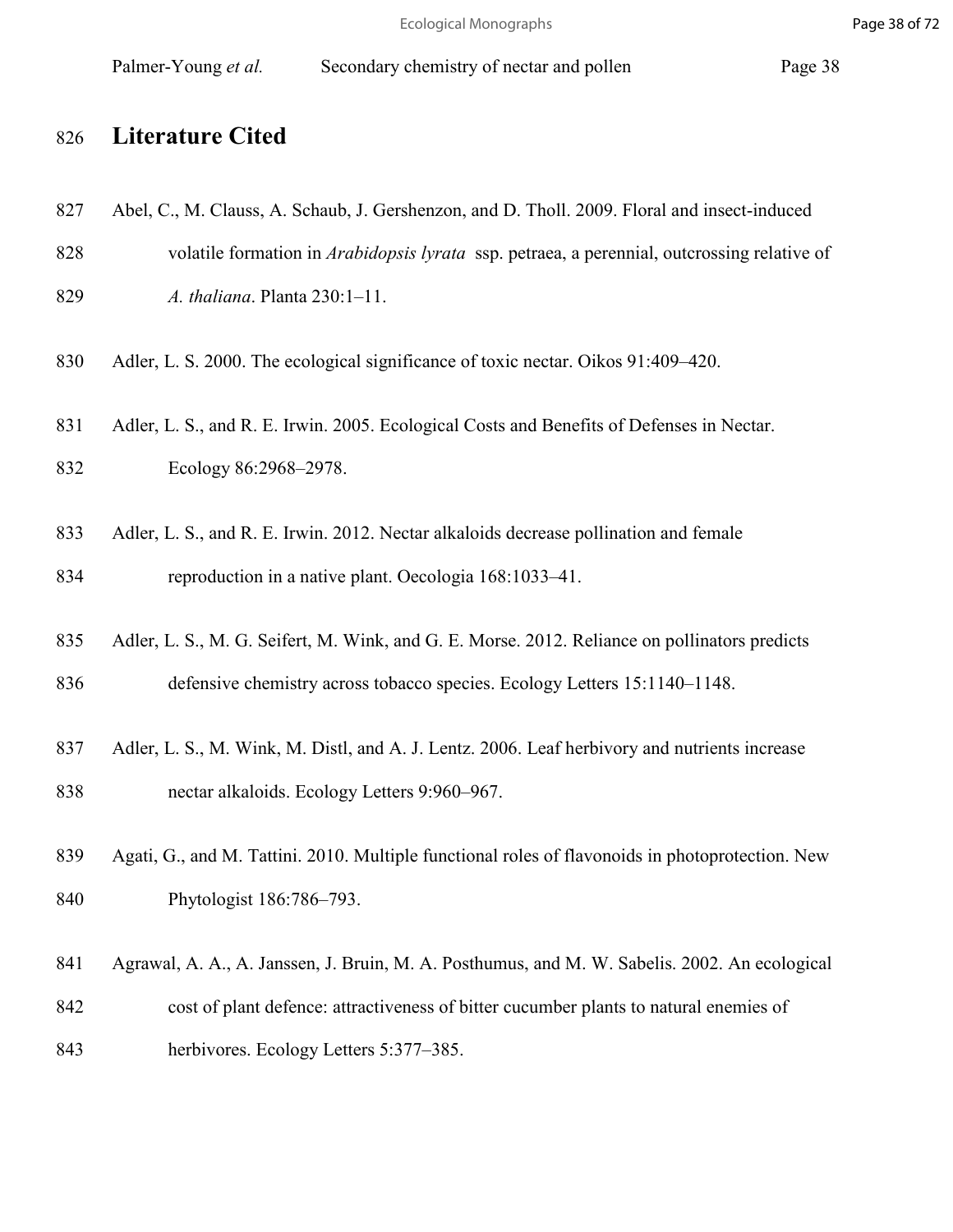| 844 | Anton, S., and M. Kaminska. 2015. Comparative floral spur anatomy and nectar secretion in four |
|-----|------------------------------------------------------------------------------------------------|
| 845 | representatives of Ranunculaceae. Protoplasma 252:1587–1601.                                   |

- 846 Arnold, S. E. J., M. E. P. Idrovo, L. J. L. Arias, S. R. Belmain, and P. C. Stevenson. 2014.
- 847 Herbivore defence compounds occur in pollen and reduce bumblebee colony fitness. 848 Journal of Chemical Ecology 40:878–881.
- 849 Baker, H., and I. Baker. 1977. Intraspecific constancy of floral nectar amino acid complements. 850 Botanical Gazette 138:183–191.
- 851 Baker, H. G. 1977. Non-sugar chemical constituents of nectar. Apidologie 8:349–356.
- 852 Baldwin, I. T., and P. Callahan. 1993. Autotoxicity and chemical defense: nicotine accumulation 853 and carbon gain in solanaceous plants. Oecologia 94:534–541.
- 854 Baracchi, D., A. Marples, A. J. Jenkins, A. R. Leitch, and L. Chittka. 2017. Nicotine in floral 855 nectar pharmacologically influences bumblebee learning of floral features. Scientific 856 Reports 7.
- 857 Barlow, S. E., G. A. Wright, C. Ma, M. Barberis, I. W. Farrell, E. C. Marr, A. Brankin, B. M. 858 Pavlik, and P. C. Stevenson. 2017. Distasteful Nectar Deters Floral Robbery. Current 859 Biology 27:2552-2558.e3.
- 860 Bassard, J.-E., P. Ullmann, F. Bernier, and D. Werck-Reichhart. 2010. Phenolamides: Bridging 861 polyamines to the phenolic metabolism. Phytochemistry 71:1808–1824.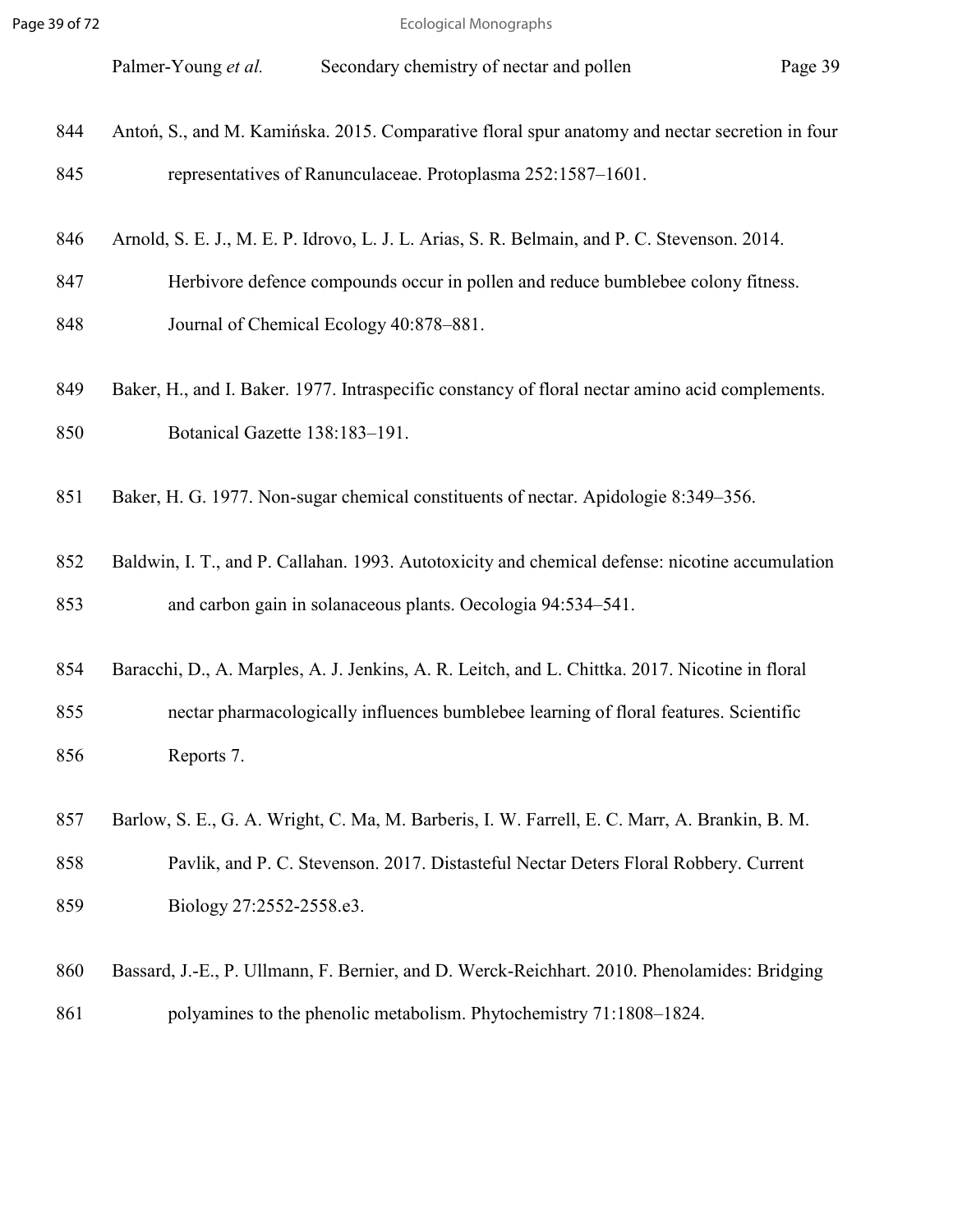- 862 Bates, D., M. Maechler, B. Bolker, and S. Walker. 2015. R package {lme4}: Linear mixed-863 effects models using {Eigen} and {S4}.
- 864 Blackmore, S., A. H. Wortley, J. J. Skvarla, and J. R. Rowley. 2007. Pollen wall development in 865 flowering plants. New Phytologist 174:483–498.
- 866 Blomberg, S. P., T. Garland, A. R. Ives, and B. Crespi. 2003. Testing for phylogenetic signal in 867 comparative data: behavioral traits are more labile. Evolution 57:717–745.
- 868 Bolker, B. M., M. E. Brooks, C. J. Clark, S. W. Geange, J. R. Poulsen, M. H. H. Stevens, and J.-
- 869 S. S. White. 2009. Generalized linear mixed models: a practical guide for ecology and 870 evolution. Trends in Ecology & Evolution 24:127–135.
- 871 Boose, D. L. 1997. Sources of variation in floral nectar production rate in Epilobium canum 872 (Onagraceae): implications for natural selection. Oecologia 110:493–500.
- 873 Breiman, L. 2001. Random Forests. Machine Learning 45:5–32.
- 874 Bruce, T. J. A., and J. A. Pickett. 2011. Perception of plant volatile blends by herbivorous insects 875 - Finding the right mix. Phytochemistry 72:1605–1611.
- 876 Burdon, R. C. F., R. R. Junker, D. G. Scofield, and A. L. Parachnowitsch. 2018. Bacteria
- 877 colonising <Emphasis Type="Italic">Penstemon digitalis</Emphasis> show volatile and
- 878 tissue-specific responses to a natural concentration range of the floral volatile linalool.
- 879 Chemoecology 28:11–19.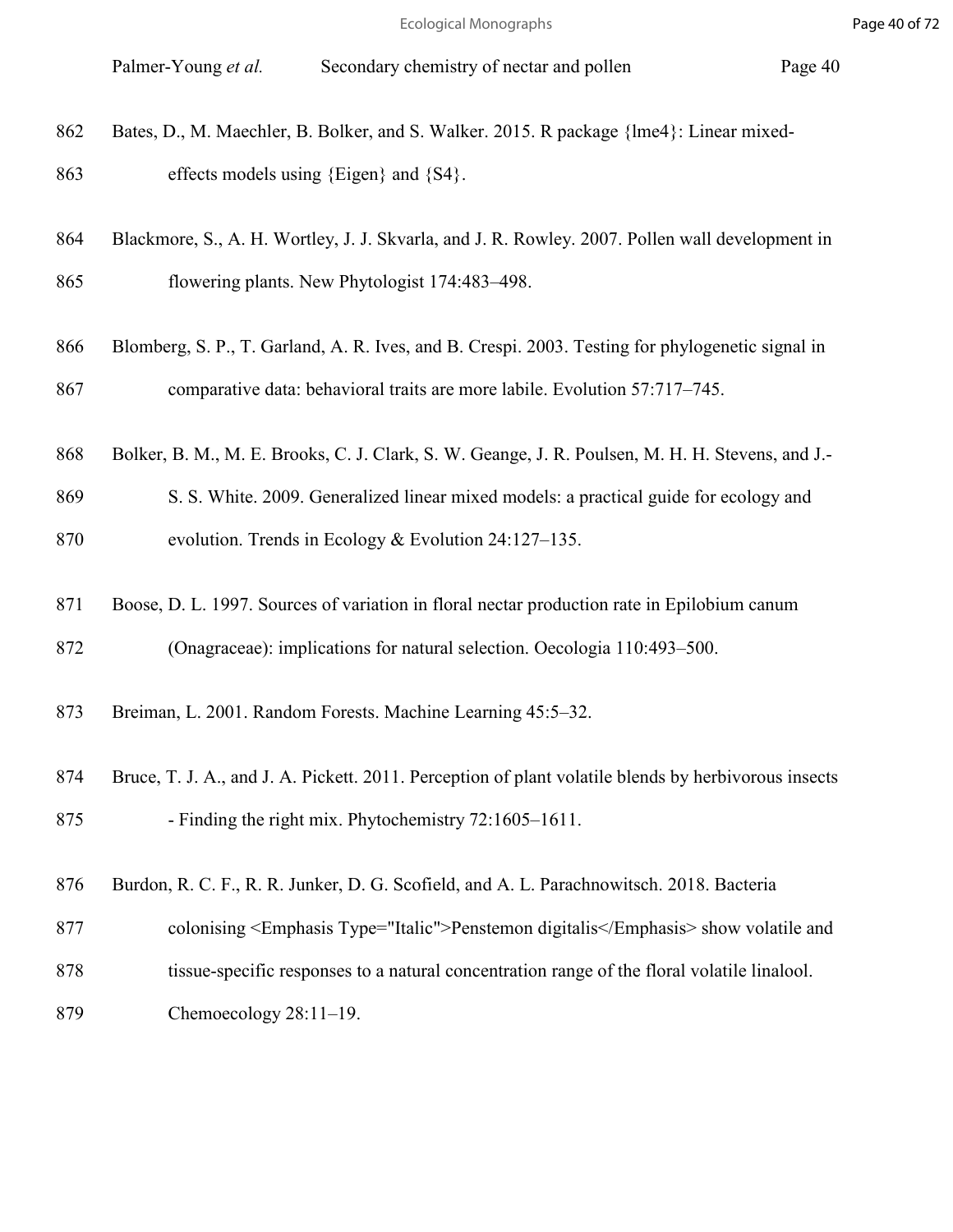| 880 | Cook, D., J. S. Manson, D. R. Gardner, K. D. Welch, and R. E. Irwin. 2013. Norditerpene             |
|-----|-----------------------------------------------------------------------------------------------------|
| 881 | alkaloid concentrations in tissues and floral rewards of larkspurs and impacts on                   |
| 882 | pollinators. Biochemical Systematics and Ecology 48:123-131.                                        |
| 883 | Cook, S. M., J.-C. Sandoz, A. P. Martin, D. A. Murray, G. M. Poppy, and I. H. Williams. 2005.       |
| 884 | Could learning of pollen odours by honey bees (Apis mellifera) play a role in their                 |
| 885 | foraging behaviour? Physiological Entomology 30:164-174.                                            |
| 886 | Courtois, E. A., K. G. Dexter, C. E. T. Paine, D. Stien, J. Engel, C. Baraloto, and J. Chave. 2016. |
| 887 | Evolutionary patterns of volatile terpene emissions across 202 tropical tree species.               |
| 888 | Ecology and Evolution 6:2854-2864.                                                                  |
| 889 | Couvillon, M. J., H. Al Toufailia, T. M. Butterfield, F. Schrell, F. L. W. Ratnieks, and R.         |
| 890 | Schürch. 2015. Caffeinated Forage Tricks Honeybees into Increasing Foraging and                     |
| 891 | Recruitment Behaviors. Current Biology 25:2815-2818.                                                |
| 892 | Cushnie, T. P. T., and A. J. Lamb. 2005. Antimicrobial activity of flavonoids. International        |
| 893 | Journal of Antimicrobial Agents 26:343-356.                                                         |
| 894 | Delaplane, K. S., D. R. Mayer, and D. F. Mayer. 2000. Crop Pollination by Bees. CABI.               |
| 895 | De-Melo, A. A. M., and L. B. de Almeida-Muradian. 2017. Chemical Composition of Bee Pollen.         |
| 896 | Pages 221–259 Bee Products - Chemical and Biological Properties. Springer, Cham.                    |
| 897 | Detzel, A., and M. Wink. 1993. Attraction, deterrence or intoxication of bees (Apis mellifera) by   |
| 898 | plant allelochemicals. Chemoecology 4:8-18.                                                         |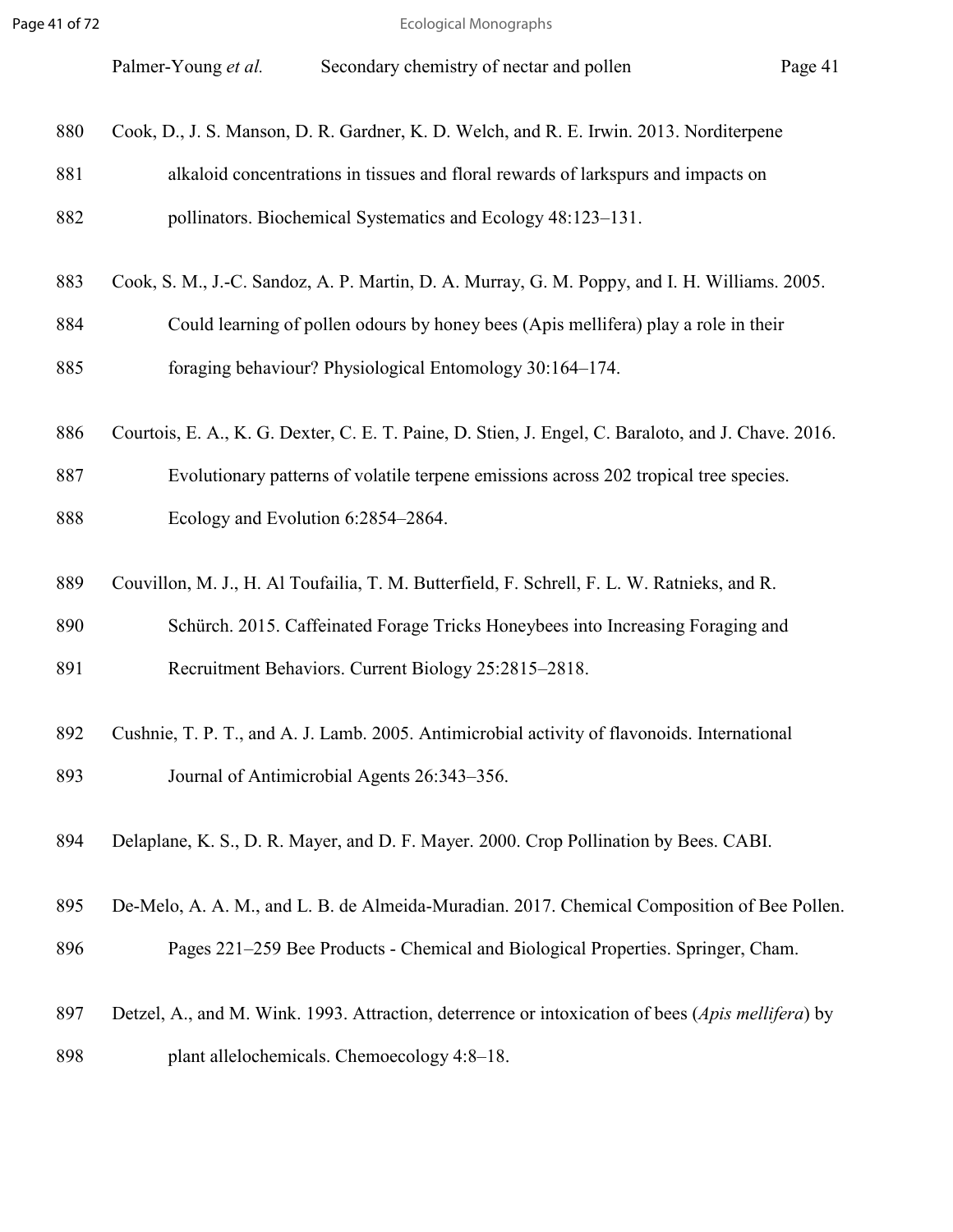- 
- 899 Dobson, H. E. M. 1988. Survey of pollen and pollenkitt lipids—chemical cues to flower visitors? 900 American Journal of Botany 75:170–182.
- 901 Dobson, H. E. M., and G. Bergstrom. 2000. The ecology and evolution of pollen odors. Plant 902 Systematics and Evolution 222:63–87.
- 903 Dötterl, S., A. Jürgens, L. Wolfe, and A. Biere. 2009. Disease Status and Population Origin
- 904 Effects on Floral Scent: Potential Consequences for Oviposition and Fruit Predation in A
- 905 Complex Interaction Between A Plant, Fungus, and Noctuid Moth. Journal of Chemical 906 Ecology 35:307–319.
- 907 Dübecke, A., G. Beckh, and C. Lüllmann. 2011. Pyrrolizidine alkaloids in honey and bee pollen. 908 Food Additives & Contaminants: Part A 28:348–358.
- 909 Egan, P. A., P. C. Stevenson, E. J. Tiedeken, G. A. Wright, F. Boylan, and J. C. Stout. 2016.
- 910 Plant toxin levels in nectar vary spatially across native and introduced populations. 911 **Journal of Ecology 104:1106–1115.**
- 912 Flamini, G., P. L. Cioni, and I. Morelli. 2002. Differences in the fragrances of pollen and
- 913 different floral parts of male and female flowers of *Laurus nobilis*. Journal of
- 914 Agricultural and Food Chemistry 50:4647–4652.
- 915 Flamini, G., P. L. Cioni, and I. Morelli. 2003. Use of solid-phase micro-extraction as a sampling
- 916 technique in the determination of volatiles emitted by flowers, isolated flower parts and
- 917 pollen. Journal of Chromatography A 998:229–233.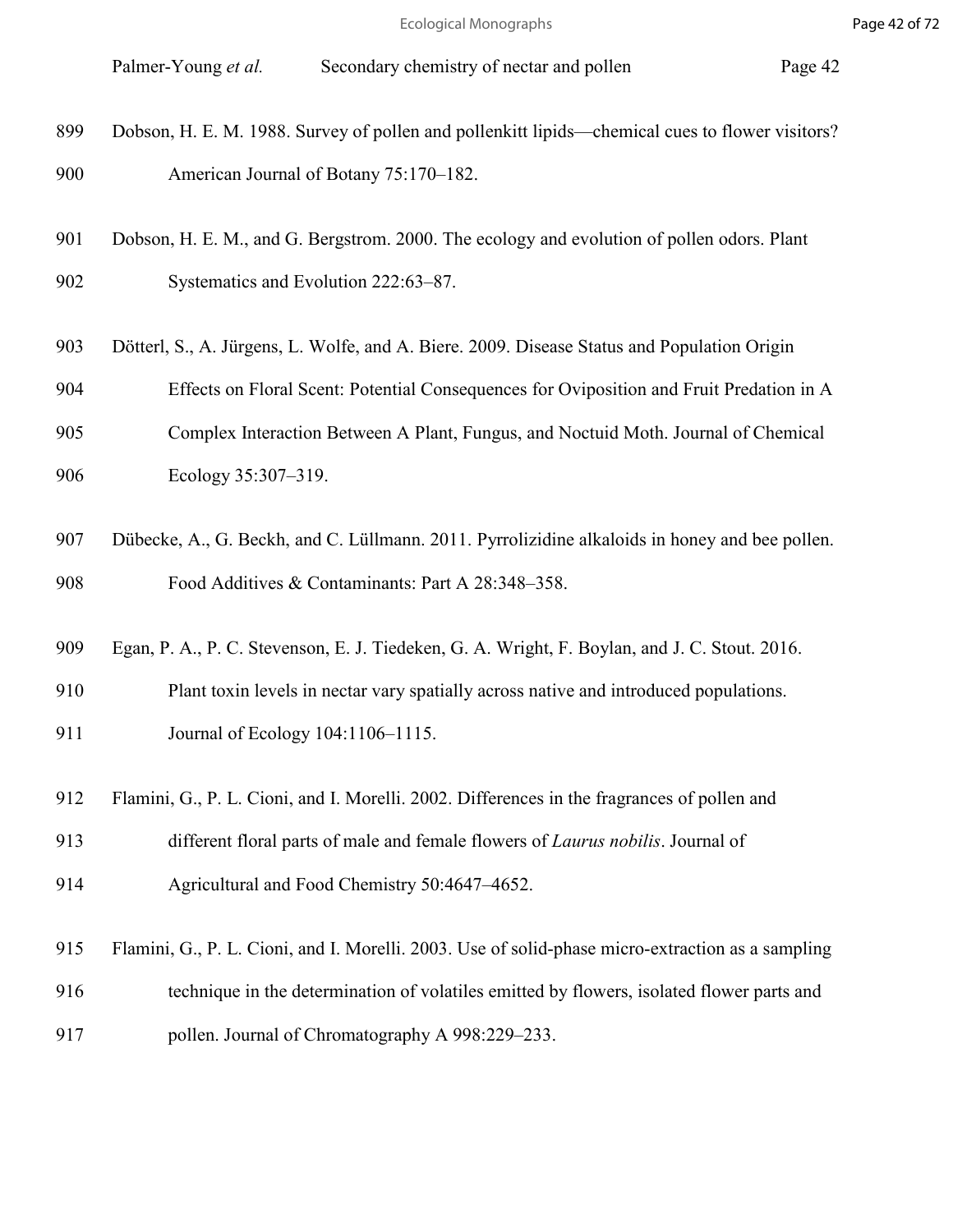| 918 | Friedman, R., N. Levin, and A. Altman. 1986. Presence and Identification of Polyamines in            |
|-----|------------------------------------------------------------------------------------------------------|
| 919 | Xylem and Phloem Exudates of Plants. Plant Physiology 82:1154–1157.                                  |
|     |                                                                                                      |
| 920 | Galen, C., R. Kaczorowski, S. L. Todd, J. Geib, and R. A. Raguso. 2011. Dosage-Dependent             |
| 921 | Impacts of a Floral Volatile Compound on Pollinators, Larcenists, and the Potential for              |
| 922 | Floral Evolution in the Alpine Skypilot Polemonium viscosum. The American Naturalist                 |
| 923 | 177:258-272.                                                                                         |
| 924 | Garibaldi, L. A., I. Steffan-Dewenter, R. Winfree, M. A. Aizen, R. Bommarco, S. A.                   |
| 925 | Cunningham, C. Kremen, L. G. Carvalheiro, L. D. Harder, O. Afik, I. Bartomeus, F.                    |
| 926 | Benjamin, V. Boreux, D. Cariveau, N. P. Chacoff, J. H. Dudenhöffer, B. M. Freitas, J.                |
| 927 | Ghazoul, S. Greenleaf, J. Hipólito, A. Holzschuh, B. Howlett, R. Isaacs, S. K. Javorek, C.           |
| 928 | M. Kennedy, K. M. Krewenka, S. Krishnan, Y. Mandelik, M. M. Mayfield, I. Motzke, T.                  |
| 929 | Munyuli, B. A. Nault, M. Otieno, J. Petersen, G. Pisanty, S. G. Potts, R. Rader, T. H.               |
| 930 | Ricketts, M. Rundlöf, C. L. Seymour, C. Schüepp, H. Szentgyörgyi, H. Taki, T.                        |
| 931 | Tscharntke, C. H. Vergara, B. F. Viana, T. C. Wanger, C. Westphal, N. Williams, and A.               |
| 932 | M. Klein. 2013. Wild Pollinators Enhance Fruit Set of Crops Regardless of Honey Bee                  |
| 933 | Abundance. Science 339:1608-1611.                                                                    |
| 934 | Gill, S. S., and N. Tuteja. 2010. Polyamines and abiotic stress tolerance in plants. Plant Signaling |
|     |                                                                                                      |
| 935 | & Behavior 5:26-33.                                                                                  |
| 936 | Good, A. P., M.-P. L. Gauthier, R. L. Vannette, and T. Fukami. 2014. Honey Bees Avoid Nectar         |
| 937 | Colonized by Three Bacterial Species, But Not by a Yeast Species, Isolated from the Bee              |
| 938 | Gut. PLOS ONE 9:e86494.                                                                              |
|     |                                                                                                      |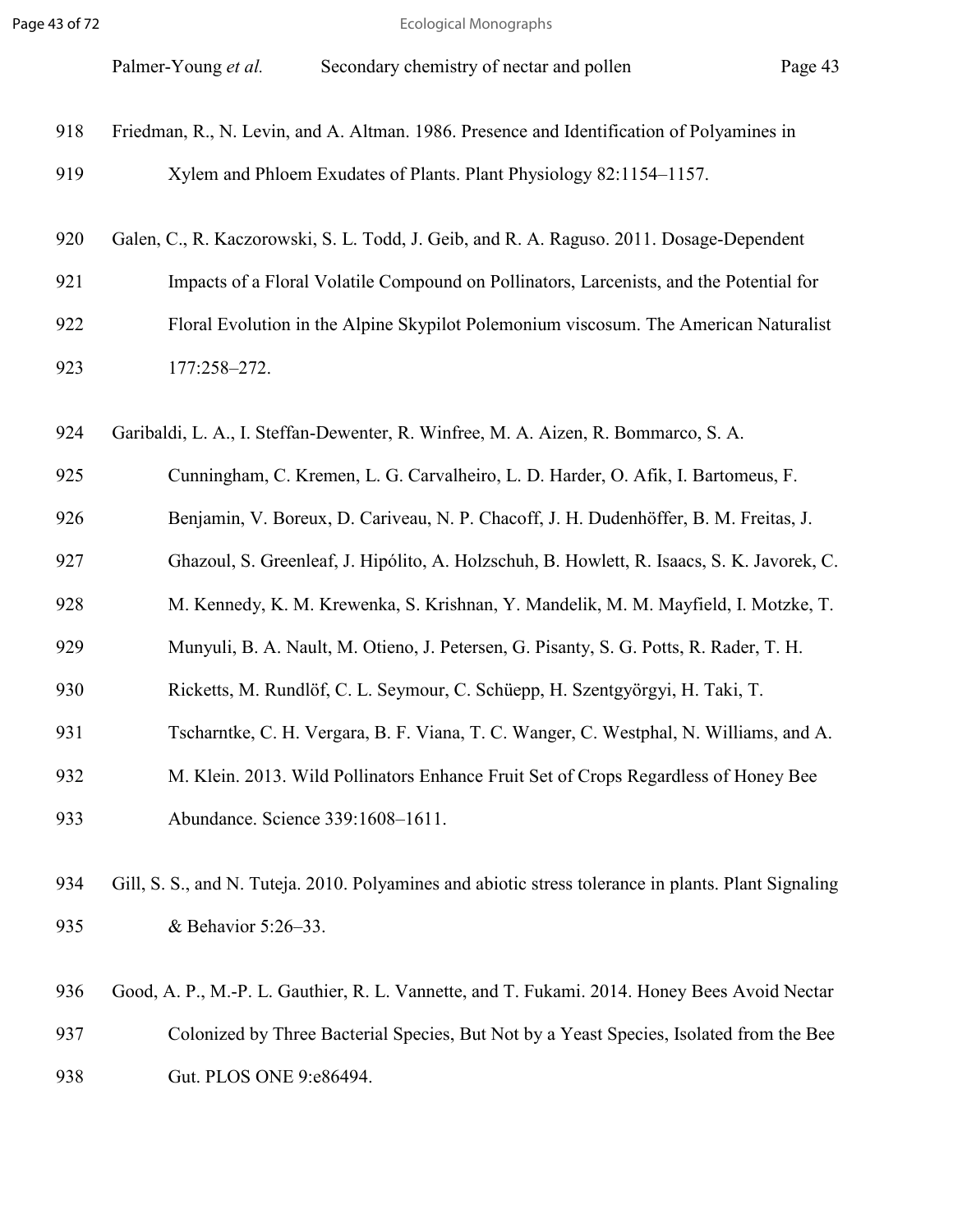|     | Palmer-Young et al.           | Secondary chemistry of nectar and pollen                                                        | Page 44 |
|-----|-------------------------------|-------------------------------------------------------------------------------------------------|---------|
| 939 |                               | Goyret, J., P. M. Markwell, and R. A. Raguso. 2008. Context- and scale-dependent effects of     |         |
| 940 |                               | floral CO2 on nectar foraging by Manduca sexta. Proceedings of the National Academy             |         |
| 941 | of Sciences 105:4565-4570.    |                                                                                                 |         |
| 942 |                               | Grienenberger, E., S. Besseau, P. Geoffroy, D. Debayle, D. Heintz, C. Lapierre, B. Pollet, T.   |         |
| 943 |                               | Heitz, and M. Legrand. 2009. A BAHD acyltransferase is expressed in the tapetum of              |         |
| 944 |                               | Arabidopsis anthers and is involved in the synthesis of hydroxycinnamoyl spermidines.           |         |
| 945 | The Plant Journal 58:246-259. |                                                                                                 |         |
| 946 |                               | Hagler, J. R., and S. L. Buchmann. 1993. Honey bee (Hymenoptera: Apidae) foraging responses     |         |
| 947 |                               | to phenolic-rich nectars. Journal of the Kansas Entomological Society 66:230, 223.              |         |
| 948 |                               | Hagler, J. R., A. C. Cohen, and G. M. Loper. 1990. Production and Composition of Onion Nectar   |         |
| 949 |                               | and Honey Bee (Hymenoptera: Apidae) Foraging Activity in Arizona. Environmental                 |         |
| 950 | Entomology 19:327-331.        |                                                                                                 |         |
| 951 |                               | Hargreaves, A. L., L. D. Harder, and S. D. Johnson. 2009. Consumptive emasculation: the         |         |
| 952 |                               | ecological and evolutionary consequences of pollen theft. Biological Reviews 84:259–            |         |
| 953 | 276.                          |                                                                                                 |         |
| 954 |                               | Hebets, E. A., and D. R. Papaj. 2005. Complex signal function: developing a framework of        |         |
| 955 |                               | testable hypotheses. Behavioral Ecology and Sociobiology 57:197-214.                            |         |
| 956 |                               | Heil, M. 2011. Nectar: generation, regulation and ecological functions. Trends in Plant Science |         |

957 16:191–200.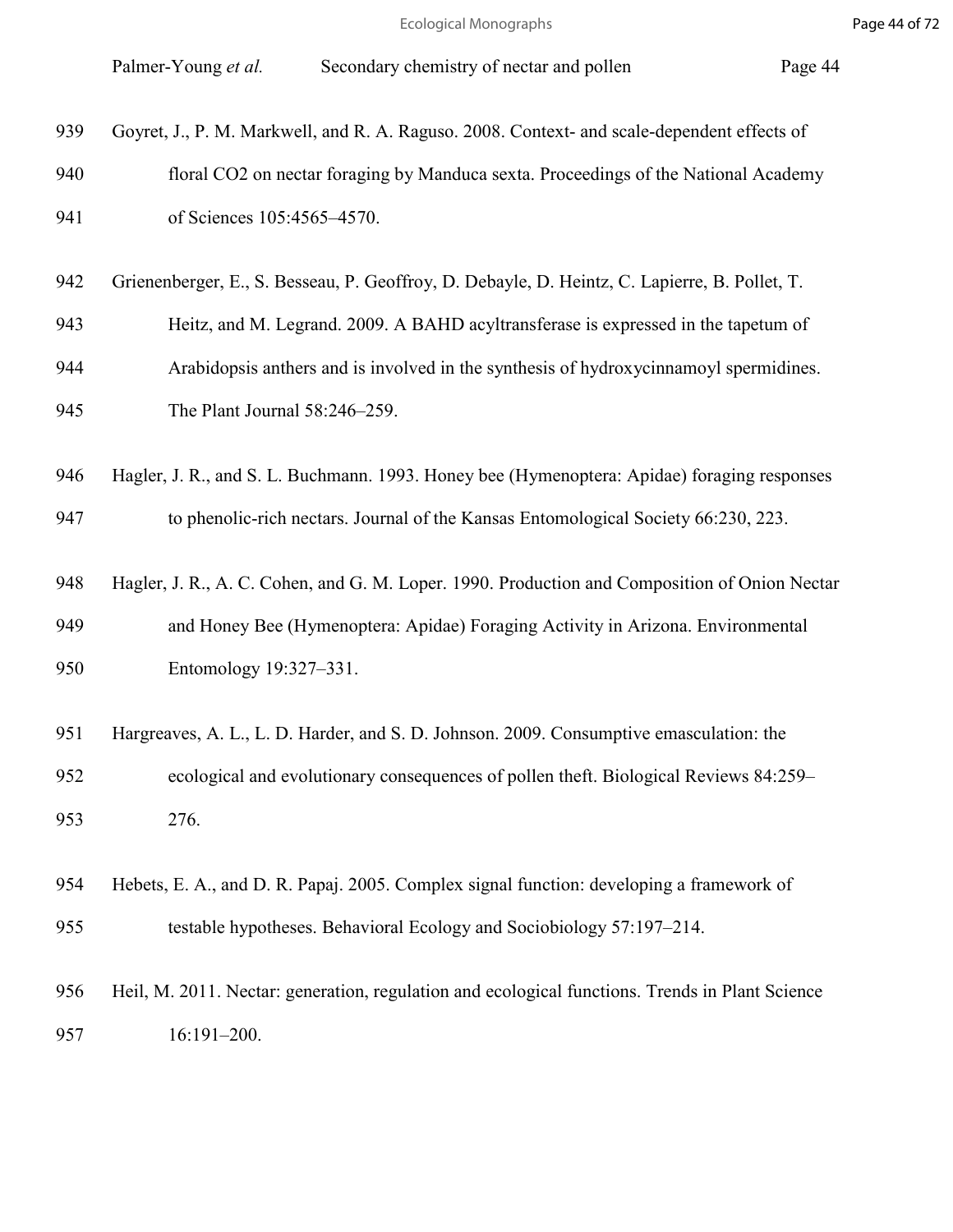| Page 45 of 72 |                           | <b>Ecological Monographs</b>                                                                                |         |
|---------------|---------------------------|-------------------------------------------------------------------------------------------------------------|---------|
|               | Palmer-Young et al.       | Secondary chemistry of nectar and pollen                                                                    | Page 45 |
| 958           |                           | Heinrich, B. 1975. Bee Flowers: A Hypothesis on Flower Variety and Blooming Times.                          |         |
| 959           | Evolution 29:325-334.     |                                                                                                             |         |
| 960           |                           | Heinrich, B. 1976. The foraging specializations of individual bumblebees. Ecological                        |         |
| 961           | Monographs 46:105-128.    |                                                                                                             |         |
| 962           |                           | Herrera, C. M., A. Canto, M. I. Pozo, and P. Bazaga. 2010. Inhospitable sweetness: nectar                   |         |
| 963           |                           | filtering of pollinator-borne inocula leads to impoverished, phylogenetically clustered                     |         |
| 964           |                           | yeast communities. Proceedings. Biological Sciences 277:747-754.                                            |         |
| 965           |                           | Herrera, C. M., X. Cerdá, M. B. García, J. Guitián, M. Medrano, P. J. Rey, and A. M. Sánchez <sup>[1]</sup> |         |
| 966           |                           | Lafuente. 2002. Floral integration, phenotypic covariance structure and pollinator                          |         |
| 967           |                           | variation in bumblebee-pollinated Helleborus foetidus. Journal of Evolutionary Biology                      |         |
| 968           | $15:108 - 121$ .          |                                                                                                             |         |
| 969           |                           | Heslop-Harrison, J. 1979. An Interpretation of the Hydrodynamics of Pollen. American Journal                |         |
| 970           | of Botany 66:737-743.     |                                                                                                             |         |
| 971           |                           | Hesse, M. 2002. Alkaloids: Nature's Curse Or Blessing? John Wiley & Sons.                                   |         |
| 972           |                           | Huang, M., A. M. Sanchez□Moreiras, C. Abel, R. Sohrabi, S. Lee, J. Gershenzon, and D. Tholl.                |         |
| 973           |                           | 2012. The major volatile organic compound emitted from Arabidopsis thaliana flowers,                        |         |
| 974           |                           | the sesquiterpene $(E) \Box \beta \Box$ caryophyllene, is a defense against a bacterial pathogen. New       |         |
| 975           | Phytologist 193:997-1008. |                                                                                                             |         |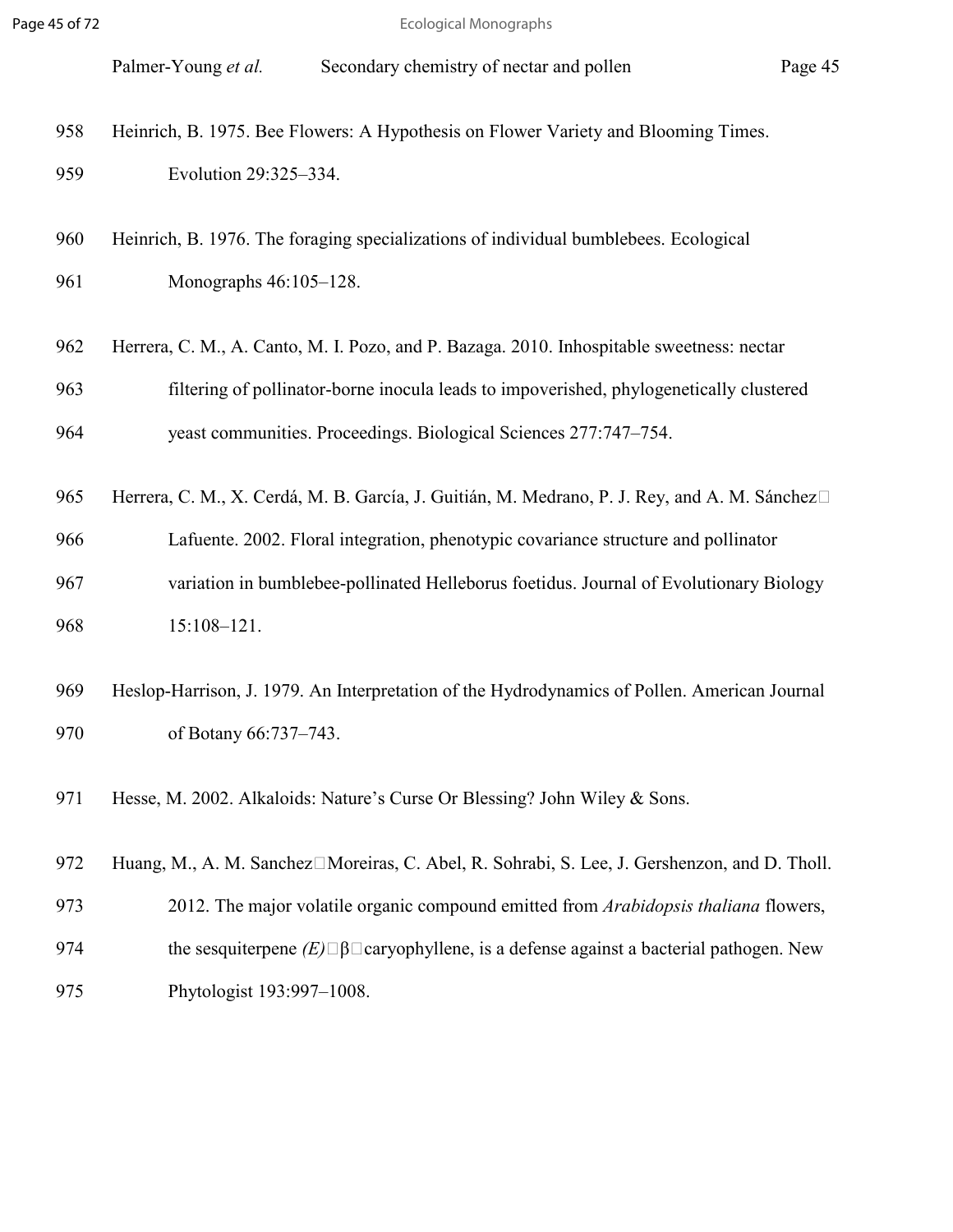976 Irwin, R. E., J. L. Bronstein, J. S. Manson, and L. Richardson. 2010. Nectar Robbing: Ecological 977 and Evolutionary Perspectives. Annual Review of Ecology, Evolution, and Systematics

978 41:271–292.

- 979 Junker, R. R., and N. Blüthgen. 2010. Floral scents repel facultative flower visitors, but attract 980 obligate ones. Annals of Botany 105:777–782.
- 981 Junker, R. R., C. C. Daehler, S. Dötterl, A. Keller, and N. Blüthgen. 2011a. Hawaiian ant–flower 982 networks: nectar-thieving ants prefer undefended native over introduced plants with floral 983 defenses. Ecological Monographs 81:295–311.
- 984 Junker, R. R., J. Gershenzon, and S. B. Unsicker. 2011b. Floral Odor Bouquet Loses its Ant 985 Repellent Properties After Inhibition of Terpene Biosynthesis. Journal of Chemical 986 Ecology 37:1323–1331.
- 987 Junker, R. R., and A. Keller. 2015. Microhabitat heterogeneity across leaves and flower organs 988 promotes bacterial diversity. FEMS Microbiology Ecology 91:fiv097.
- 989 Junker, R. R., J. Kuppler, L. Amo, J. D. Blande, R. M. Borges, N. M. van Dam, M. Dicke, S.
- 990 Dötterl, B. K. Ehlers, F. Etl, J. Gershenzon, R. Glinwood, R. Gols, A. T. Groot, M. Heil,
- 991 M. Hoffmeister, J. K. Holopainen, S. Jarau, L. John, A. Kessler, J. T. Knudsen, C. Kost,
- 992 A.-A. C. Larue-Kontic, S. D. Leonhardt, D. Lucas-Barbosa, C. J. Majetic, F. Menzel, A.
- 993 L. Parachnowitsch, R. S. Pasquet, E. H. Poelman, R. A. Raguso, J. Ruther, F. P. Schiestl,
- 994 T. Schmitt, D. Tholl, S. B. Unsicker, N. Verhulst, M. E. Visser, B. T. Weldegergis, and T.
- 995 G. Köllner. 2017. Covariation and phenotypic integration in chemical communication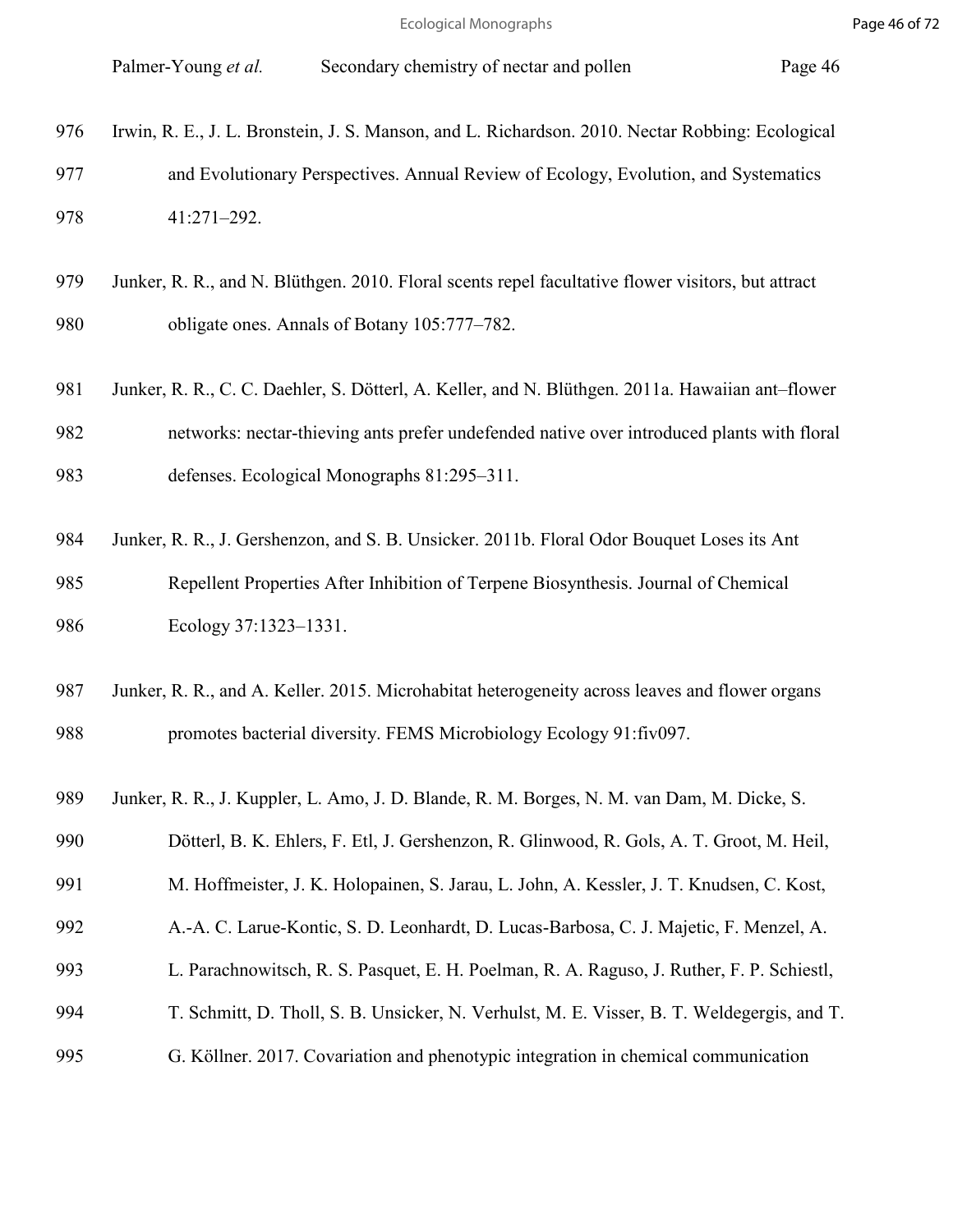996 displays: biosynthetic constraints and eco-evolutionary implications. New 997 Phytologist:n/a-n/a.

- 998 Junker, R. R., J. Kuppler, A. C. Bathke, M. L. Schreyer, and W. Trutschnig. 2016. Dynamic 999 range boxes – a robust nonparametric approach to quantify size and overlap of n-1000 dimensional hypervolumes. Methods in Ecology and Evolution 7:1503–1513.
- 1001 Junker, R. R., and A.-A. C. Larue-Kontić. 2018. Elevation predicts the functional composition of 1002 alpine plant communities based on vegetative traits, but not based on floral traits. Alpine 1003 Botany 128:13–22.
- 1004 Junker, R. R., and A. L. Parachnowitsch. 2015. Working Towards a Holistic View on Flower
- 1005 Traits— How Floral Scents Mediate Plant–Animal Interactions in Concert with Other 1006 Floral Characters. Journal of the Indian Institute of Science 95:43–68.
- 1007 Junker, R. R., and D. Tholl. 2013. Volatile organic compound mediated interactions at the plant-1008 microbe interface. Journal of Chemical Ecology 39:810–825.
- 1009 Karpinski, S., H. Gabrys, A. Mateo, B. Karpinska, and P. M. Mullineaux. 2003. Light perception 1010 in plant disease defence signalling. Current Opinion in Plant Biology 6:390–396.

1011 Kaur, H., N. Heinzel, M. Schöttner, I. T. Baldwin, and I. Gális. 2010. R2R3-NaMYB8 Regulates 1012 the Accumulation of Phenylpropanoid-Polyamine Conjugates, Which Are Essential for

- 1013 Local and Systemic Defense against Insect Herbivores in Nicotiana attenuata. Plant
- 1014 Physiology 152:1731–1747.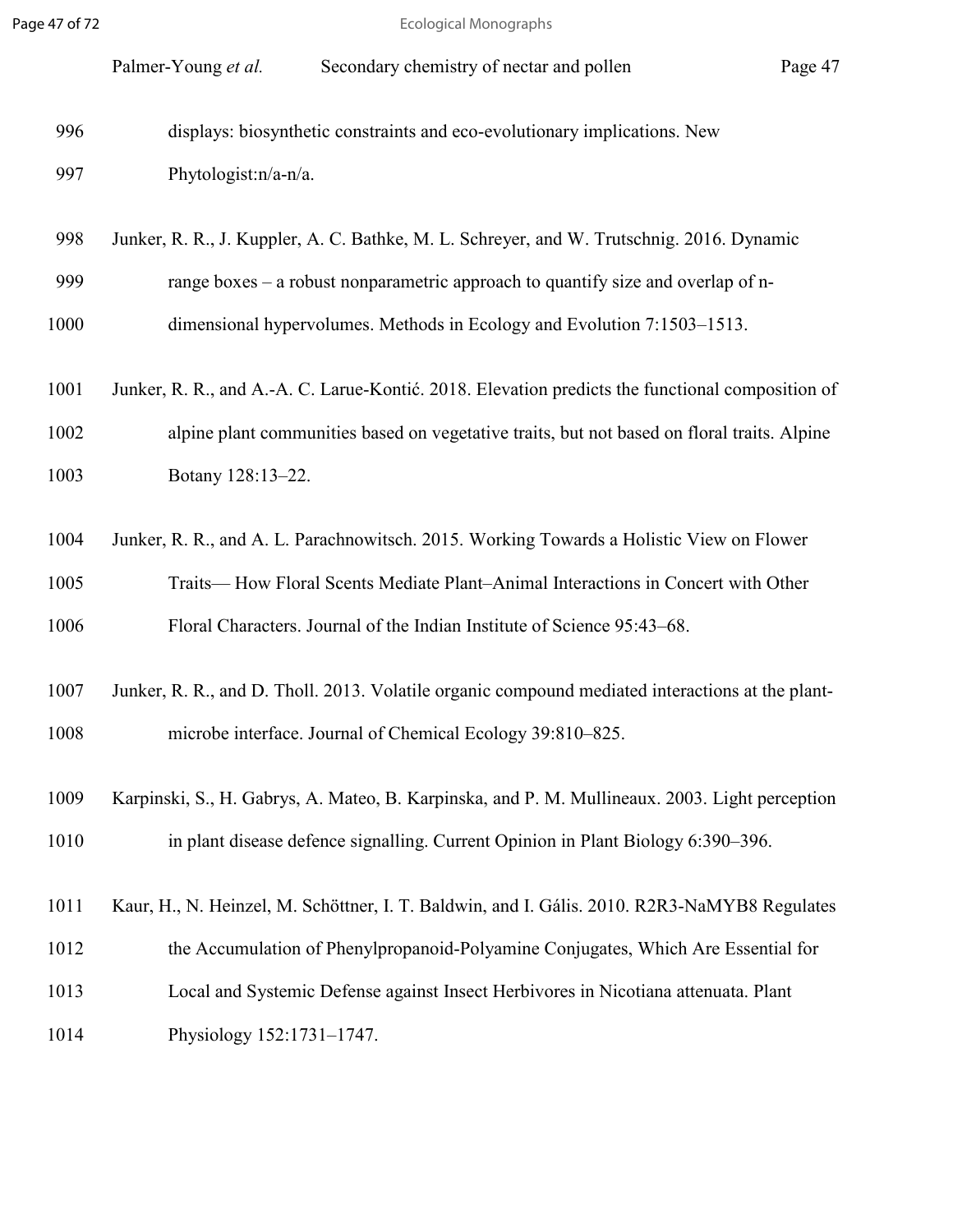| 1015 | Kessler, A., and R. Halitschke. 2009. Testing the potential for conflicting selection on floral |
|------|-------------------------------------------------------------------------------------------------|
| 1016 | chemical traits by pollinators and herbivores: predictions and case study. Functional           |
| 1017 | Ecology 23:901-912.                                                                             |

- 1018 Kessler, A., R. Halitschke, and K. Poveda. 2011. Herbivory-mediated pollinator limitation: 1019 negative impacts of induced volatiles on plant–pollinator interactions. Ecology 92:1769– 1020 1780.
- 1021 Kessler, D., and I. T. Baldwin. 2007. Making sense of nectar scents: the effects of nectar 1022 secondary metabolites on floral visitors of *Nicotiana attenuata*. The Plant Journal 1023 49:840–54.
- 1024 Kessler, D., S. Bhattacharya, C. Diezel, E. Rothe, K. Gase, M. Schöttner, and I. T. Baldwin. 1025 2012. Unpredictability of nectar nicotine promotes outcrossing by hummingbirds in 1026 *Nicotiana attenuata*. The Plant Journal 71:529–538.
- 1027 Kessler, D., C. Diezel, and I. T. Baldwin. 2010. Changing Pollinators as a Means of Escaping 1028 Herbivores. Current Biology 20:237–242.
- 1029 Kessler, D., K. Gase, and I. T. Baldwin. 2008. Field experiments with transformed plants reveal 1030 the sense of floral scents. Science 321:1200–1202.
- 1031 Kramida, A., Y. Ralchenko, and J. Reader. 2013. NIST atomic spectra database (ver. 5.2).
- 1032 National Institute of Standards and Technology, Gaithersburg, MD.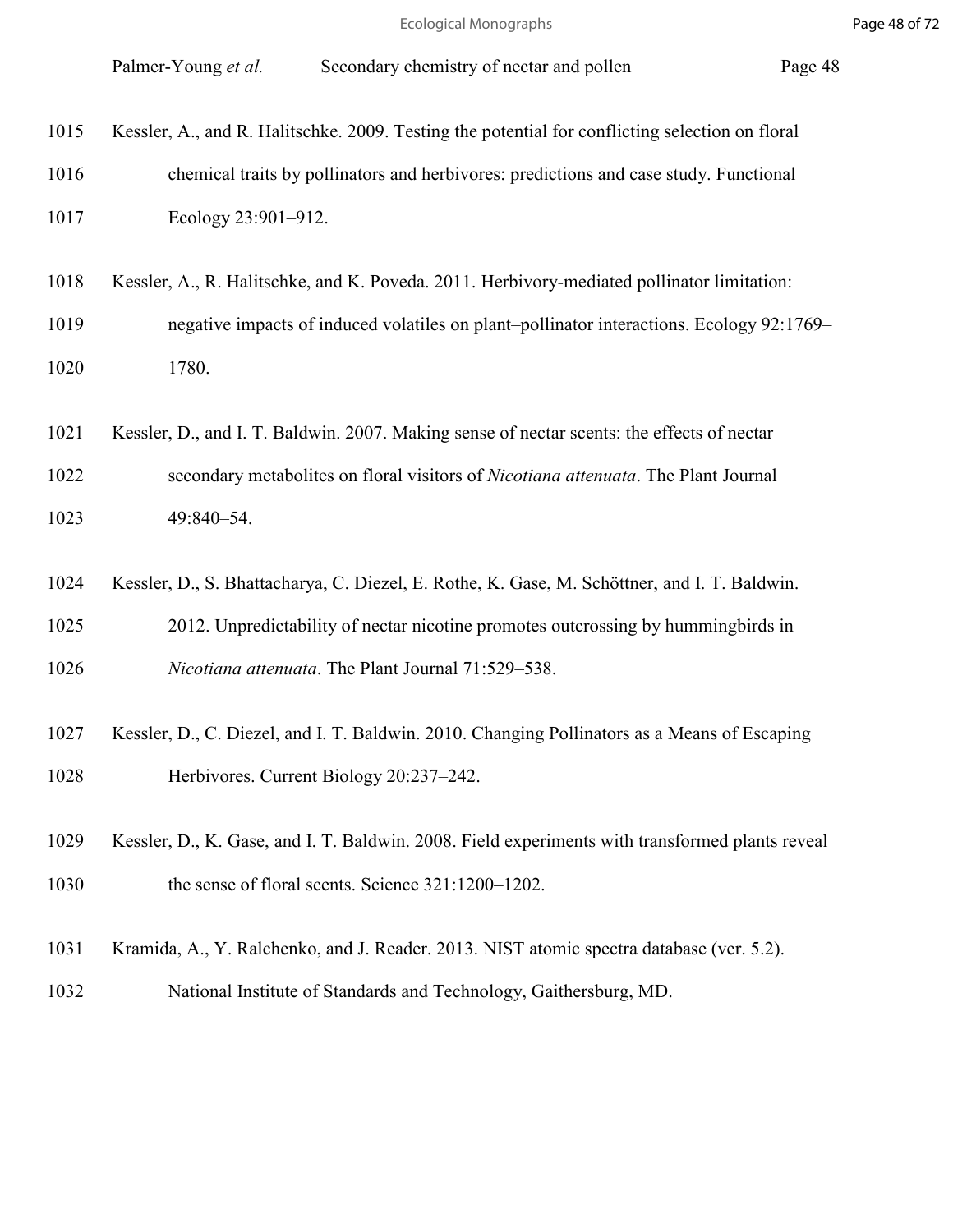| 1033 | Kuppler, J., M. K. Höfers, W. Trutschnig, A. C. Bathke, J. A. Eiben, C. C. Daehler, and R. R.  |
|------|------------------------------------------------------------------------------------------------|
| 1034 | Junker. 2017. Exotic flower visitors exploit large floral trait spaces resulting in            |
| 1035 | asymmetric resource partitioning with native visitors. Functional Ecology:n/a-n/a.             |
| 1036 | Lenth, R. V. 2016. Least-squares means: the R package Ismeans. Journal of Statistical Software |
| 1037 | $69:1-33.$                                                                                     |
| 1038 | Liaw, A., and M. Wiener. 2002. Classification and Regression by random Forest. R News 2:18-    |
| 1039 | 22.                                                                                            |
| 1040 | Lin, I. W., D. Sosso, L.-Q. Chen, K. Gase, S.-G. Kim, D. Kessler, P. M. Klinkenberg, M. K.     |
| 1041 | Gorder, B.-H. Hou, X.-Q. Qu, C. J. Carter, I. T. Baldwin, and W. B. Frommer. 2014.             |
| 1042 | Nectar secretion requires sucrose phosphate synthases and the sugar transporter SWEET9.        |
| 1043 | Nature 508:546-549.                                                                            |
| 1044 | Maechler, M., P. Rousseeuw, A. Struyf, M. Hubert, and K. Hornik. 2005. Cluster analysis basics |
| 1045 | and extensions. R package. URL http://www. R-project. org.                                     |
| 1046 | Manson, J. S., S. Rasmann, R. Halitschke, J. D. Thomson, and A. A. Agrawal. 2012.              |
| 1047 | Cardenolides in nectar may be more than a consequence of allocation to other plant parts:      |
| 1048 | a phylogenetic study of <i>Asclepias</i> . Functional Ecology 26:1100–1110.                    |
| 1049 | Marlin, D., S. W. Nicolson, A. A. Yusuf, P. C. Stevenson, H. M. Heyman, and K. Krüger. 2014.   |
| 1050 | The only African wild tobacco, Nicotiana africana: alkaloid content and the effect of          |

1051 herbivory. PloS One 9:e102661.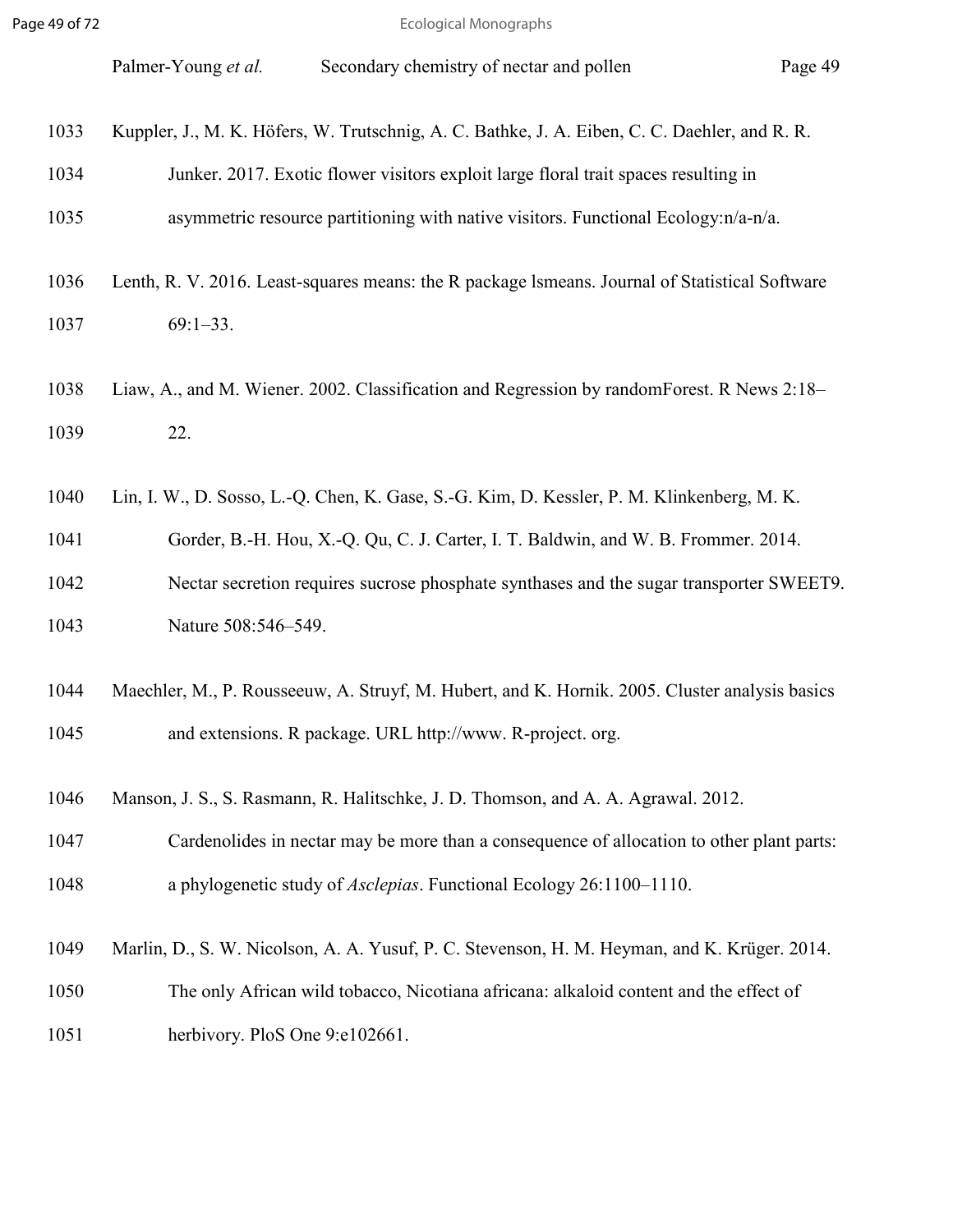- 
- 1052 McArt, S. H., H. Koch, R. E. Irwin, and L. S. Adler. 2014. Arranging the bouquet of disease:
- 1053 Floral traits and the transmission of plant and animal pathogens. Ecology Letters 17:624– 1054 636.
- 1055 Mitchell, R. J. 2004. Heritability of Nectar Traits: Why Do We Know so Little? Ecology 1056 85:1527–1533.
- 1057 Mo, Y., C. Nagel, and L. P. Taylor. 1992. Biochemical complementation of chalcone synthase 1058 mutants defines a role for flavonols in functional pollen. Proceedings of the National 1059 Academy of Sciences 89:7213–7217.
- 1060 Morton, J. T., J. Sanders, R. A. Quinn, D. McDonald, A. Gonzalez, Y. Vázquez-Baeza, J. A.
- 1061 Navas-Molina, S. J. Song, J. L. Metcalf, E. R. Hyde, M. Lladser, P. C. Dorrestein, and R.
- 1062 Knight. 2017. Balance Trees Reveal Microbial Niche Differentiation. mSystems 1063 2:e00162-16.
- 1064 Murphy, S. D. 2000. Field Testing for Pollen Allelopathy: A Review. Journal of Chemical 1065 Ecology 26:2155–2172.
- 1066 Nicolson, S. W., and R. W. Thornburg. 2007. Nectar chemistry. Pages 215–264 *in* S. W.
- 1067 Nicolson, M. Nepi, and E. Pacini, editors. Nectaries and Nectar. Springer Netherlands.
- 1068 Ohashi, K., and J. D. Thomson. 2009. Trapline foraging by pollinators: its ontogeny, economics 1069 and possible consequences for plants. Annals of Botany 103:1365–1378.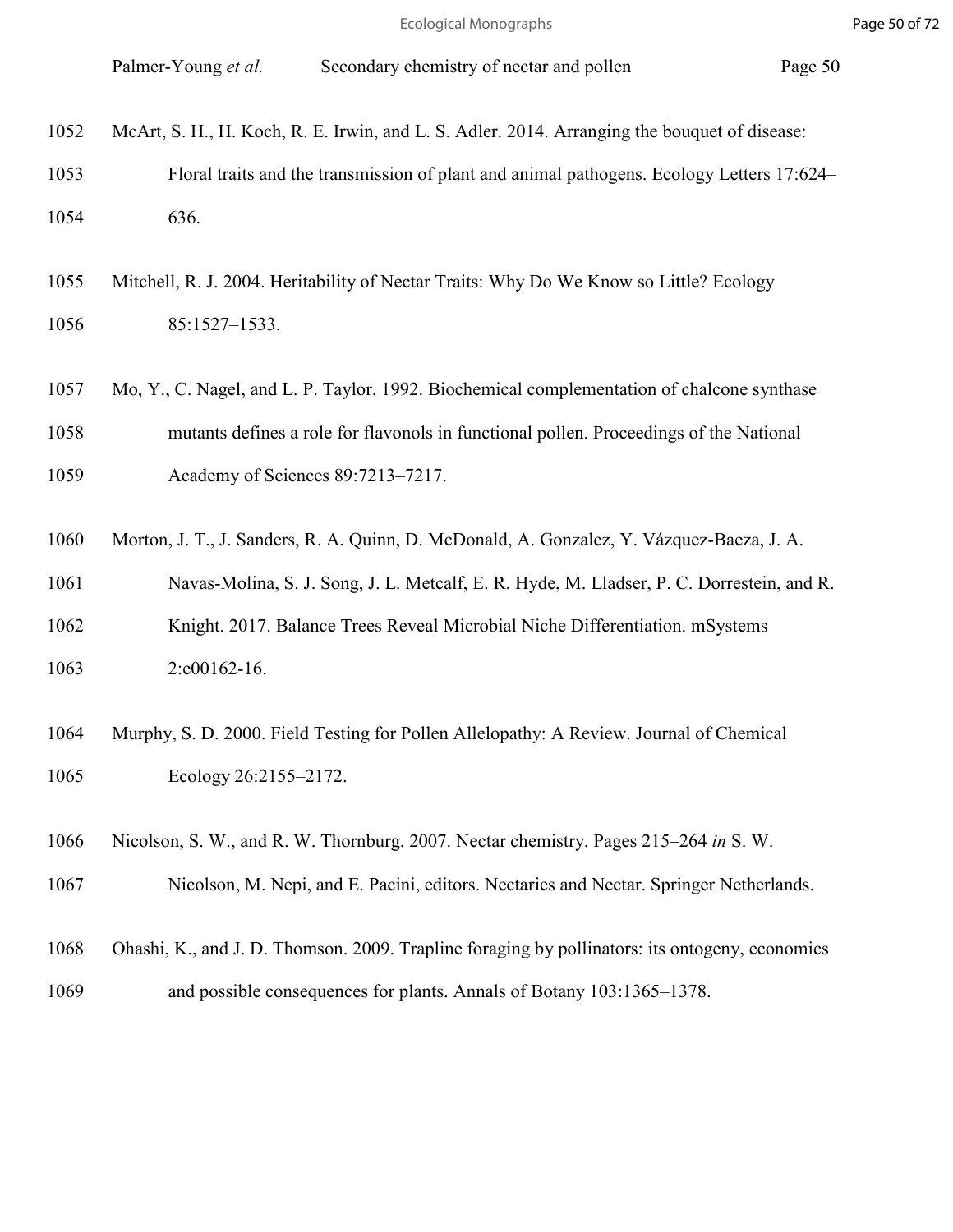| 1070 | Oksanen, J., F. G. Blanchet, M. Friendly, R. Kindt, P. Legendre, D. McGlinn, P. R. Minchin, R.  |
|------|-------------------------------------------------------------------------------------------------|
| 1071 | B. O'Hara, G. L. Simpson, P. Solymos, M. H. H. Stevens, E. Szoecs, and H. Wagner.               |
| 1072 | 2017. vegan: Community Ecology Package.                                                         |
|      |                                                                                                 |
| 1073 | Pacini, E., M. Guarnieri, and M. Nepi. 2006. Pollen carbohydrates and water content during      |
| 1074 | development, presentation, and dispersal: a short review. Protoplasma 228:73.                   |
|      |                                                                                                 |
| 1075 | Pacini, E., and M. Hesse. 2005. Pollenkitt – its composition, forms and functions. Flora -      |
| 1076 | Morphology, Distribution, Functional Ecology of Plants 200:399–415.                             |
|      |                                                                                                 |
| 1077 | Palmer-Young, E. C., B. M. Sadd, P. C. Stevenson, R. E. Irwin, and L. S. Adler. 2016. Bumble    |
| 1078 | bee parasite strains vary in resistance to phytochemicals. Scientific Reports 6:37087.          |
|      |                                                                                                 |
| 1079 | Pearse, W. D., M. W. Cadotte, J. Cavender-Bares, A. R. Ives, C. M. Tucker, S. C. Walker, and M. |
| 1080 | R. Helmus. 2015. pez: phylogenetics for the environmental sciences. Bioinformatics              |
|      |                                                                                                 |

- 1081 31:2888–2890.
- 1082 Pigliucci, M. 2003. Phenotypic integration: studying the ecology and evolution of complex 1083 phenotypes. Ecology Letters 6:265–272.
- 1084 R Core Team. 2014. R: A language and environment for statistical computing. R Foundation for 1085 Statistical Computing, Vienna, Austria.
- 1086 Raguso, R. A. 2004. Why Are Some Floral Nectars Scented? Ecology 85:1486–1494.
- 1087 Revell, L. J. 2012. phytools: an R package for phylogenetic comparative biology (and other 1088 things). Methods in Ecology and Evolution 3:217–223.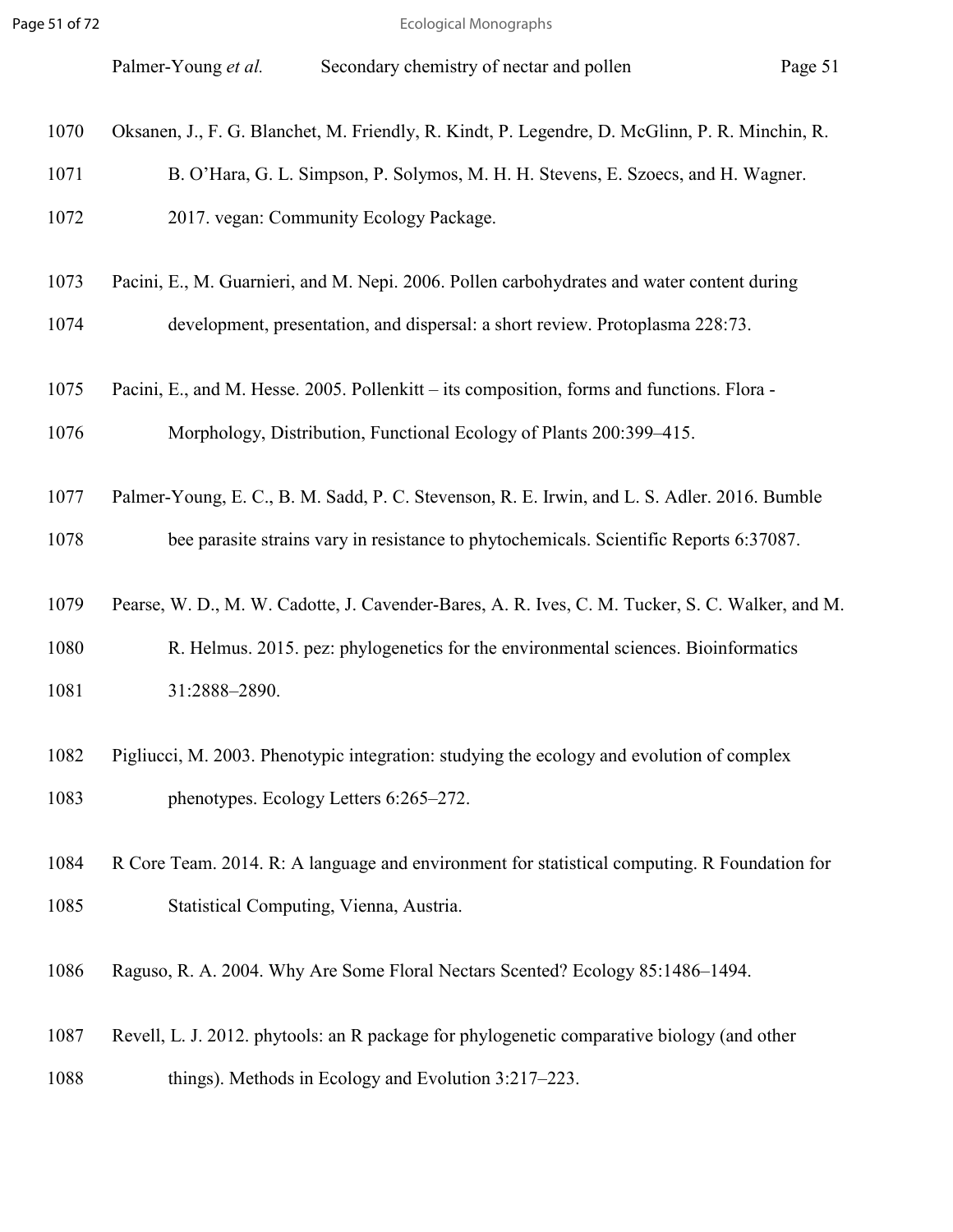| н. |  |
|----|--|
|    |  |

- 1089 Rice-Evans, C. A., N. J. Miller, and G. Paganga. 1996. Structure-antioxidant activity 1090 relationships of flavonoids and phenolic acids. Free Radical Biology and Medicine
- 1091 20:933–956.
- 1092 Richardson, L. L., M. D. Bowers, and R. E. Irwin. 2016. Nectar chemistry mediates the behavior 1093 of parasitized bees: consequences for plant fitness. Ecology 97:325–337.
- 1094 Schiestl, F. P., M. Ayasse, H. F. Paulus, D. Erdmann, and W. Francke. 1997. Variation of Floral
- 1095 Scent Emission and Postpollination Changes in Individual Flowers of <Emphasis
- 1096 Type="Italic">Ophrys sphegodes</Emphasis> Subsp. <Emphasis
- 1097 Type="Italic">sphegodes</Emphasis>. Journal of Chemical Ecology 23:2881–2895.
- 1098 Schoper, J. B., R. J. Lambert, and B. L. Vasilas. 1986. Maize Pollen Viability and Ear
- 1099 Receptivity under Water and High Temperature Stress. Crop Science 26:1029–1033.
- 1100 Shah, M., F. M. Teixeira, E. L. Soares, A. A. Soares, P. C. Carvalho, G. B. Domont, R. W.
- 1101 Thornburg, F. C. S. Nogueira, and F. A. P. Campos. 2016. Time-course proteome 1102 analysis of developing extrafloral nectaries of Ricinus communis. PROTEOMICS 1103 16:629–633.
- 1104 Singaravelan, N., G. Nee'man, M. Inbar, and I. Izhaki. 2005. Feeding responses of free-flying 1105 honeybees to secondary compounds mimicking floral nectars. Journal of Chemical 1106 Ecology 31:2791–2804.
- 1107 Stephenson, A. G. 1982. Iridoid glycosides in the nectar of *Catalpa speciosa* are unpalatable to 1108 nectar thieves. Journal of Chemical Ecology 8:1025–1034.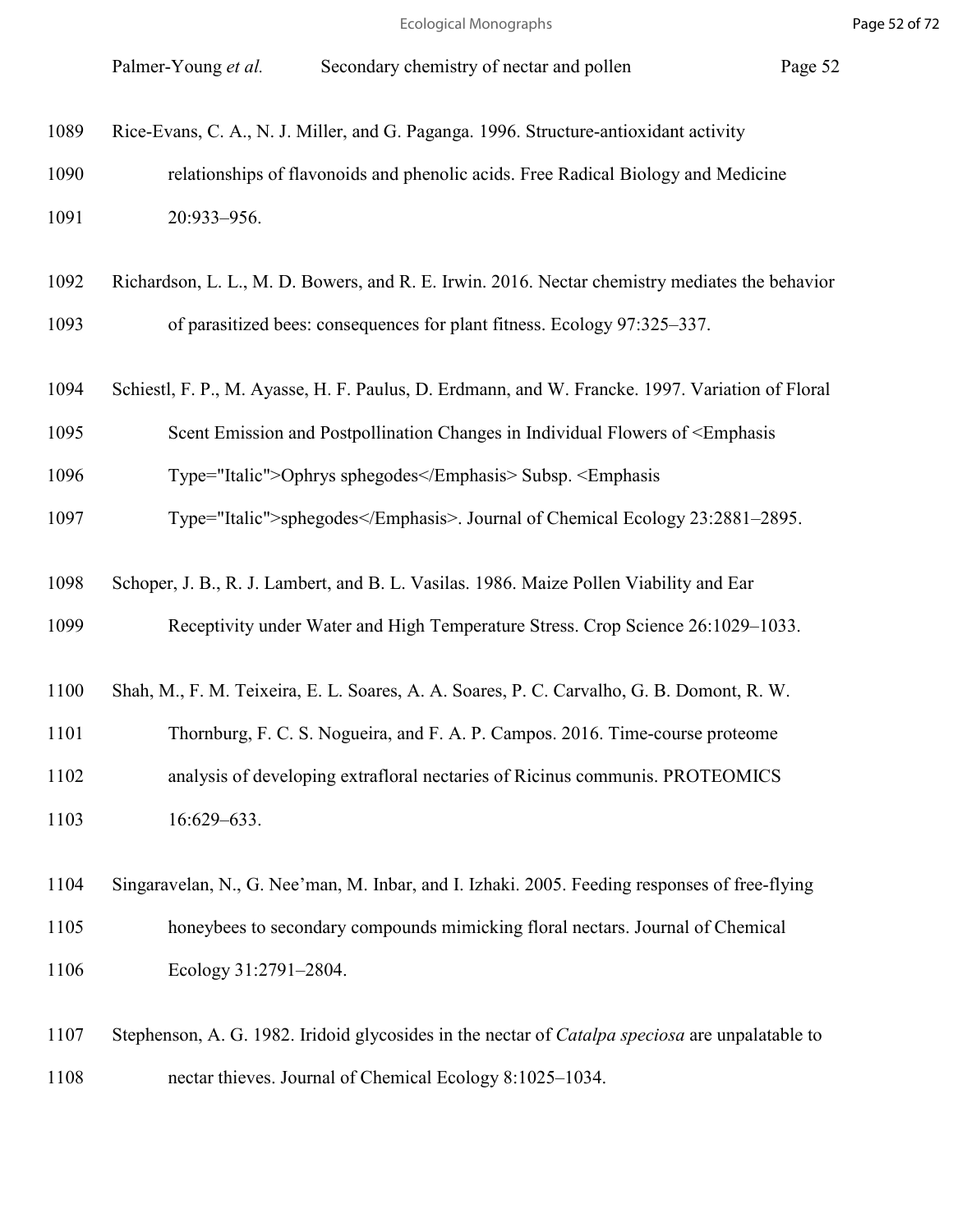| 1109 | Stevenson, P. C., S. W. Nicolson, and G. A. Wright. 2017. Plant secondary metabolites in nectar:     |
|------|------------------------------------------------------------------------------------------------------|
| 1110 | impacts on pollinators and ecological functions. Functional Ecology 31:65–75.                        |
| 1111 | Strauss, S. Y., and J. B. Whittall. 2006. Non-pollinator agents of selection on floral traits. Pages |
| 1112 | 120–138 Ecology and evolution of flowers. Oxford University Press, Oxford.                           |
| 1113 | Taylor, L. P., and E. Grotewold. 2005. Flavonoids as developmental regulators. Current Opinion       |
| 1114 | in Plant Biology $8:317-323$ .                                                                       |
| 1115 | Thomson, J. D., M. Draguleasa, and M. G. Tan. 2015. Flowers with caffeinated nectar receive          |
| 1116 | more pollination. Arthropod-Plant Interactions 9:1-7.                                                |
| 1117 | Thorp, R. W., D. L. Briggs, J. R. Estes, and E. H. Erickson. 1975. Nectar Fluorescence under         |
| 1118 | Ultraviolet Irradiation. Science 189:476-478.                                                        |
| 1119 | Tiedeken, E. J., P. A. Egan, P. C. Stevenson, G. A. Wright, M. J. F. Brown, E. F. Power, I.          |
| 1120 | Farrell, S. M. Matthews, and J. C. Stout. 2016. Nectar chemistry modulates the impact of             |
| 1121 | an invasive plant on native pollinators. Functional Ecology 30:885–893.                              |
| 1122 | Tiedeken, E. J., J. C. Stout, P. C. Stevenson, and G. A. Wright. 2014. Bumblebees are not            |
| 1123 | deterred by ecologically relevant concentrations of nectar toxins. The Journal of                    |
| 1124 | experimental biology 217:1620-5.                                                                     |
| 1125 | Tol, P. 2012. Colour Schemes. SRON Technical Note SRON/EPS/TN/09-002.                                |
| 1126 | Treutter, D. 2005. Significance of Flavonoids in Plant Resistance and Enhancement of Their           |
| 1127 | Biosynthesis. Plant Biology 7:581-591.                                                               |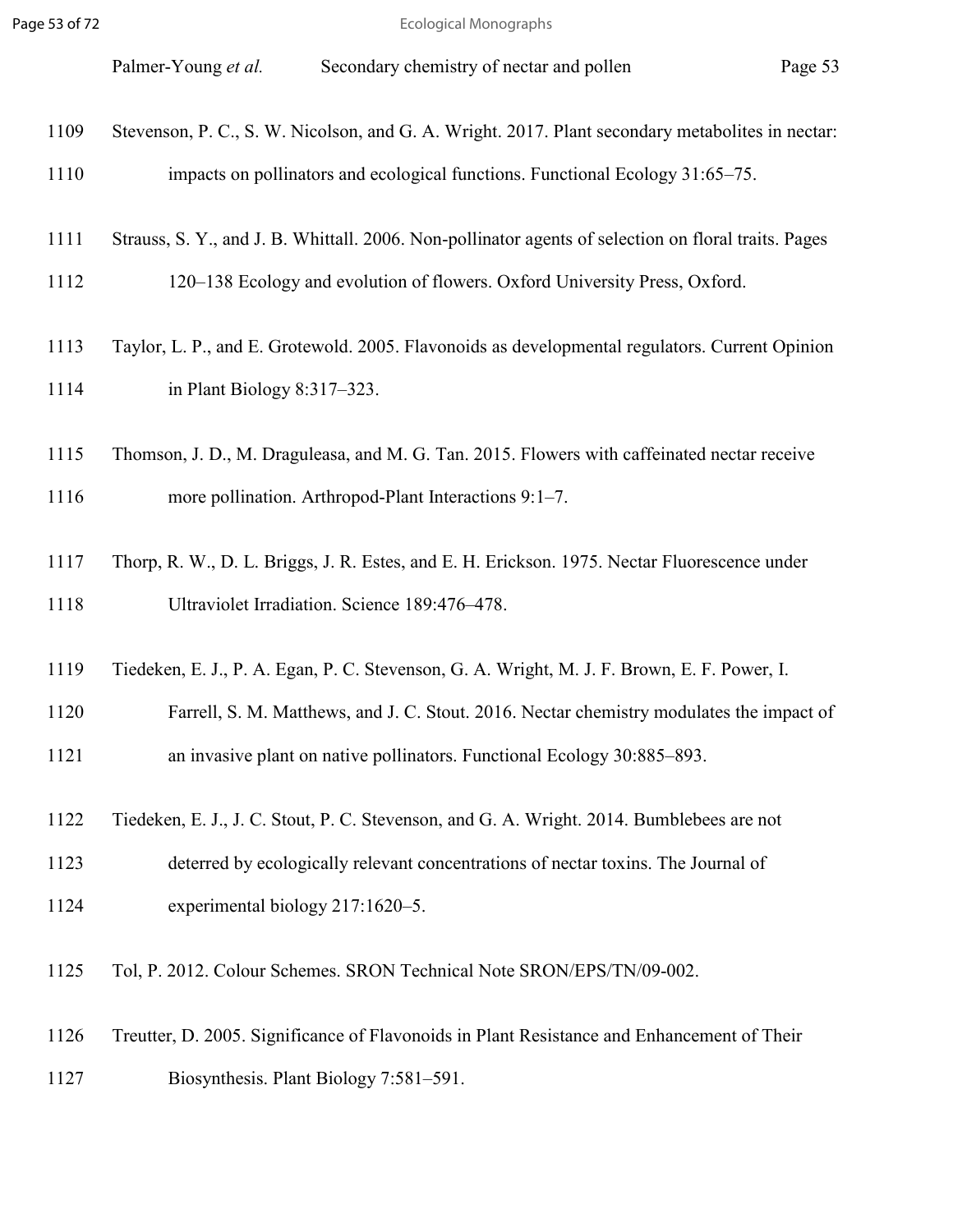| Palmer-Young et al. | Secondary chemistry of nectar and pollen |  | Page 54 |
|---------------------|------------------------------------------|--|---------|
|                     |                                          |  |         |

- 1128 Venables, W. N., and B. D. Ripley. 2002. Modern Applied Statistics with S. Springer, New York.
- 1129 Vries, A. de, and B. D. Ripley. 2016. R package ggdendro: Create Dendrograms and Tree 1130 Diagrams Using "ggplot2."
- 1131 Wagner, G. P. 1984. On the eigenvalue distribution of genetic and phenotypic dispersion
- 1132 matrices: Evidence for a nonrandom organization of quantitative character variation.
- 1133 Journal of Mathematical Biology 21:77–95.
- 1134 Walters, D., B. Meurer-Grimes, and I. Rovira. 2001. Antifungal activity of three spermidine
- 1135 conjugates. FEMS microbiology letters 201:255–258.
- 1136 Wickham, H. 2009. ggplot2: elegant graphics for data analysis. Springer New York.
- 1137 Wilke, C. O. 2016. cowplot: streamlined plot theme and plot annotations for "ggplot2." CRAN 1138 repository.
- 1139 Wink, M. 1988. Plant breeding: importance of plant secondary metabolites for protection against 1140 pathogens and herbivores. Theoretical and Applied Genetics 75:225–233.
- 1141 Wink, M. 1993. Chapter 1 Allelochemical Properties or the Raison D'être of Alkaloids. The
- 1142 Alkaloids: Chemistry and Pharmacology 43:1–118.
- 1143 Wright, G., D. D. Baker, M. J. Palmer, D. Stabler, J. Mustard, E. F. Power, A. M. Borland, and P.
- 1144 C. Stevenson. 2013. Caffeine in floral nectar enhances a pollinator's memory of reward. 1145 Science 339:1202-4.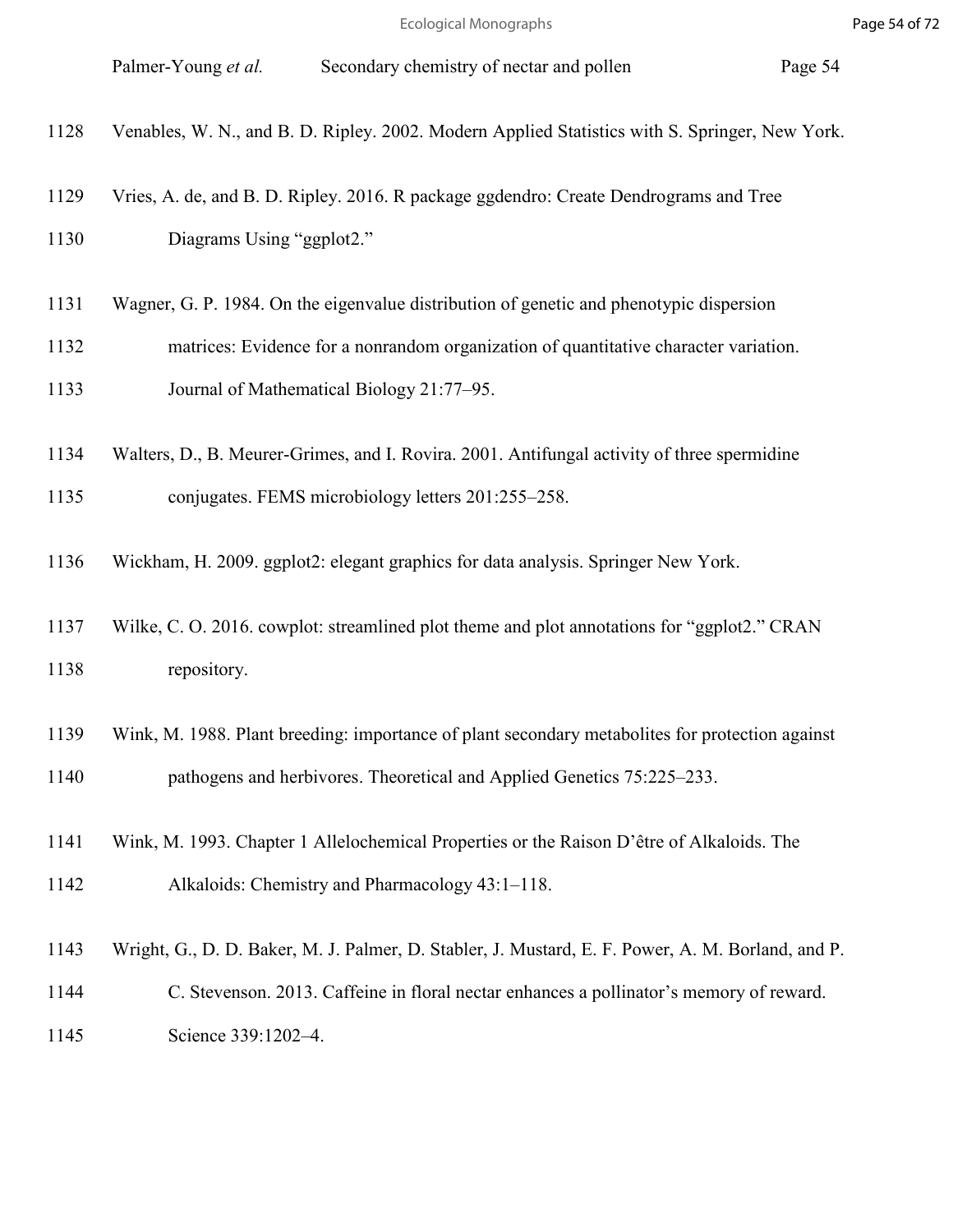| 1146 | Yonekura-Sakakibara, K., R. Nakabayashi, S. Sugawara, T. Tohge, T. Ito, M. Koyanagi, M.          |
|------|--------------------------------------------------------------------------------------------------|
| 1147 | Kitajima, H. Takayama, and K. Saito. 2014. A flavonoid 3-O-glucoside: 2"-O-                      |
| 1148 | glucosyltransferase responsible for terminal modification of pollen-specific flavonols in        |
| 1149 | Arabidopsis thaliana. The Plant Journal: For Cell and Molecular Biology 79:769–782.              |
| 1150 | Zangerl, A. R., and C. E. Rutledge. 1996. The Probability of Attack and Patterns of Constitutive |
| 1151 | and Induced Defense: A Test of Optimal Defense Theory. The American Naturalist                   |
| 1152 | 147:599-608.                                                                                     |
| 1153 | Zanne, A. E., D. C. Tank, W. K. Cornwell, J. M. Eastman, S. A. Smith, R. G. FitzJohn, D. J.      |
| 1154 | McGlinn, B. C. O'Meara, A. T. Moles, P. B. Reich, D. L. Royer, D. E. Soltis, P. F.               |
| 1155 | Stevens, M. Westoby, I. J. Wright, L. Aarssen, R. I. Bertin, A. Calaminus, R. Govaerts, F.       |
| 1156 | Hemmings, M. R. Leishman, J. Oleksyn, P. S. Soltis, N. G. Swenson, L. Warman, and J.             |
| 1157 | M. Beaulieu. 2014. Three keys to the radiation of angiosperms into freezing                      |
| 1158 | environments.                                                                                    |
| 1159 |                                                                                                  |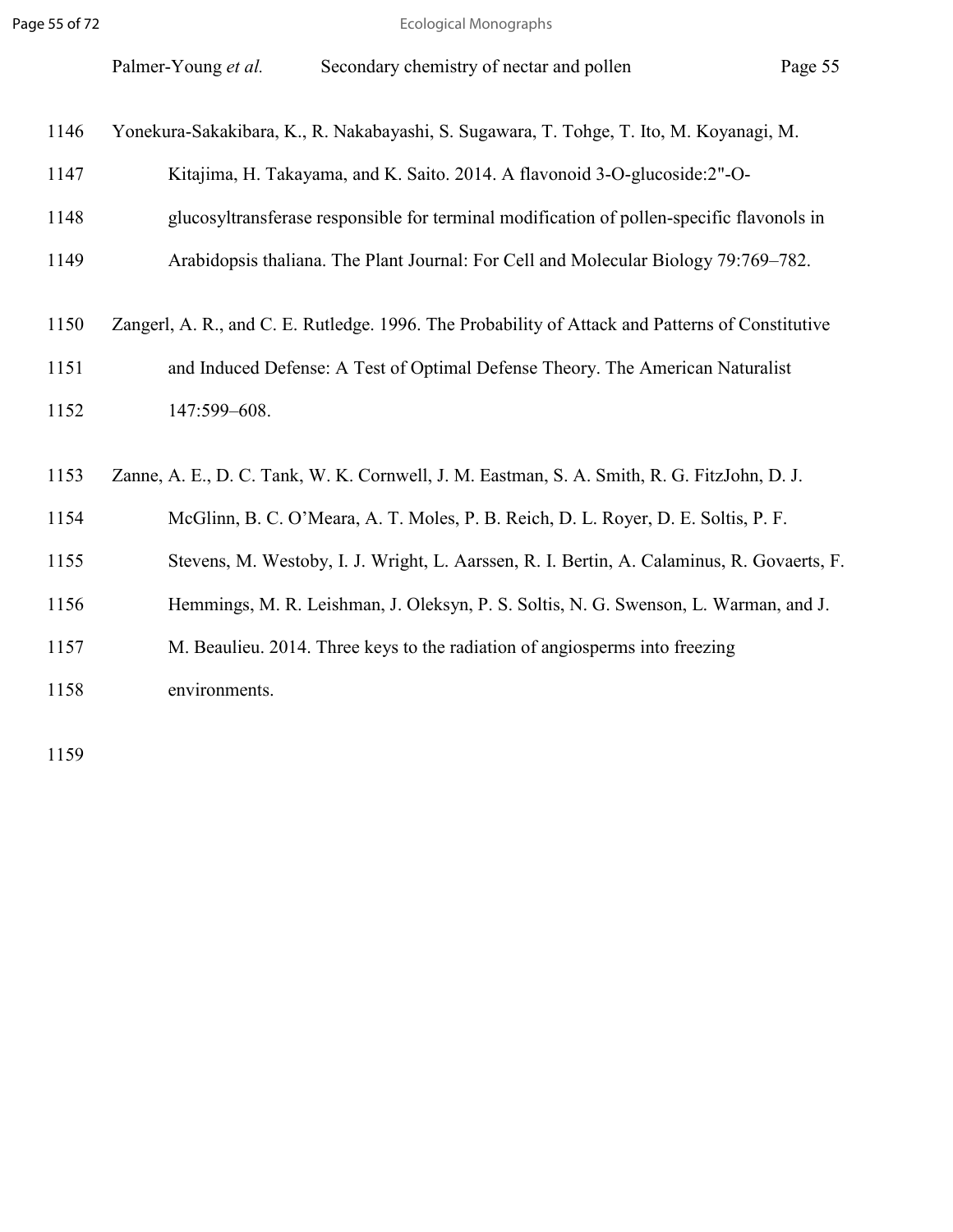# 1160 **Tables**

1161 **Table 1.** Most common compounds by tissue type.

| <b>Type</b>                       | Compound                 | <b>Presences</b> | Prevalence<br>(%) |  |  |
|-----------------------------------|--------------------------|------------------|-------------------|--|--|
| A. Flower<br>(9 spp)              |                          |                  |                   |  |  |
|                                   | Quercetin-O-glycoside    | 8                | 88.9              |  |  |
|                                   | Chlorogenic acid         | 6                | 66.7              |  |  |
|                                   | Kaempferol-O-glycoside   | 6                | 66.7              |  |  |
|                                   | Tryptophan               | 5                | 55.6              |  |  |
|                                   | Acylated sugar           | 4                | 44.4              |  |  |
| <b>B.</b> Nectar<br>$(26$ spp $)$ |                          |                  |                   |  |  |
|                                   | Phenylalanine            | 24               | 92.3              |  |  |
|                                   | Tryptophan               | 17               | 65.4              |  |  |
|                                   | Quercetin-O-glycoside    | 9                | 34.6              |  |  |
|                                   | Chlorogenic acid         | 6                | 23.1              |  |  |
|                                   | Kaempferol-O-glycoside   | 5                | 19.2              |  |  |
| C. Pollen<br>$(28$ spp $)$        |                          |                  |                   |  |  |
|                                   | Phenylalanine            | 27               | 100               |  |  |
|                                   | Tryptophan               | 25               | 92.3              |  |  |
|                                   | Kaempferol-O-glycoside   | 19               | 67.9              |  |  |
|                                   | Quercetin-O-glycoside    | 14               | 50.0              |  |  |
|                                   | Triscoumaroyl spermidine | 11               | 39.3              |  |  |

1162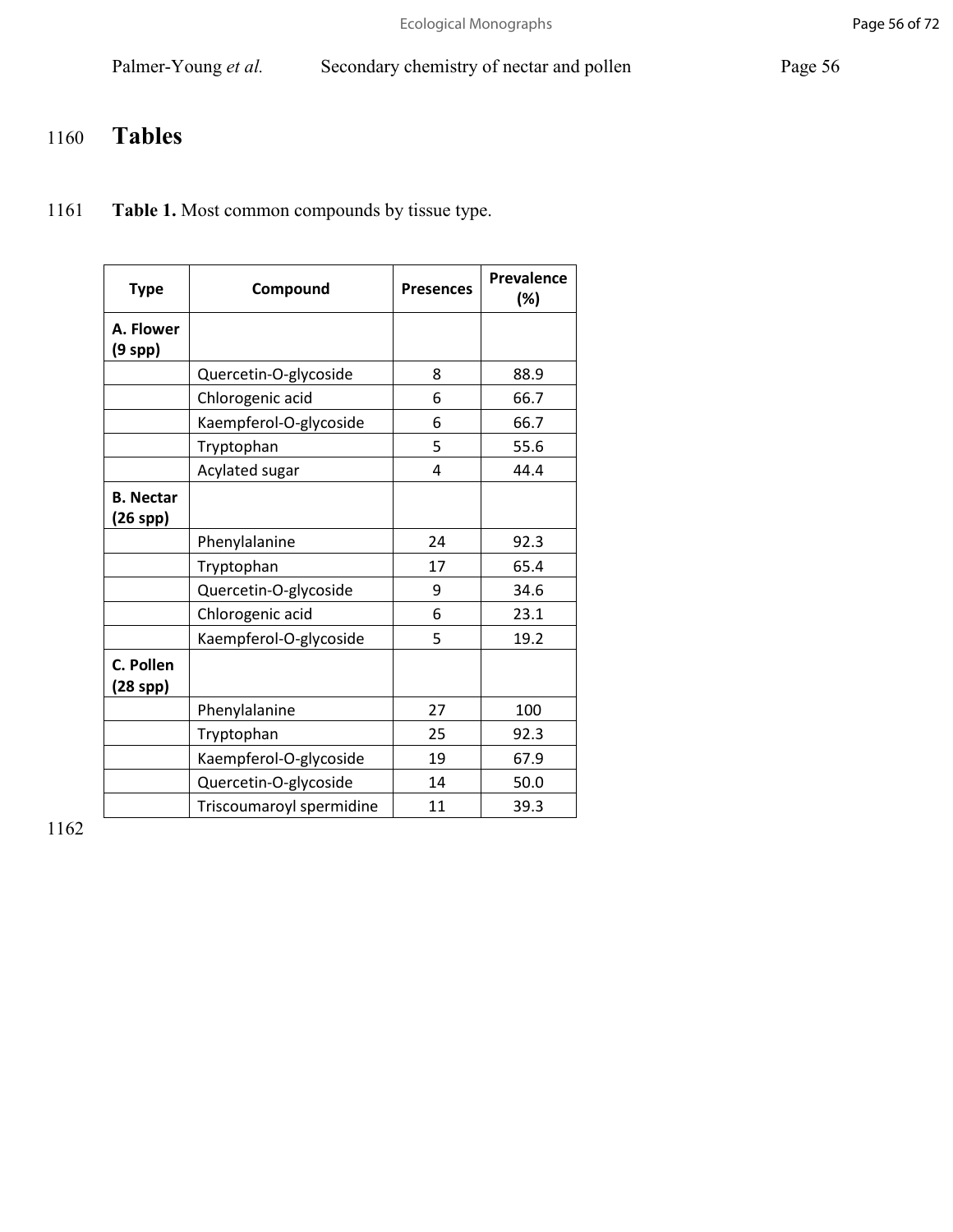- 1163 **Table 2.** Results of permutational MANOVA tests for intraspecific variation in chemistry across
- 1164 cultivars and sites. Bold print indicates P < 0.05. N: number of samples. Df(n): numerator
- 1165 degrees of freedom. Df(d): denominator degrees of freedom.

| A. Cultivars              |               |    |                         |       |                |       |       |       |
|---------------------------|---------------|----|-------------------------|-------|----------------|-------|-------|-------|
| <b>Species</b>            | <b>Type</b>   | N  | <b>Cultivars</b>        | F     | Df(n)          | Df(d) | P     | $R^2$ |
| <b>Helianthus annuus</b>  | <b>Flower</b> | 40 | 4                       | 2.44  | 3              | 36    | 0.023 | 0.17  |
| <b>Malus domestica</b>    | <b>Flower</b> | 29 | 3                       | 11.29 | $\mathbf{2}$   | 26    | 0.001 | 0.46  |
| <b>Citrus sinensis</b>    | <b>Nectar</b> | 23 | $\overline{\mathbf{2}}$ | 13.09 | $\mathbf{1}$   | 21    | 0.001 | 0.38  |
| Cucurbita pepo            | Nectar        | 45 | 3                       | 1.77  | $\overline{2}$ | 42    | 0.062 | 0.08  |
| Digitalis purpurea        | <b>Nectar</b> | 30 | 3                       | 1.96  | $\overline{2}$ | 27    | 0.02  | 0.13  |
| <b>Helianthus annuus</b>  | <b>Nectar</b> | 20 | 4                       | 5.99  | 3              | 16    | 0.001 | 0.53  |
| <b>Malus domestica</b>    | <b>Nectar</b> | 30 | 3                       | 8.58  | $\mathbf{2}$   | 27    | 0.001 | 0.39  |
| <b>Citrus sinensis</b>    | Pollen        | 23 | $\overline{\mathbf{2}}$ | 19.84 | $\mathbf{1}$   | 21    | 0.001 | 0.49  |
| Cucurbita pepo            | Pollen        | 32 | 3                       | 1.77  | $\overline{2}$ | 29    | 0.138 | 0.11  |
| Digitalis purpurea        | Pollen        | 17 | 3                       | 0.57  | $\overline{2}$ | 14    | 0.913 | 0.08  |
| Fragaria ananassa         | Pollen        | 30 | 3                       | 7.78  | $\overline{2}$ | 27    | 0.001 | 0.37  |
| Helianthus annuus         | Pollen        | 30 | 3                       | 0.91  | $\overline{2}$ | 27    | 0.406 | 0.06  |
| <b>Malus domestica</b>    | Pollen        | 30 | 3                       | 13.93 | $\mathbf{2}$   | 27    | 0.001 | 0.51  |
| Persea americana          | Pollen        | 30 | 3                       | 86.00 | $\overline{2}$ | 27    | 0.001 | 0.86  |
| <b>Prunus dulcis</b>      | Pollen        | 30 | 3                       | 4.88  | $\overline{2}$ | 27    | 0.007 | 0.27  |
|                           |               |    |                         |       |                |       |       |       |
| <b>B.</b> Sites           |               |    |                         |       |                |       |       |       |
| <b>Species</b>            | <b>Type</b>   | N  | <b>Sites</b>            | F     | Df(n)          | Df(d) | P     | $R^2$ |
| Geranium maculatum        | Flower        | 21 | 3                       | 2.03  | $\overline{2}$ | 18    | 0.1   | 0.18  |
| Geranium maculatum        | Nectar        | 19 | $\overline{2}$          | 0.72  | $\mathbf{1}$   | 17    | 0.508 | 0.04  |
| <b>Impatiens capensis</b> | <b>Nectar</b> | 31 | 3                       | 2.55  | $\overline{2}$ | 28    | 0.036 | 0.15  |
| Kalmia latifolia          | <b>Nectar</b> | 20 | 3                       | 4.16  | $\mathbf{2}$   | 17    | 0.004 | 0.33  |
| Linaria vulgaris          | <b>Nectar</b> | 31 | 4                       | 1.85  | 3              | 27    | 0.031 | 0.17  |
| Lythrum salicaria         | Nectar        | 33 | 3                       | 0.96  | $\overline{2}$ | 30    | 0.444 | 0.06  |
| Verbascum thapsus         | Nectar        | 27 | $\overline{2}$          | 2.14  | $\mathbf{1}$   | 25    | 0.101 | 0.08  |
| Geranium maculatum        | Pollen        | 30 | 4                       | 4.70  | 3              | 26    | 0.001 | 0.35  |
| <b>Impatiens capensis</b> | Pollen        | 24 | 3                       | 12.14 | $\overline{2}$ | 21    | 0.001 | 0.54  |
| Kalmia latifolia          | Pollen        | 15 | 3                       | 2.97  | $\mathbf{2}$   | 12    | 0.033 | 0.33  |
| Linaria vulgaris          | Pollen        | 32 | 5                       | 2.24  | 4              | 27    | 0.046 | 0.25  |
| Solanum carolinense       | Pollen        | 28 | 3                       | 2.18  | $\overline{2}$ | 25    | 0.07  | 0.15  |
| Solidago canadensis       | Pollen        | 25 | 3                       | 3.41  | $\mathbf{2}$   | 22    | 0.014 | 0.24  |
| Verbascum thapsus         | Pollen        | 29 | $\overline{2}$          | 2.70  | $\mathbf{1}$   | 27    | 0.091 | 0.09  |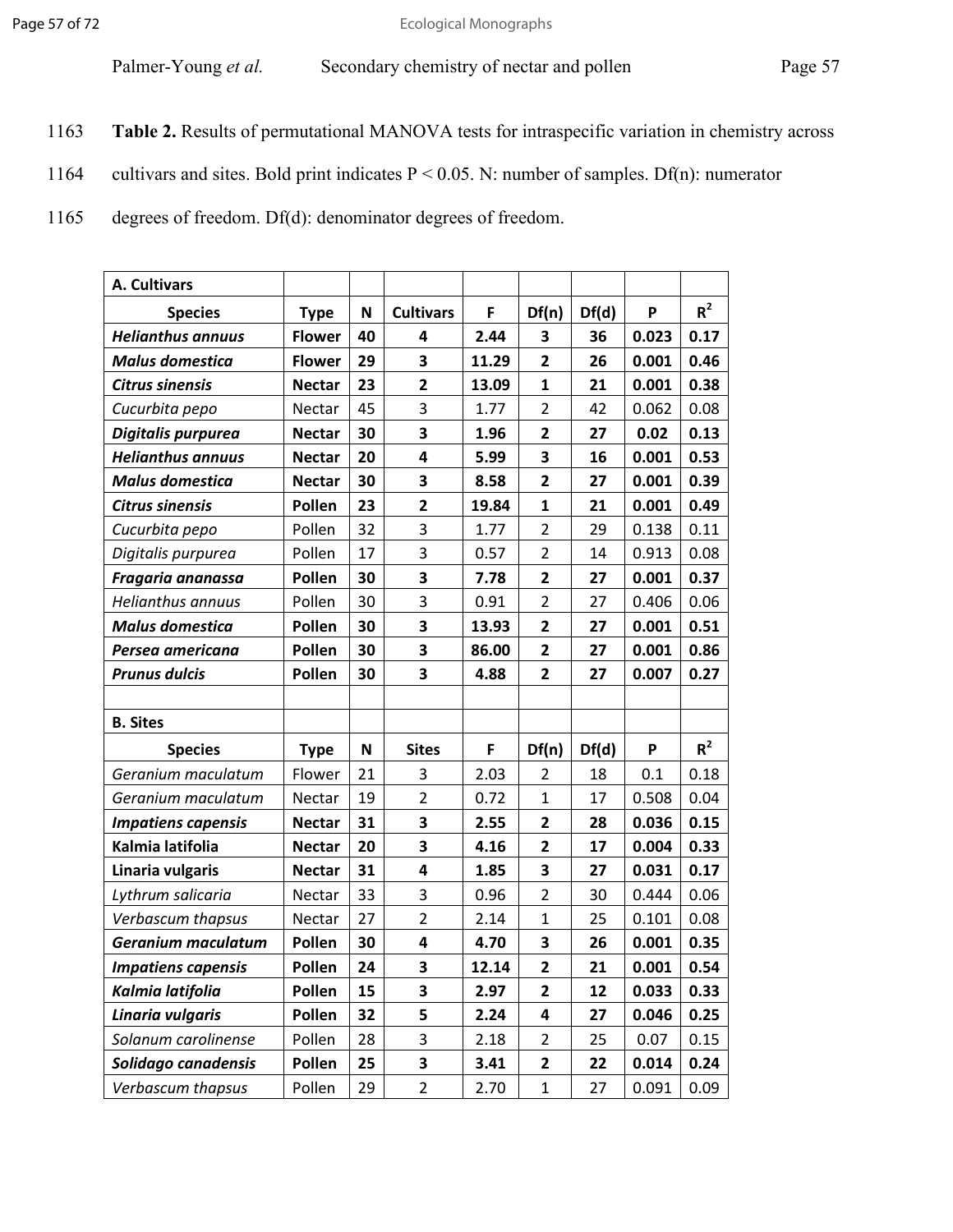### 1166 **Figure captions**

- 1167 **Fig. 1.** Prevalence of major compound classes in flowers (9 species), nectar (26 species), and
- 1168 pollen (28 species). Alkaloids include all nitrogen-containing compounds except the amino acids,
- 1169 including spermidine derivatives. Chlorogenic acids refer to all phenylpropenoid derivatives of

1170 quinic acid.

1171 **Fig. 2.** Chemical diversity in nectar, pollen, and floral samples. (a) Most compounds were found 1172 in only a single species. Flower samples: solid yellow line. Nectar samples: dotted red line. 1173 Pollen samples: dashed blue line. (b) Chemical species accumulation curves indicated that new 1174 compounds were found for each additional species sampled. Neither nectar nor pollen 1175 accumulation curves approached saturation. Lines and shaded bands show mean ± standard 1176 deviation. (c) Within-species chemical species accumulation curves. All compounds within each 1177 species were found after analysis of the first few samples for both nectar (solid red lines) and 1178 pollen (dashed blue lines).

1179 **Fig. 3.** Non-metric multidimensional scaling-based ordination of Bray-Curtis distances between

1180 flower (circles), nectar (triangles), and pollen (squares) samples. Samples clustered strongly by

1181 species and tissue type, with significant differences between tissue types  $(F_{2, 1482} = 65.9, P =$ 

1182 0.001). Random forest discriminant analysis showed that 98.6% of samples could be assigned to

1183 the correct species- tissue type combination. Ellipses show 95% confidence bands for flower

1184 (solid line), nectar (dotted line), and pollen (dashed line). Colors indicate different species.

1185 Ordination is based on proportional chemical composition.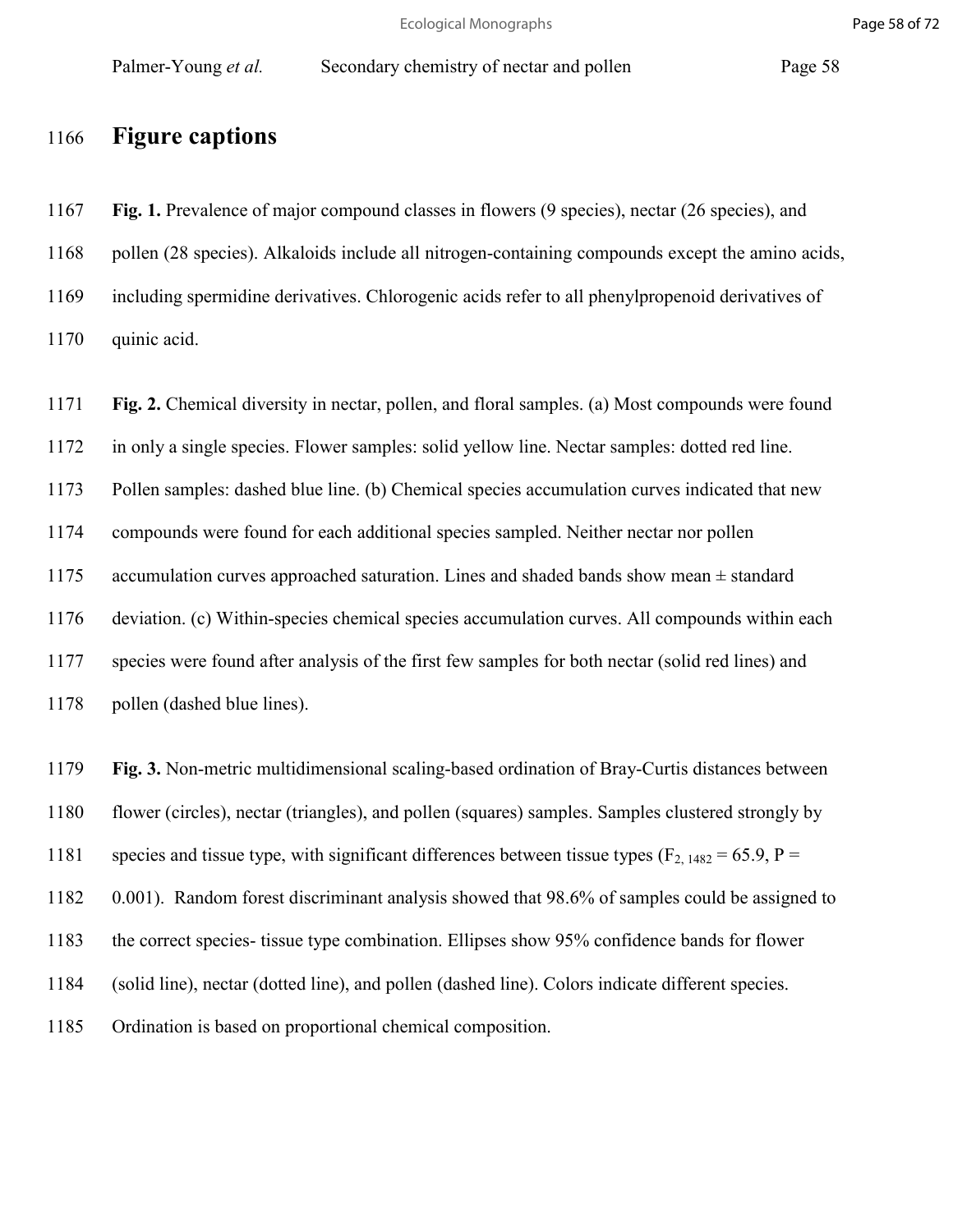1186 **Fig. 4.** Absolute ln  $(\mu M + 1)$  concentrations of all compound classes were 23.8- to 235-fold 1187 lower in nectar (red circles) than in pollen (blue triangles). Vertical lines show median non-zero 1188 concentrations in nectar (solid red line) and pollen (dashed blue line). Points and error bars show 1189 means and 95% confidence intervals. Where no error bars are visible, either all concentrations 1190 are zero or error bars are smaller than symbols for points. Concentrations are in  $\mu$ mol L<sup>-1</sup> for 1191 nectar and  $\mu$ mol kg<sup>-1</sup> dry mass for pollen. Alkaloids include all nitrogen-containing compounds 1192 except the amino acids, including spermidine derivatives. 1193 **Fig. 5.** Median proportional compositions of flower, nectar, and pollen samples by chemical 1194 class. Bar chart in (a) shows median proportions across all species (b). Tissue types differed 1195 significantly in class-wise proportional composition (permutational MANOVA on median 1196 proportional composition for each species and tissue type,  $F_{2,58} = 4.18$ ,  $P = 0.001$ ). Tissue type 1197 explained 12.5% of variance in proportional composition across species. Alkaloids include all 1198 nitrogen-containing compounds except the amino acids, including spermidine derivatives.

1199 **Fig. 6.** Number of quantifiable compounds detected in nectar, pollen and both nectar and pollen.

1200 (a) Pie chart indicates totals aggregated across all species. (b) Individual species. Pollen

1201 contained on average 63% more compounds than did nectar  $(9.3 \pm 0.67$  compounds SE vs  $5.7 \pm 1.67$ 

1202 0.51 compounds per species,  $\chi^2 = 19.5$ , Df = 1, P < 0.001).

1203 **Fig. 7.** Nectar and pollen exhibited similar levels of variability in proportional composition, with 1204 no significant asymmetry in trait space overlap of one tissue type by the other. Graphs show 1205 dynamic range boxes-based trait space volume of nectar (red bars) and pollen (blue bars), and 1206 overlap between the two types. (a) Median hypervolume size and (b) proportional hypervolume 1207 overlap, aggregated across species. (c) Hypervolume size and (d) proportional overlap for each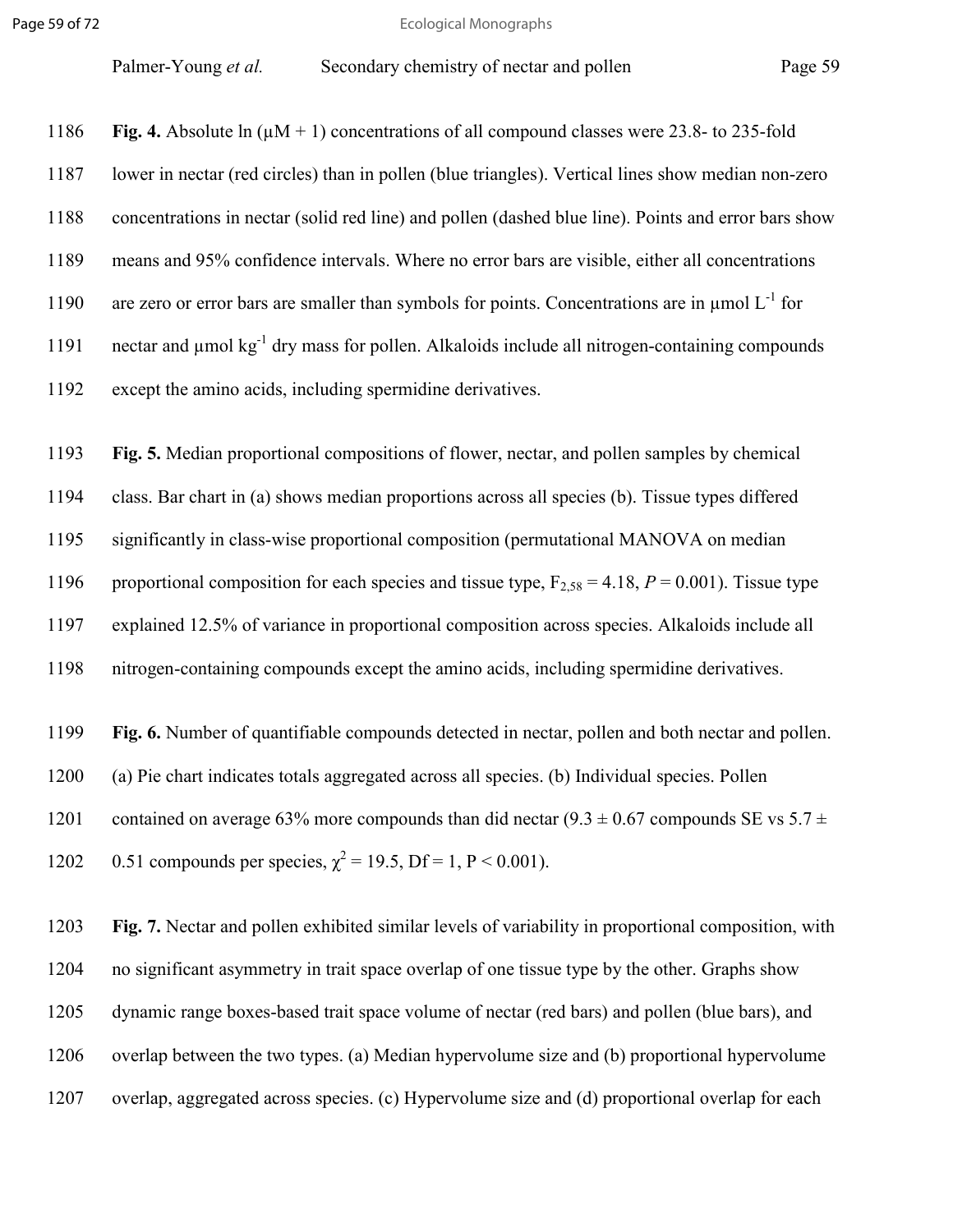| 1208 | individual species. The hypervolume size indicates the variability of proportional concentrations. |
|------|----------------------------------------------------------------------------------------------------|
| 1209 | Trait space overlap indicates how much the nectar trait space covers the pollen trait space        |
| 1210 | ("Nectar over Pollen") and <i>vice versa</i> . Calculations are based on proportional composition. |
| 1211 | Vaccinium corymbosum samples are separated into samples from cultivated ("cult") and wild          |
| 1212 | taxa. P-values in (a) and (b) are for generalized linear mixed model pairwise comparisons          |
| 1213 | between nectar and pollen volume size (a) and asymmetry in overlap between nectar and pollen       |
| 1214 | in (b). See Appendix S1, Fig. S2 for trait space volumes and proportional overlap based on         |
| 1215 | absolute concentrations.                                                                           |

1216 **Fig. 8.** Intraspecific variation in nectar and pollen composition across cultivars (cultivated 1217 species: a, c) and sites (wild species: b, d). Horizontal axis shows median proportional overlap of 1218 trait space (n-dimensional hypervolume) for all pairs of sites and cultivars, as quantified by 1219 dynamic range boxes. Median proportional hypervolume overlap in (a) and (b) are pooled across 1220 species. The trait space overlap indicates how much trait space is shared between a typical pair 1221 of cultivars or sites. Analyses are based on proportional composition. P-values in (a) and (b) are 1222 for generalized linear mixed model pairwise comparisons between nectar and pollen site- or 1223 cultivar-wise overlap. Nectar chemistry overlapped more across both sites and cultivars than did 1224 pollen chemistry (cultivars:  $t = -2.1$ ,  $P = 0.039$ ; sites:  $t = -3.74$ ,  $P = 0.0002$ ).

1225 **Fig. 9.** Nectar chemical concentrations were relatively more variable than either flower or pollen 1226 concentrations, whether variation was calculated at the level of species (left panel) or the level of 1227 cultivars (for cultivated species) and sites (for wild species, right panel). Coefficients of variation 1228 were calculated as the ratio of the standard deviation to the mean for each compound within each 1229 species and tissue type ("Species level"), or for each compound within species, tissue type, and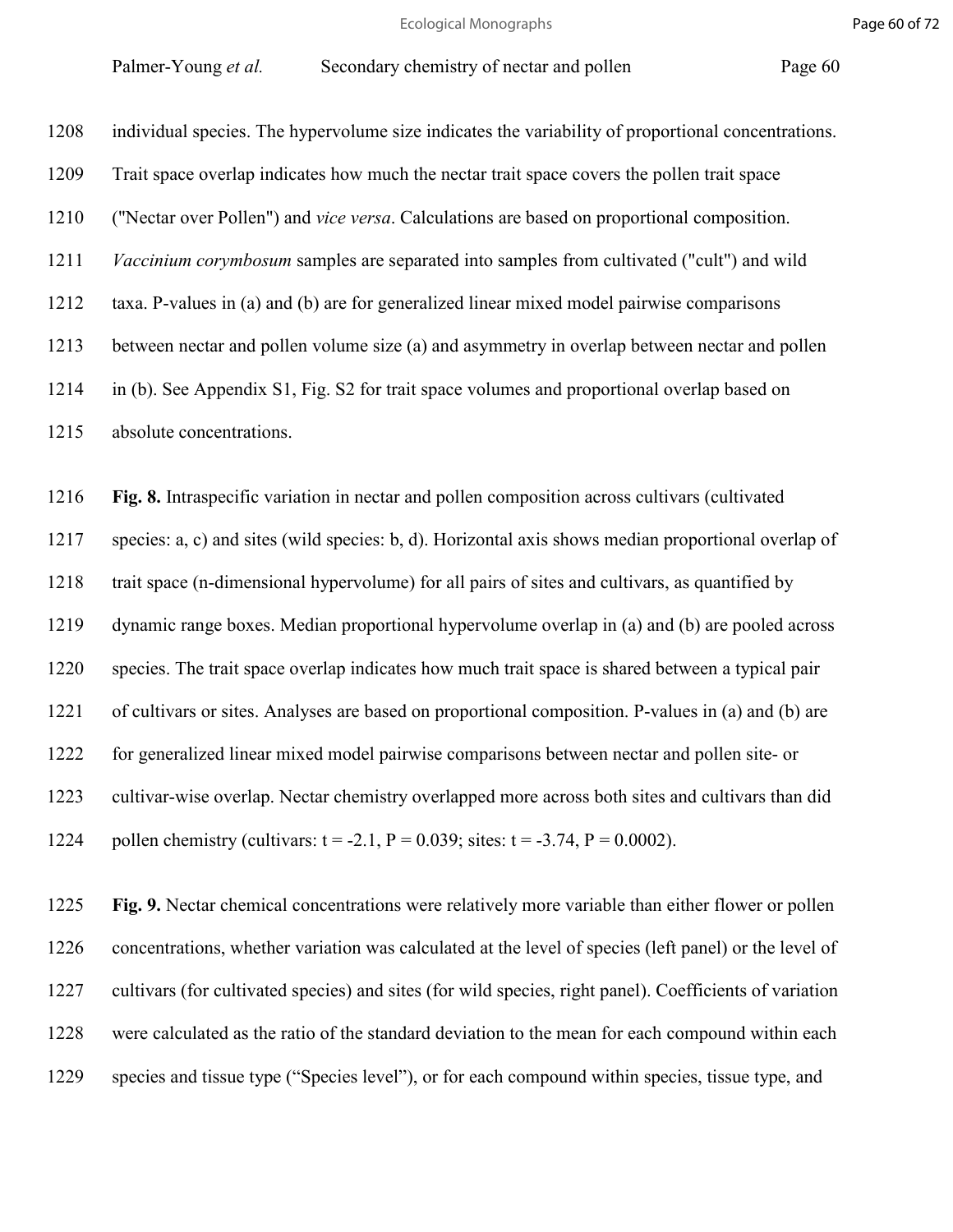1230 site or cultivar ("Within species"). Different lower-case letters indicate significant differences (P 1231 < 0.05) between tissue types within each level of resolution in linear mixed model post hoc 1232 comparisons.

1233 **Fig. 10.** Example of distinct chemical compositions of flower, nectar, and pollen (a) and

1234 intraspecific variation in nectar and pollen composition across cultivars (b, c) in *Malus domestica*.

1235 Graphs show ordinations based on Bray-Curtis distances after Wisconsin double standardization

1236 of  $\mu$ M concentrations. Permutational MANOVA showed that tissue type (F<sub>2, 84</sub> = 207, P = 0.001)

1237 explained  $R^2 = 81\%$  of variation across samples in (a). Differences between cultivars were

1238 significant for both nectar (F  $_{2,27} = 8.58$ , P = 0.001, panel b) and pollen (F  $_{2,27} = 13.93$ , P = 0.001,

1239 panel c). Cultivar abbreviations: Fuji: Fuji-Autumn Red. Mac: Macintosh. See Table 2 for full

1240 results of cultivar-wise permutational MANOVA.

1241 **Fig. 11.** Median species-wise phenotypic integration of flower, nectar, and pollen samples. (a)

1242 Integration of the full chemical mixture was generally higher in nectar and pollen, but did not

1243 differ significantly across tissue types (linear mixed model F  $_{2,2.42}$  = 39.6, P = 0.11). (b)

1244 Integration within modules of compounds within each mixture (defined by hierarchical

1245 clustering) indicated significant differences across tissue types  $(F_{2,36,4} = 4.31, P = 0.021)$ . Nectar

1246 had higher within-module integration than did flowers ( $t = 2.76$ ,  $P = 0.024$ ). (c) No significant

1247 correlation was found between species-level nectar integration and pollen integration.

1248

1249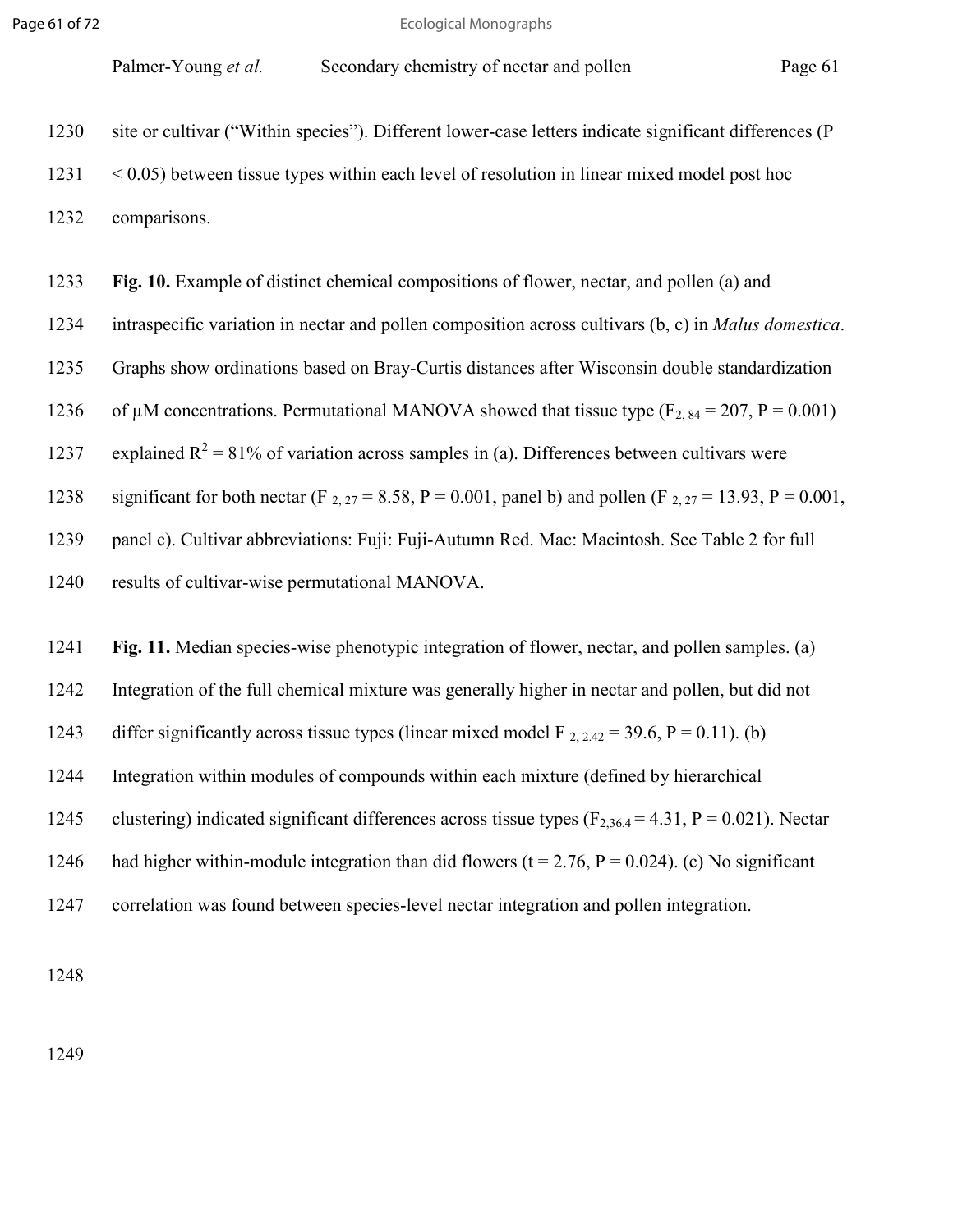# Type<sup>ologi</sup> Flower The Ctar Pollen Page 62 of 72

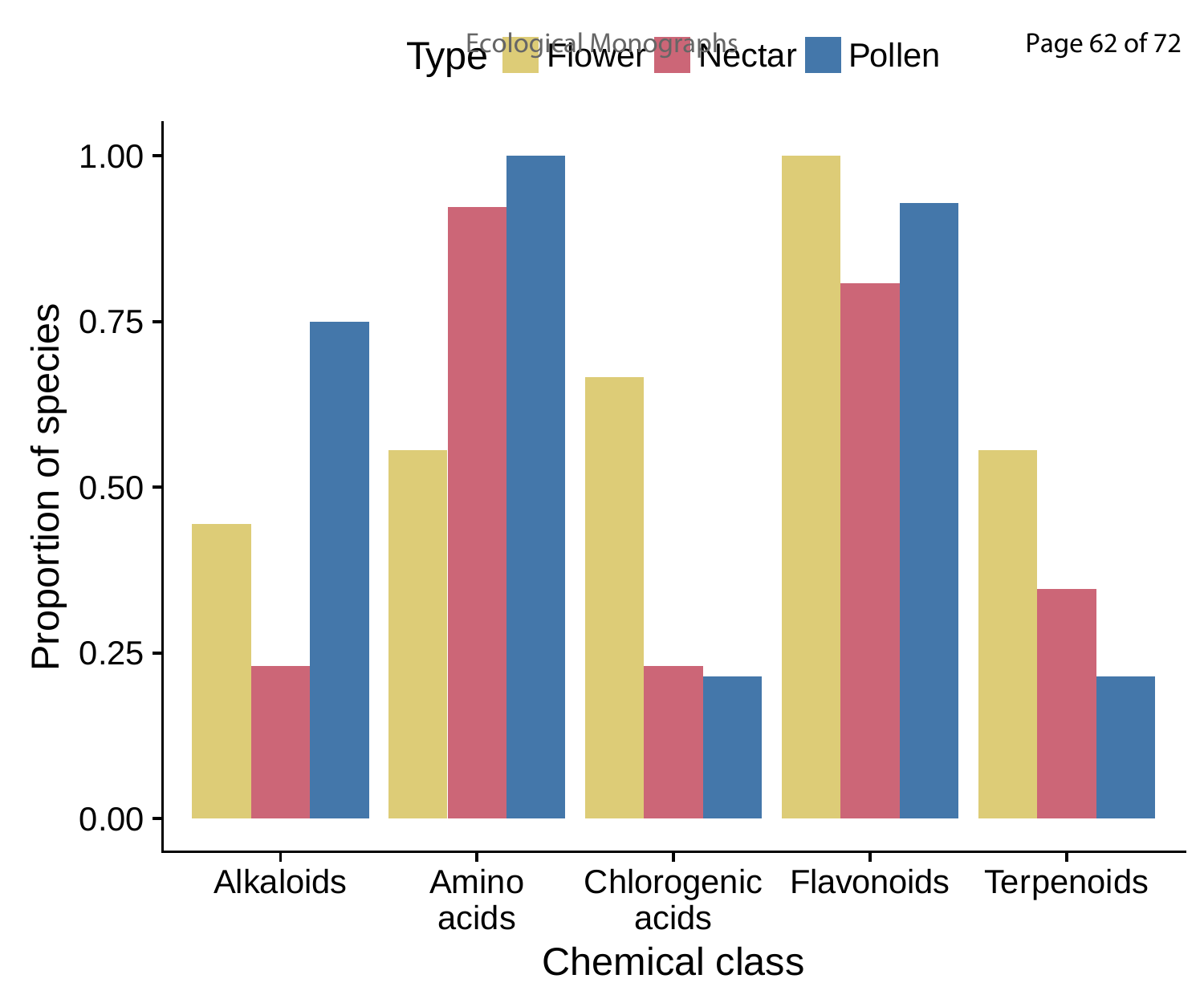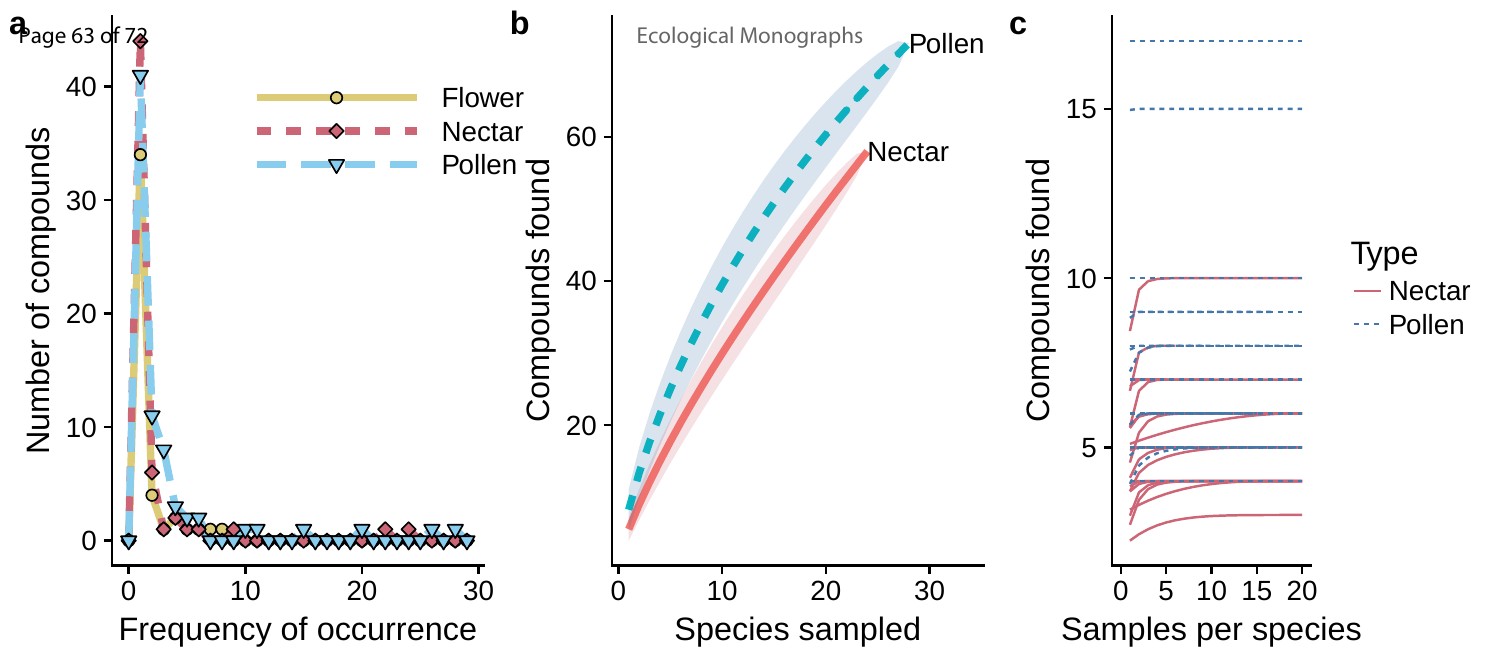

- Type
	- Flower  $\triangle$  Nectar  $\blacksquare$  Pollen

Flower  $--$  Nectar  $---$  Pollen

## **Species**

- Aesculus carnea  $\bullet$
- Antirrhinum\_majus
- Brassica\_napus
- Catalpa\_speciosa
- Citrus\_sinensis
- Cucurbita\_pepo
- Dicentra\_eximia
- Digitalis\_purpurea  $\bullet$
- Echium\_vulgare
- Eupatorium\_perfoliatum
- Fragaria\_ananassa
- Geranium\_maculatum  $\bullet$
- Helianthus\_annuus
- Impatiens\_capensis
- Kalmia\_latifolia
- Linaria vulgaris
- Lobelia siphilitica
- Lythrum salicaria
- Malus domestica
- Monarda\_didyma
- Penstemon\_digitalis
- Persea\_americana
- Prunus\_dulcis
- Rhododendron\_prinophyllum
- Silene\_vulgaris
- Solanum\_carolinense
- Solidago\_canadensis
- Thymus\_vulgaris
- Trifolium\_pratense
- Vaccinium\_corymbosum
- Verbascum\_thapsus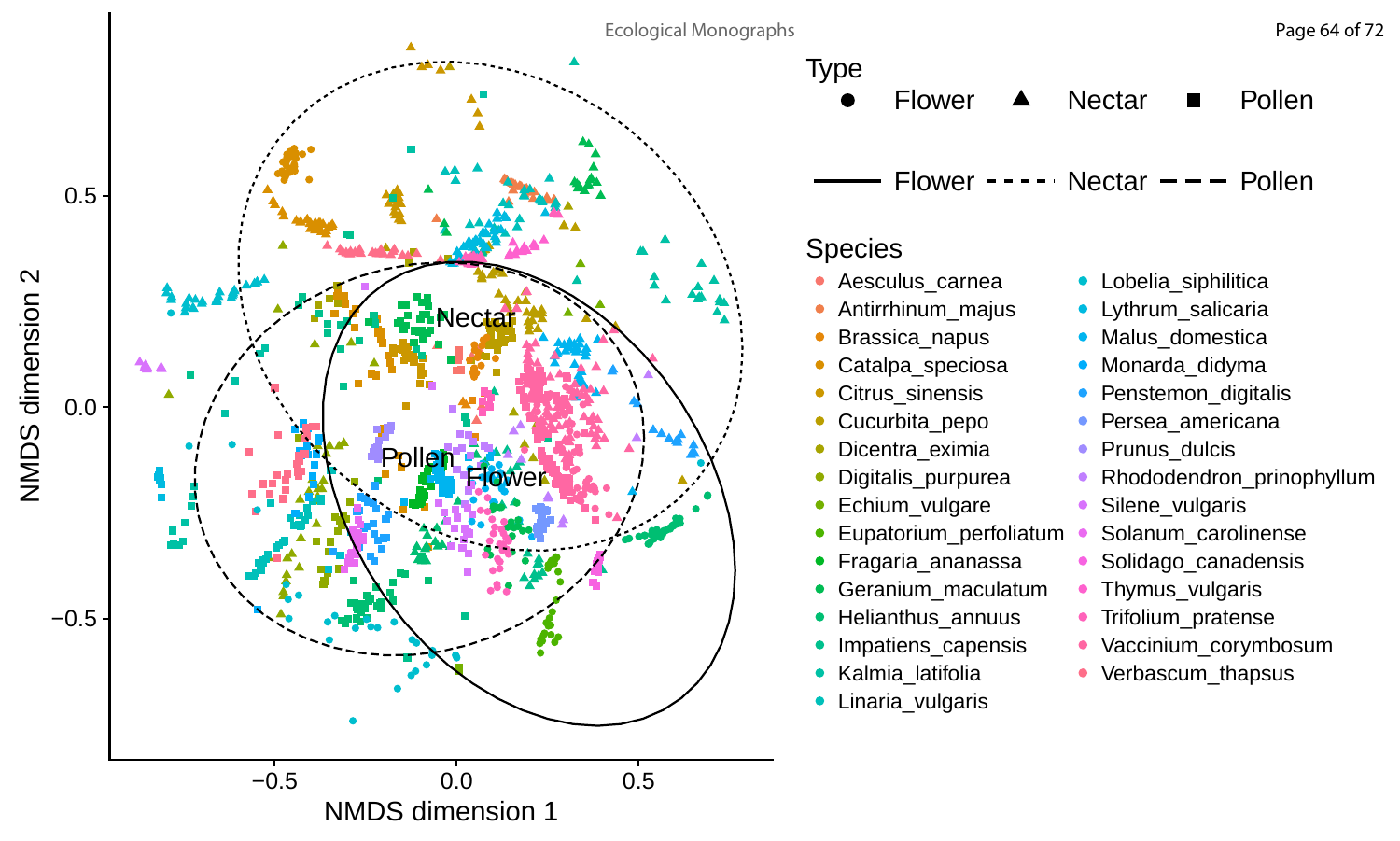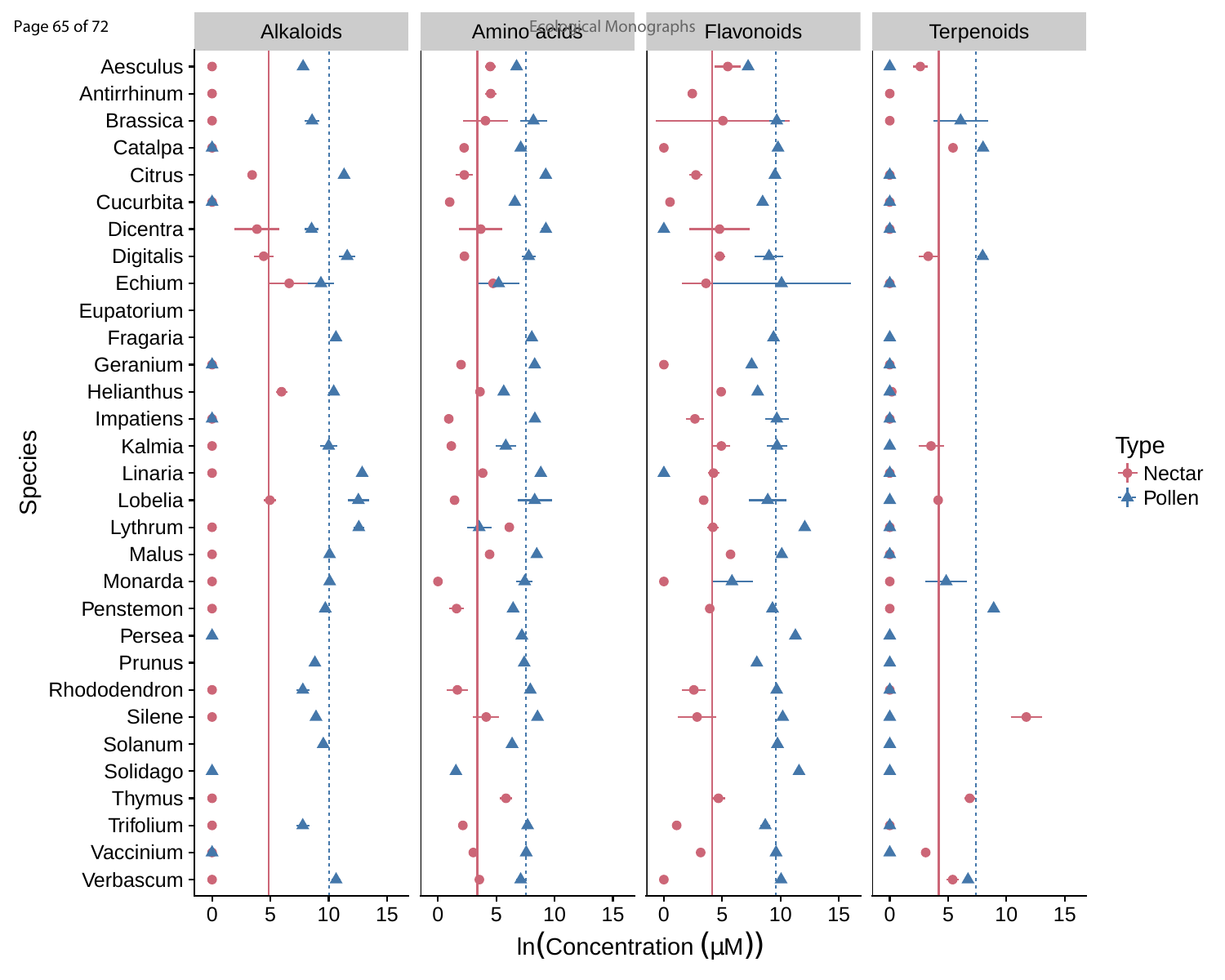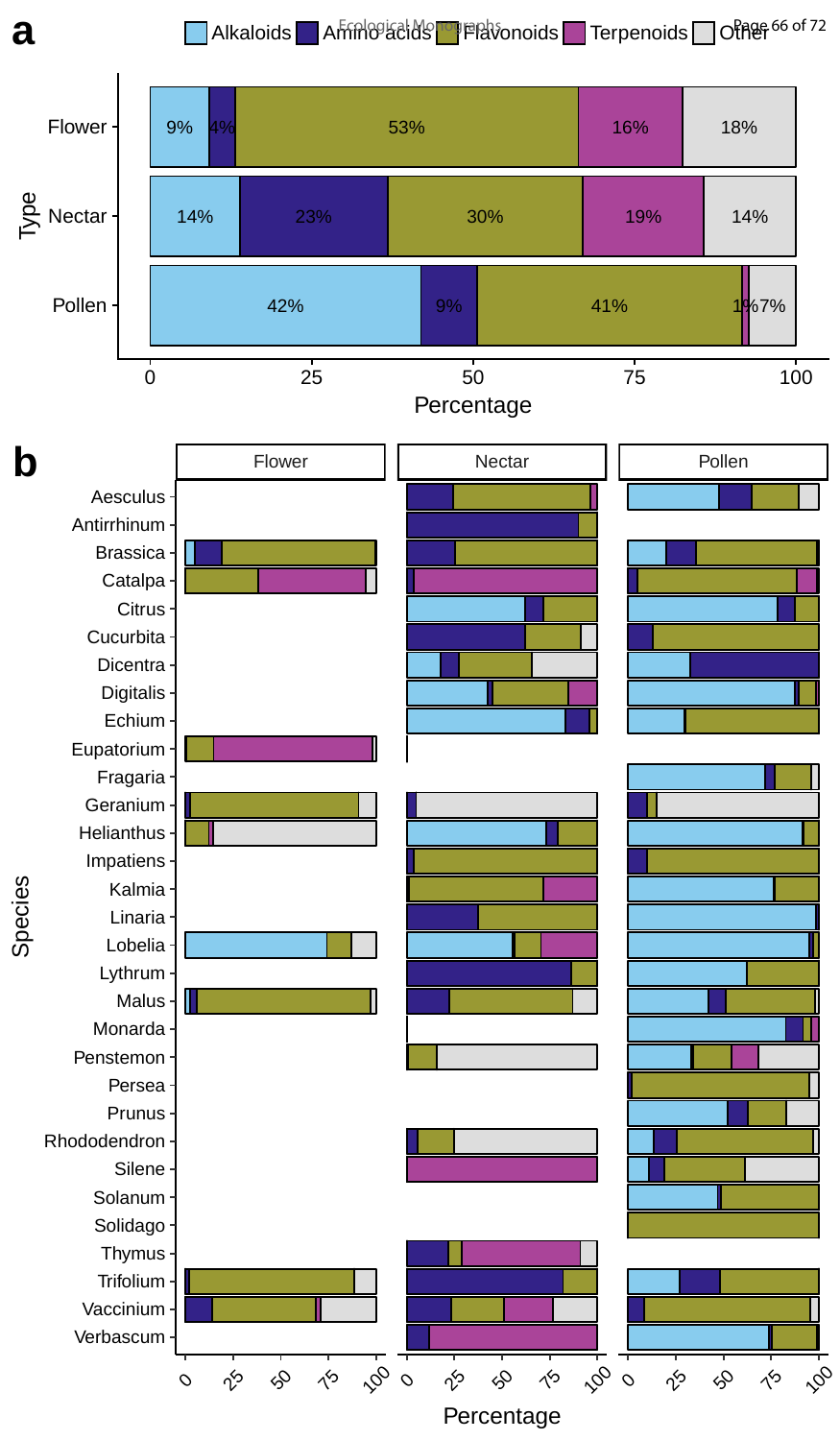

**Ecological Monographs** 

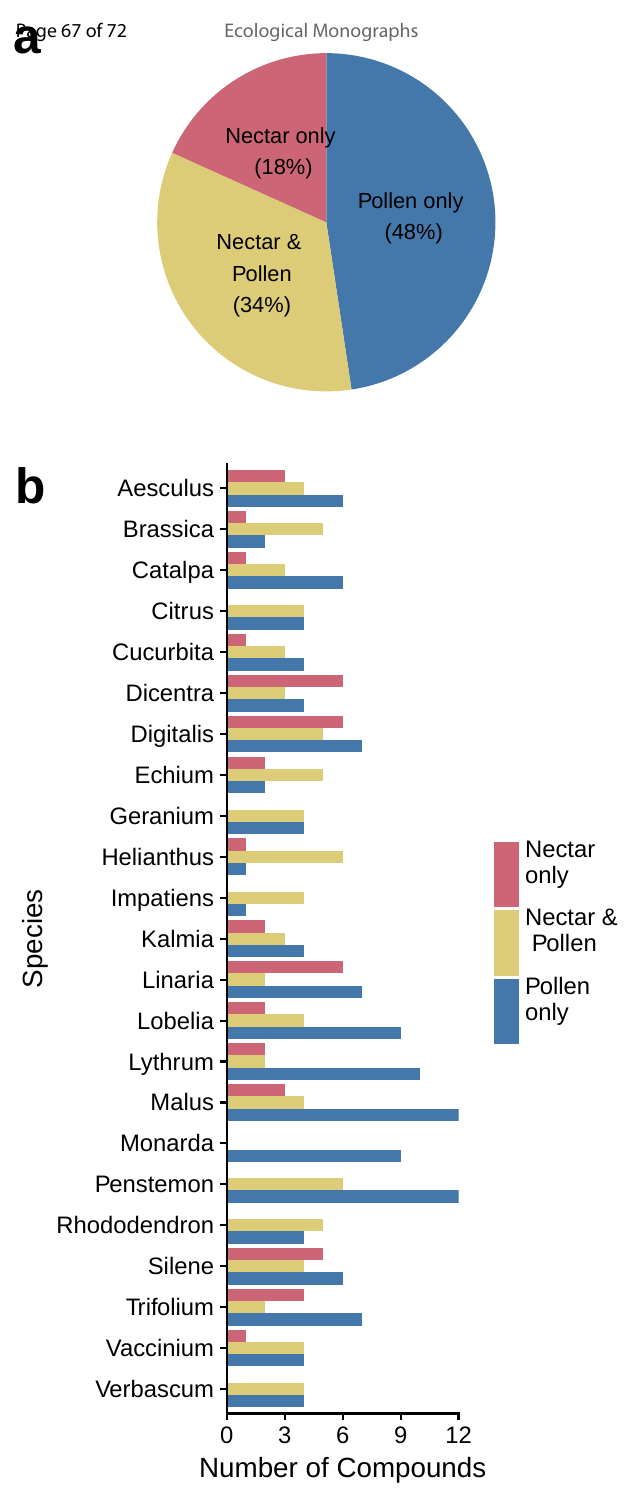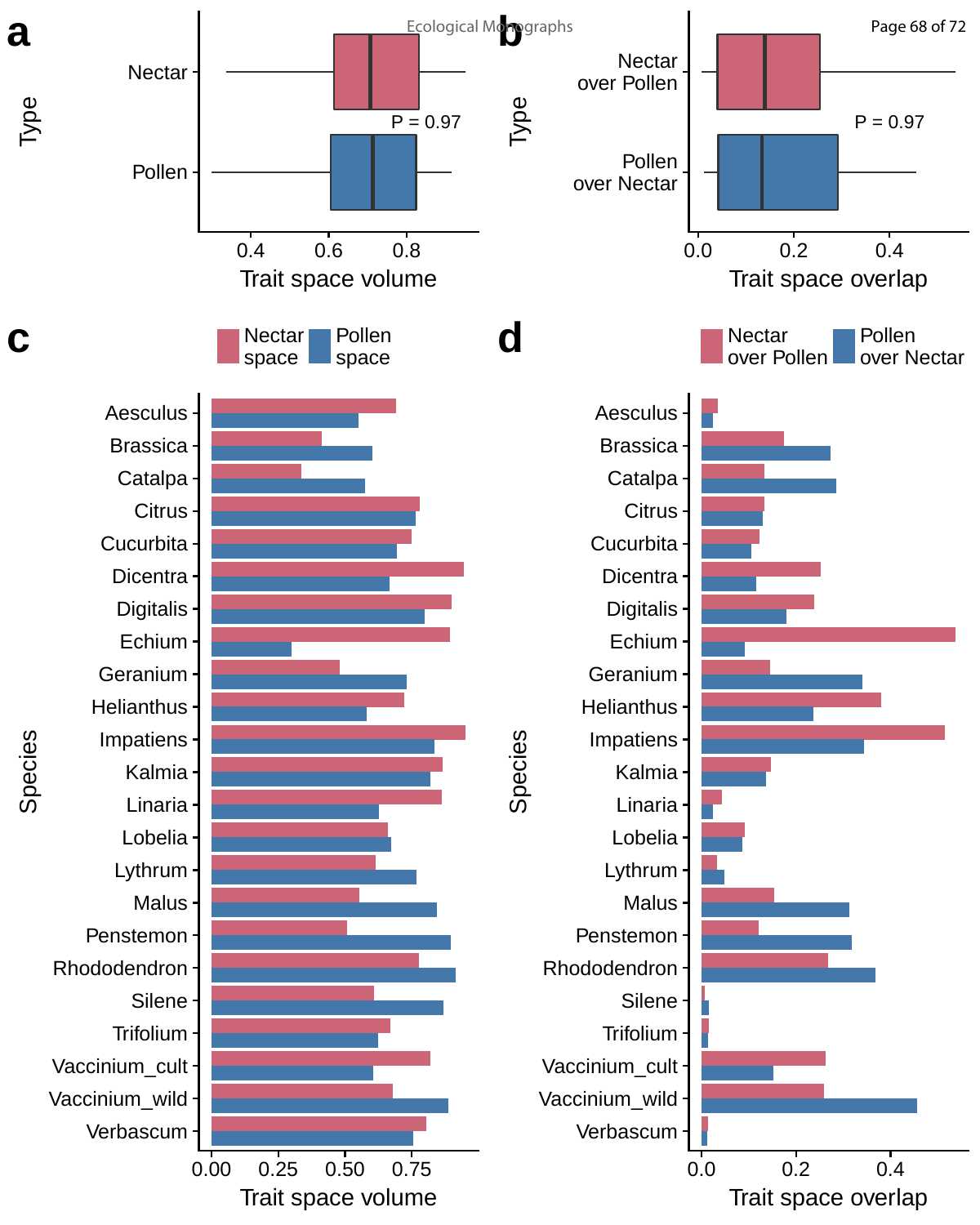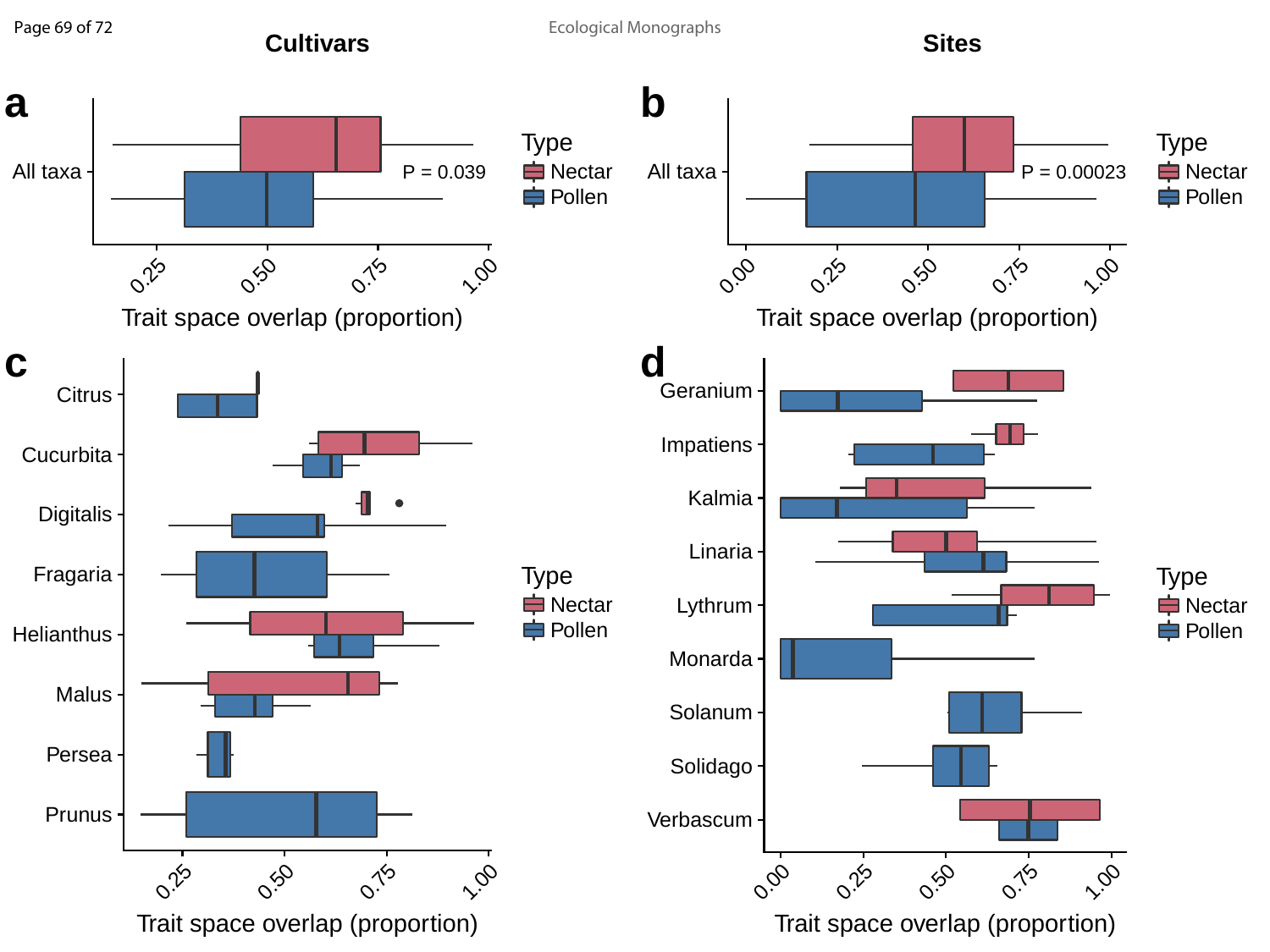# Type **Prionen Actar Dellen** Pollen <sup>age 70</sup> of 72

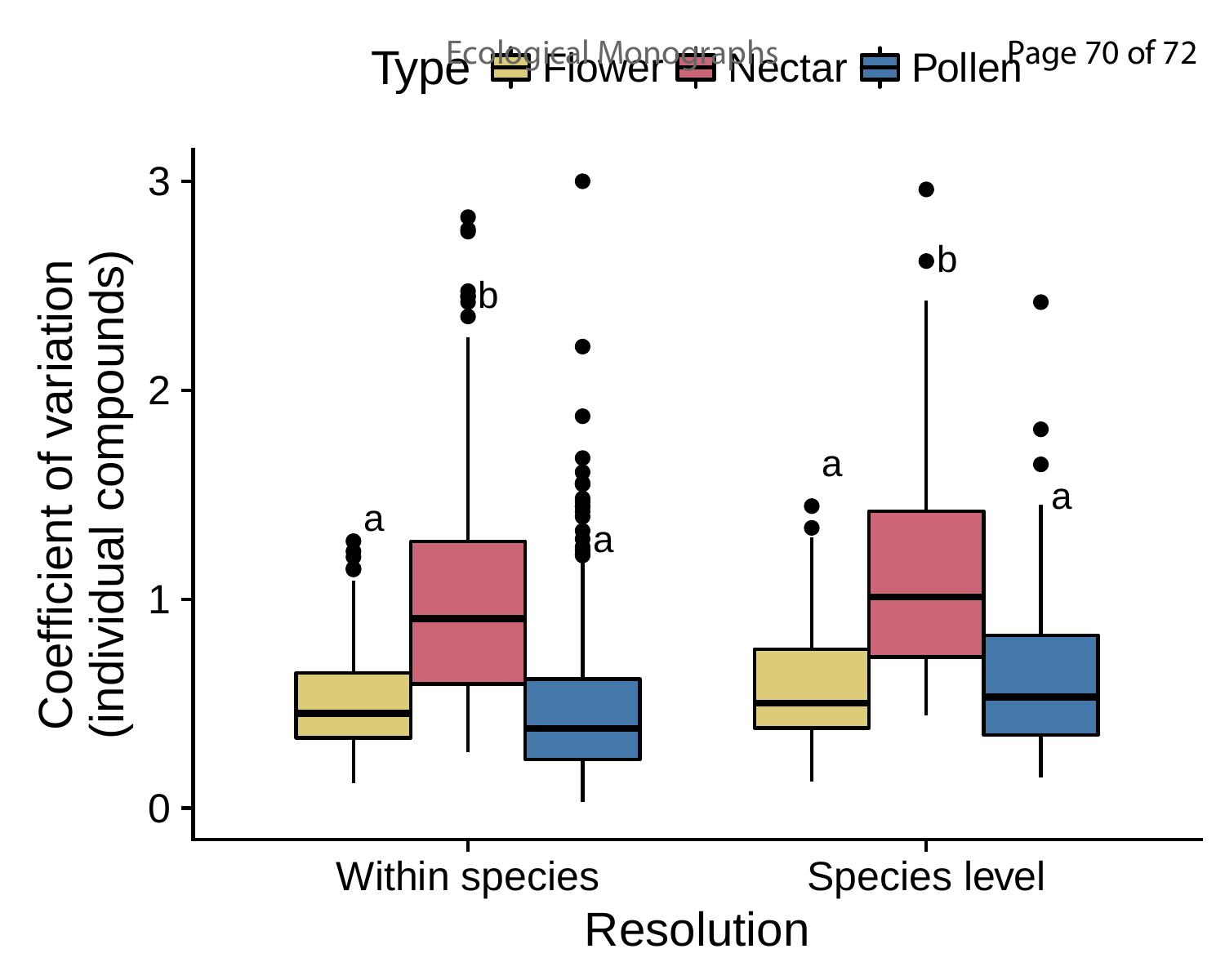